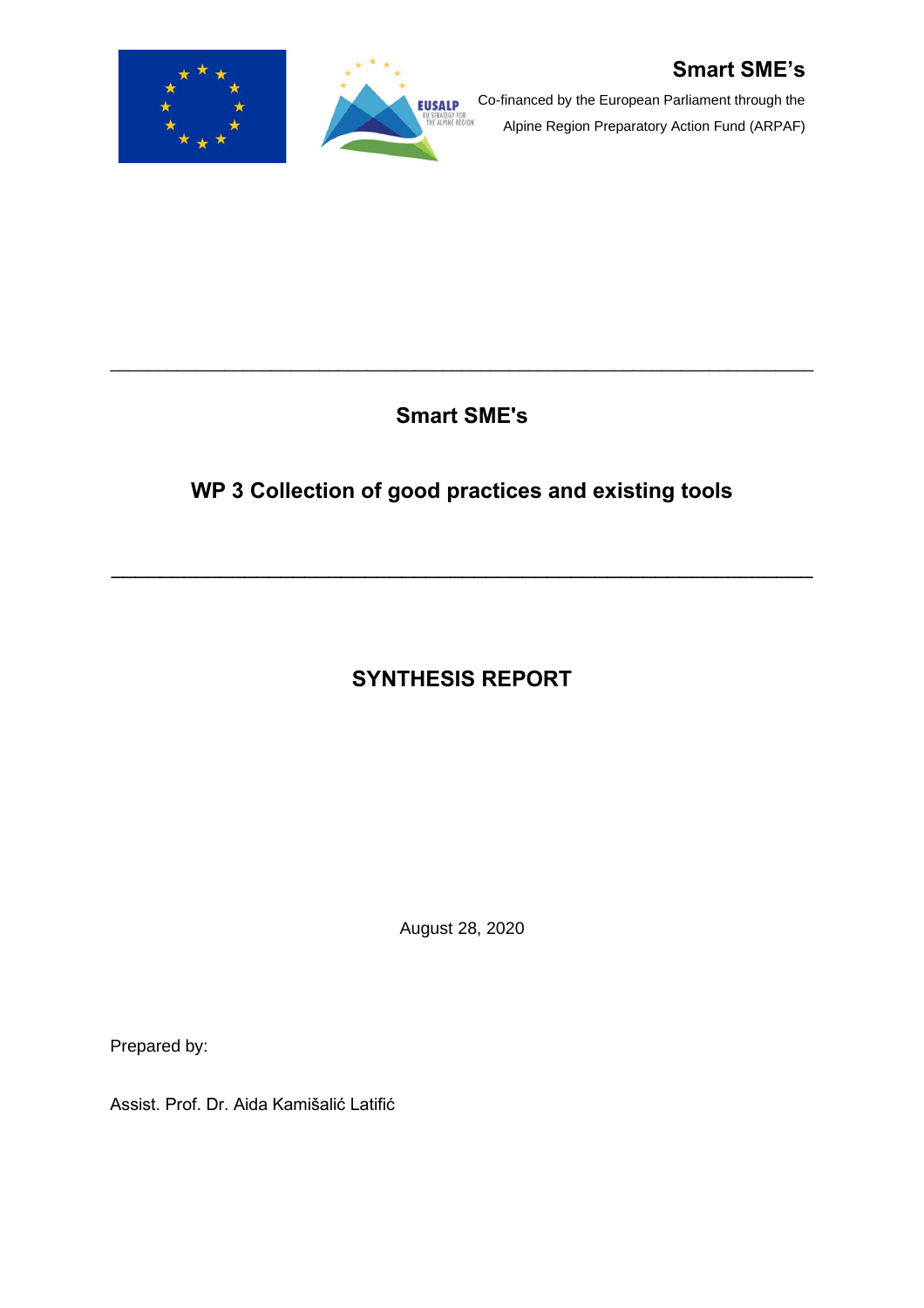



Co-financed by the European Parliament through the Alpine Region Preparatory Action Fund (ARPAF)

This report was produced within the framework of the Smart SME's project funded by the Alpine Region Preparatory Action Fund (ARPAF). The report has been prepared by assist. prof. dr. Aida Kamišalić Latifić, UM-FERI, Slovenia, and it includes summarized results of the desk research and analysis activities conducted under Actions 3.1 (desk research on knowledge transfer on digitalization of SMEs), 3.2 (SWOT analysis of existing good practices and tools for the digitalization of SMEs) and 3.3 (Bottlenecks and constraints). The author would especially like to thank dr. Tina Beranič, Martina Šestak, Katja Kerman, Špela Pečnik and Patrik Rek for their support, inputs, and helpful suggestions. The author is also thankful for valuable contributions submitted by all project partners and contributors, which helped to carry out project activities within this work package: BIOPRO Baden-Württemberg GmbH from Germany (Olga Boyarintseva and Julia Hartmann), Hub Innovazione Trentino – Fondazione from Italy (Elisa Morganti, Silvio Antonioni, Luca Mion, Silvia Gaspari, Angela Lenzi and Elisabetta Sovilla), ecoplus GmbH from Lower Austria (Erika Shwaiger and Simone Hagenauer) and Anteja ECG d.o.o. from Slovenia (Darja Osvald and Mateja Dermastia). For the purposes of this report, the farmers or any form of non-government business units

formed with intention of making economic activity or producing the raw material for bio-based value chains shall be understood as SMEs and included in the report.

#### **Disclaimer**

The information and views set out in this document are those of the authors and do not necessarily reflect the official opinion of the European institutions or the respective regions of the project partners. Reproduction is authorized, provided the source is acknowledged unless otherwise stated. Permission must be obtained for use or reproduction of third-party copyrighted material, which is specified as such.

The information in this report is provided without assuming any legal responsibility for correctness or completeness. The data presented in the report is based on the information obtained through desk research and other sources cited.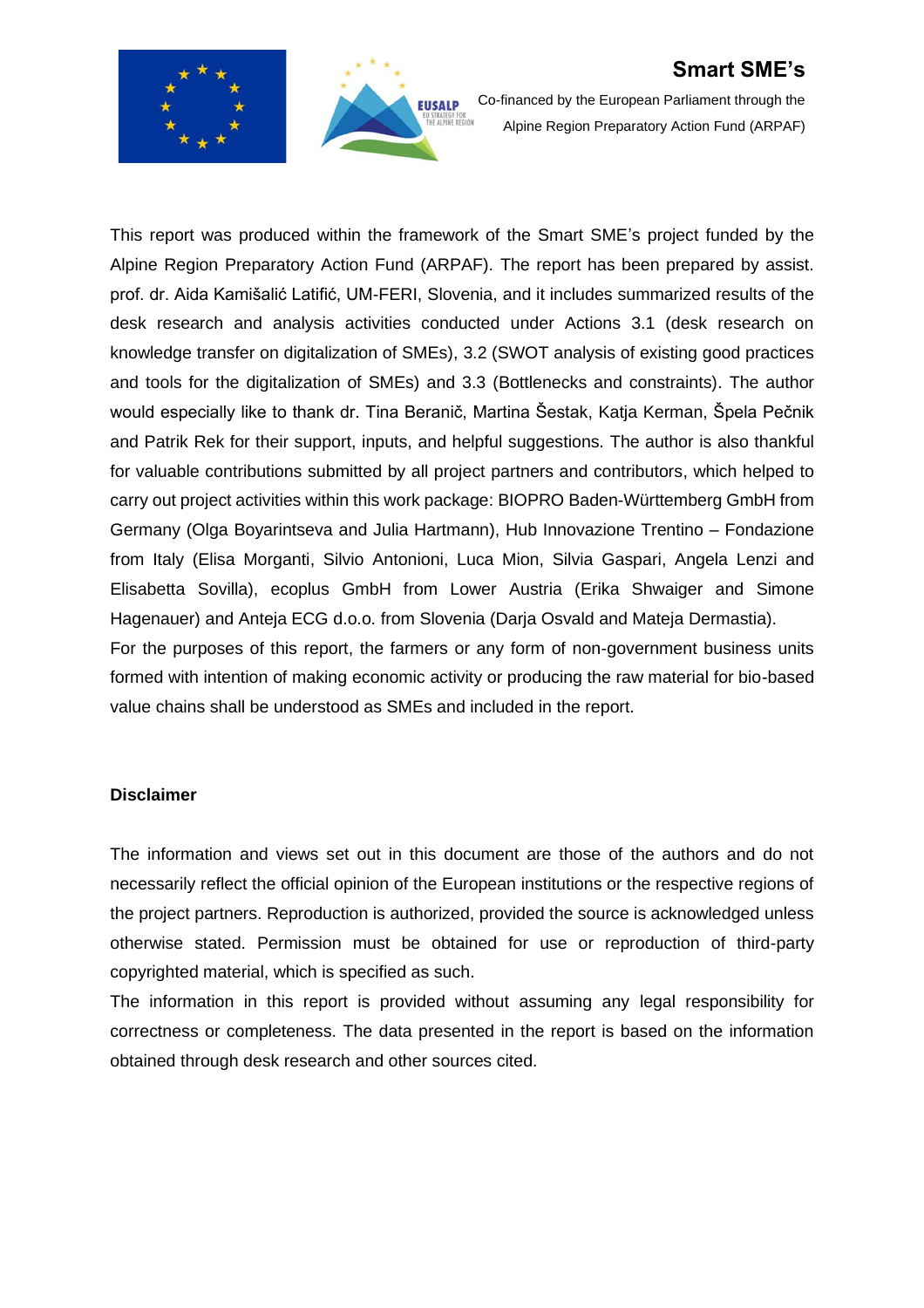



Co-financed by the European Parliament through the Alpine Region Preparatory Action Fund (ARPAF)

# **Table of Contents**

| 1                                                                                   |              |                                                                    |  |  |  |  |  |                                                                                             |  |  |
|-------------------------------------------------------------------------------------|--------------|--------------------------------------------------------------------|--|--|--|--|--|---------------------------------------------------------------------------------------------|--|--|
| 2                                                                                   |              |                                                                    |  |  |  |  |  |                                                                                             |  |  |
|                                                                                     | 2.1          |                                                                    |  |  |  |  |  | Analysis of existing SME digitalization level indicators in Alpine space                    |  |  |
|                                                                                     |              |                                                                    |  |  |  |  |  |                                                                                             |  |  |
| 3                                                                                   |              |                                                                    |  |  |  |  |  |                                                                                             |  |  |
|                                                                                     | 3.1          |                                                                    |  |  |  |  |  |                                                                                             |  |  |
|                                                                                     | 3.1.1        |                                                                    |  |  |  |  |  |                                                                                             |  |  |
|                                                                                     | 3.1.2        |                                                                    |  |  |  |  |  |                                                                                             |  |  |
|                                                                                     | 3.2          |                                                                    |  |  |  |  |  |                                                                                             |  |  |
|                                                                                     | 3.2.1        |                                                                    |  |  |  |  |  |                                                                                             |  |  |
|                                                                                     | 3.2.2        |                                                                    |  |  |  |  |  |                                                                                             |  |  |
|                                                                                     | 3.3          |                                                                    |  |  |  |  |  |                                                                                             |  |  |
|                                                                                     | 3.3.1        |                                                                    |  |  |  |  |  |                                                                                             |  |  |
|                                                                                     | 3.3.2        |                                                                    |  |  |  |  |  |                                                                                             |  |  |
|                                                                                     | 3.4<br>3.4.1 |                                                                    |  |  |  |  |  |                                                                                             |  |  |
|                                                                                     | 3.4.2        |                                                                    |  |  |  |  |  |                                                                                             |  |  |
| 4                                                                                   |              |                                                                    |  |  |  |  |  | SWOT analysis of existing good practices and tools for digitalization of SMEs 20            |  |  |
| 5                                                                                   |              |                                                                    |  |  |  |  |  |                                                                                             |  |  |
| 6                                                                                   |              | A comprehensive measure of the level of digitalization of SMEs  25 |  |  |  |  |  |                                                                                             |  |  |
| 7                                                                                   |              |                                                                    |  |  |  |  |  |                                                                                             |  |  |
| 8                                                                                   |              |                                                                    |  |  |  |  |  |                                                                                             |  |  |
|                                                                                     |              |                                                                    |  |  |  |  |  |                                                                                             |  |  |
|                                                                                     |              |                                                                    |  |  |  |  |  | A.1 Knowledge transfer good practices in Baden-Württemberg (Germany)  37                    |  |  |
|                                                                                     |              |                                                                    |  |  |  |  |  |                                                                                             |  |  |
|                                                                                     |              |                                                                    |  |  |  |  |  |                                                                                             |  |  |
|                                                                                     |              |                                                                    |  |  |  |  |  |                                                                                             |  |  |
|                                                                                     |              |                                                                    |  |  |  |  |  |                                                                                             |  |  |
|                                                                                     |              |                                                                    |  |  |  |  |  | B.1 SWOT analysis of practices and tools for digitalization of SMEs in Baden-Württemberg    |  |  |
|                                                                                     |              |                                                                    |  |  |  |  |  | B.2 SWOT analysis of practices and tools for digitalization of SMEs in Trentino (Italy)  54 |  |  |
|                                                                                     |              |                                                                    |  |  |  |  |  | B.3 SWOT analysis of practices and tools for digitalization of SMEs in Lower Austria  55    |  |  |
| B.4 SWOT analysis of practices and tools for digitalization of SMEs in Slovenia  57 |              |                                                                    |  |  |  |  |  |                                                                                             |  |  |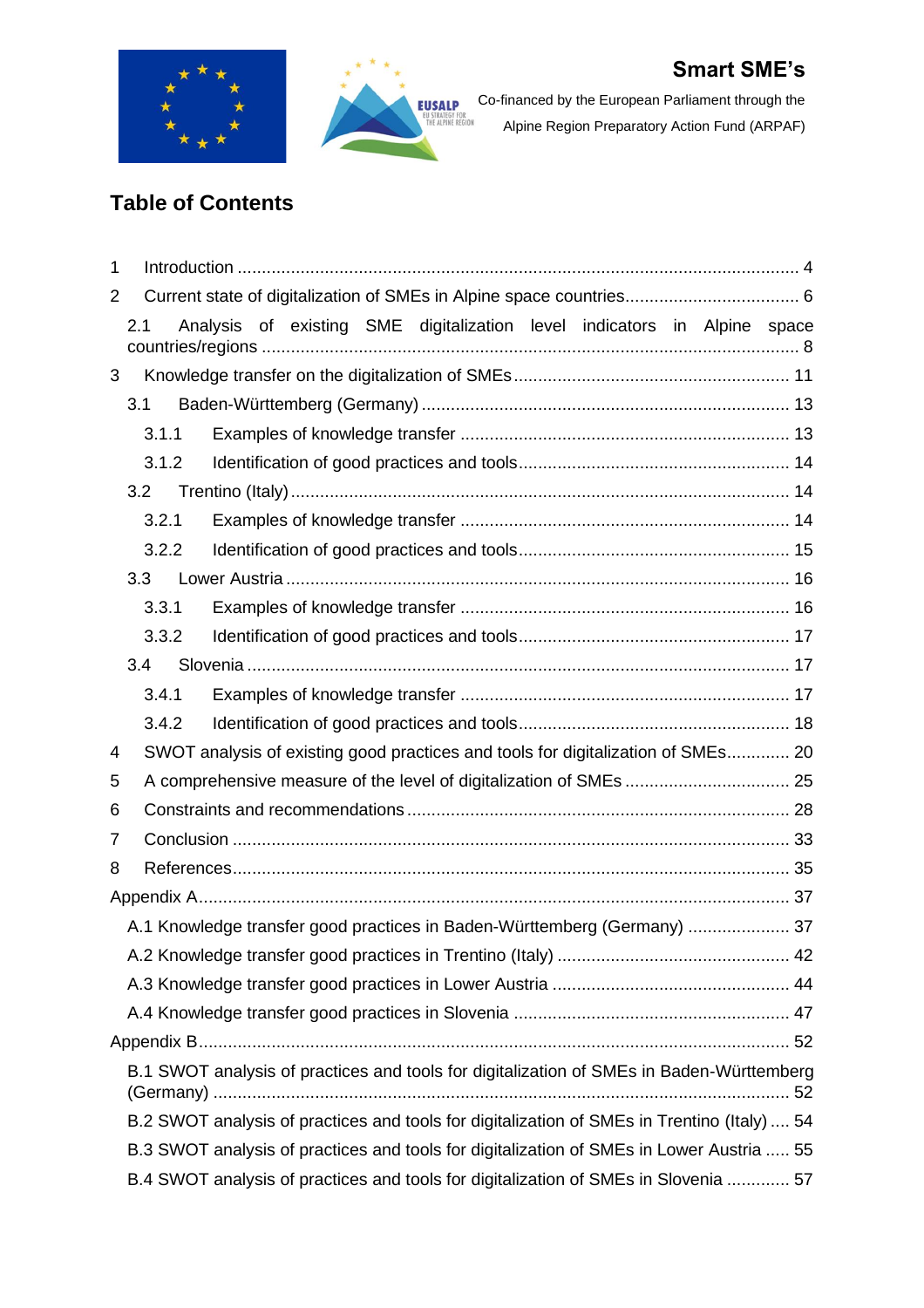



Co-financed by the European Parliament through the Alpine Region Preparatory Action Fund (ARPAF)

<span id="page-3-0"></span>**1 Introduction**

Following the analysis of the current state of digitalization of SMEs in selected regions/countries within the Alpine space, WP3 includes a set of activities aimed at analyzing knowledge transfer activities and practices within each region/country, which help SMEs to receive the necessary information and knowledge on how to digitalize their business.

Overall, different activities were performed in order to achieve the following objectives of WP3 package:

1. Identification and collection of existing good practices and tools for digitalizing SMEs, evaluated by SWOT analysis.

2. Identification of existing bottlenecks and constraints in implementing digitalization into companies.

3. Development of a digitalization plan for SMEs based on discovered good practices and tools.

4. Specification of a methodology for assessing the maturity of the digital value chain (VC).

In order to focus on specific knowledge regarding digitalization most relevant for SMEs, a research methodology has been established, which was followed by all project partners throughout research activities. In addition to identifying examples of knowledge transfer, the desk research also includes the identification of existing good practices and tools, which SMEs in a given region/country used to carry out their digitalization efforts. Special attention is given to how these practices and tools influenced the company's business in terms of the skills of the staff, methods, technologies and tools, and new value generation.

The collected examples of good practices for knowledge transfer are then analyzed using the SWOT (Strength, Weaknesses, Opportunities and Threats) technique in order to gain insights into the strengths and weaknesses of various practices developed in given regions/countries.

In [Chapter](#page-5-0) 2, summarized results of the analysis of the current state-of-the-art on SMEs digitalization in project partners' regions/countries are presented (Action 3.1), as well as an analysis of existing indicators used by these regions/countries to measure the level of digitalization of their SMEs. These results were obtained based on the results produced by all project partners in the previous work package (WP2).

[Chapter 3](#page-10-0) contains an overview of examples of knowledge transfer on digitalization to SMEs identified by project partners for every region/country during Action 3.1. Each example is briefly elaborated and categorized depending on the source and primary participants involved in the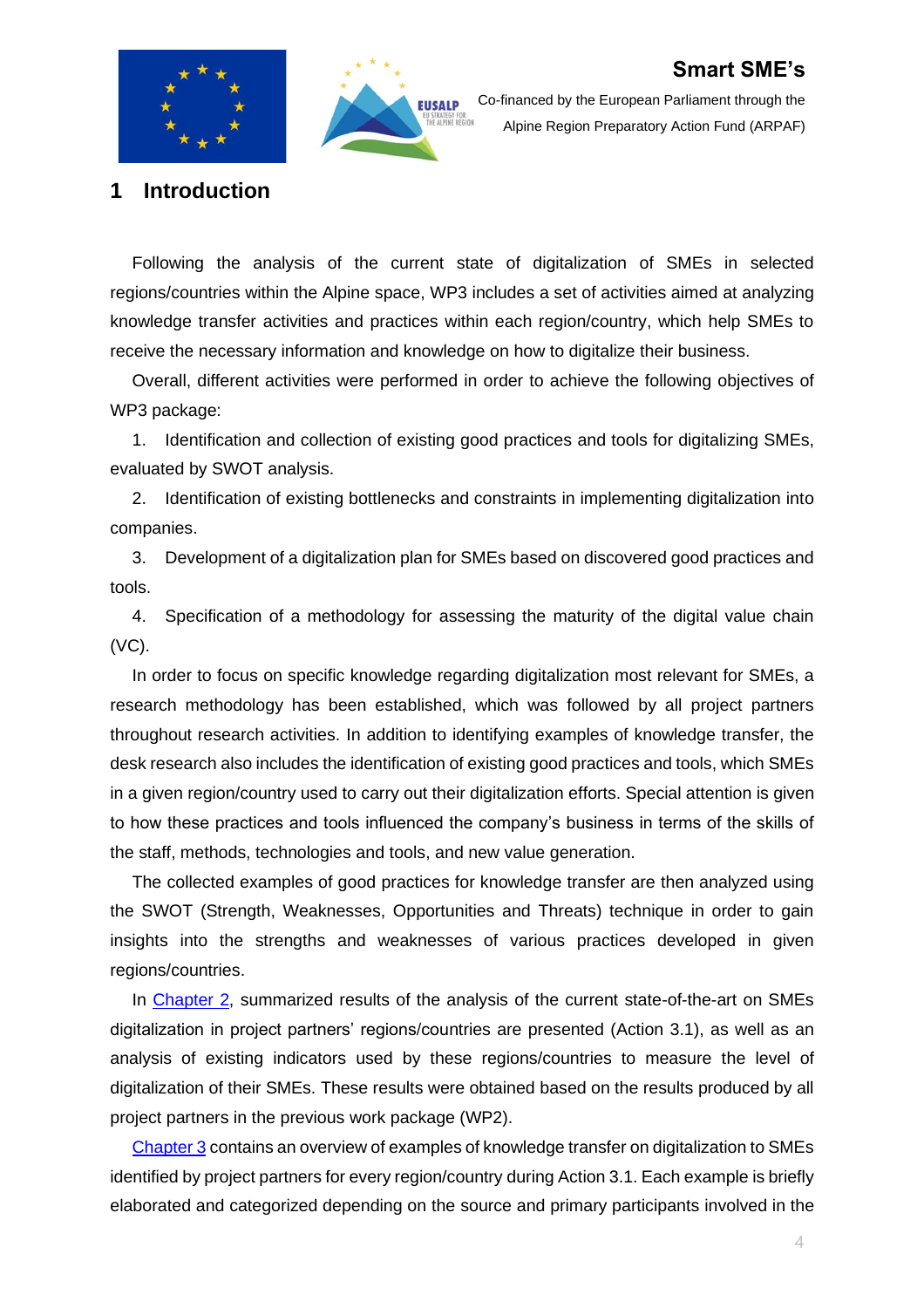



Co-financed by the European Parliament through the Alpine Region Preparatory Action Fund (ARPAF)

knowledge transfer process. Throughout the desk research, examples were analysed with respect to their contribution to the development of digital skills of SME employees, a better understanding of methods and the digitalization process, technologies and tools supporting the digitalization process, and the generation of new value for SMEs.

In [Chapter 4,](#page-19-0) as part of Action 3.2, the SWOT technique has been applied on identified practices and tools for the digitalization of SMEs in order to identify the benefits and current drawbacks of practices coming from different sources (government, research centres, or private sector initiatives).

As part of Action 3.3, a desk research on the existing indicators and digital maturity level assessment indexes was performed to obtain a comprehensive list of indicators, which can be used to measure the level of digitalization of SMEs in natural fiber-based value chains in general. The final list of indicators is enriched with new indicators that were proposed based on measurements introduced in the scientific literature. The description of the methodology and the resulting list of indicators are presented in [Chapter 5.](#page-24-0)

In [Chapter 6,](#page-27-0) the main bottlenecks and constraints for the digitalization of SMEs are identified based on the results of the SWOT analysis. For each source level (government, research centres and private sector), the weaknesses and threats for its practices are further analysed to categorize them into groups of constraints based on similar issues that they address. For each identified group of constraints (e.g. digitalization climate, support mechanisms), some recommendations are given on possible mitigation strategies.

Finally, the overall results and activities performed within WP3 are summarized in [Chapter](#page-32-0)   $\overline{7}$ , where the most important findings of all activities are briefly discussed.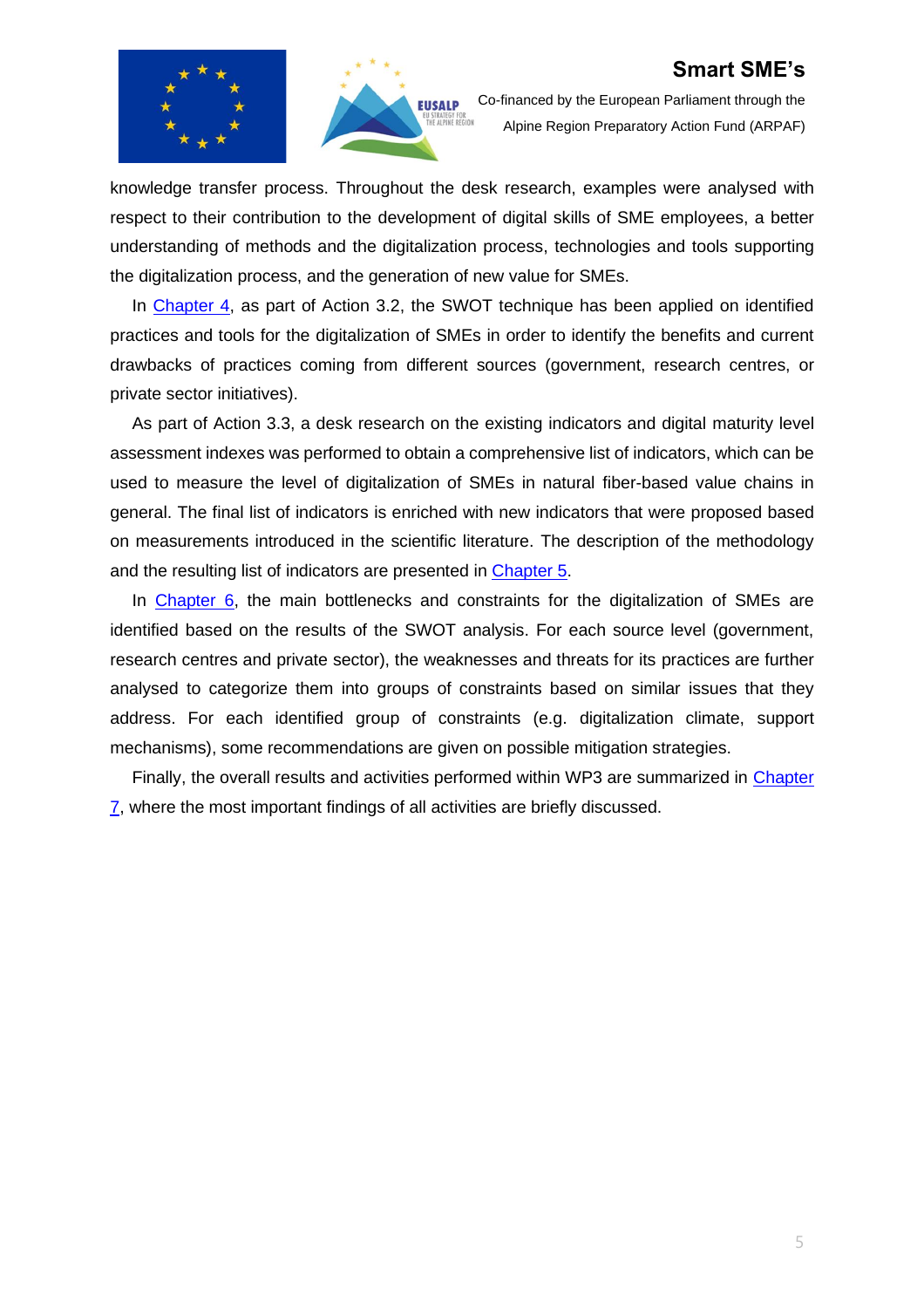



Co-financed by the European Parliament through the Alpine Region Preparatory Action Fund (ARPAF)

### <span id="page-5-0"></span>**2 Current state of digitalization of SMEs in Alpine space countries**

Within this project, the state of digitalization of SMEs has been analyzed for the following regions/countries: Baden-Württemberg (Germany), Lower Austria, Trentino (Italy), and Slovenia. In general, the digitalization level of these Alpine space countries is measured by the Digital Economy and Society Index (DESI), an index developed by the European Commission to measure each country's digital competitiveness through a pre-defined set of indicators (e.g. connectivity, integration of digital technology, etc.). In addition to the DESI index, some of the afore-mentioned regions/countries developed some custom mechanisms to measure the success of their digitalization efforts (e.g. Digital Intensity Index in Slovenia, digital maturity level assessment in Trentino). As one of the outputs of WP3, a comprehensive survey of indicators for assessing the digitalization level of SMEs will be presented and complemented by new indicators identified through WP3 activities.

In the Lower Austria region, SMEs take up 99.9% in the total number of companies<sup>1</sup>, which operate in diverse sectors and branches and are grouped into thematic clusters (e.g. Food Cluster of Lower Austria, Plastics Cluster, Mechatronics Cluster, etc.). The digitalization efforts are supported by the Digitalization Strategy Lower Austria<sup>2</sup> published by the Lower Austrian Department of Economic Affairs [\[1\].](#page-34-1) The Digitalization Strategy addresses skills, infrastructure and new solutions and supports various activities such as awareness raising events, training and education, R&D projects, broad band infrastructure and e-government solutions. The lighthouse project of the strategy is the digital innovation hub "House of Digitalization" cofunded by the Regional Government and ERDF, which will be discussed later. In general, digitalization is seen as a chance to "modernize" SMEs' business models. To increase their domestic and foreign market visibility and facilitate the usage of modern "smart" technologies in their business, the Lower Austrian region focusses on four research and development locations in the region called "technopoles". Technopoles represent hubs of research institutes, educational institutions, and companies in very specific technology niches coordinated by the regional business agency *ecoplus, f.e. the Technopole for bio energy, agroand food technology in Wieselburg*. With the help of this technopole, SMEs included in the agricultural value chain analyzed within this project, may optimize the crop rotation, pest control, modernize their working machines, develop strategies for early disease detection, etc.

<sup>1</sup> [https://www.ecoplus.at/media/6518/noe-facts\\_englisch\\_bf.pdf](https://www.ecoplus.at/media/6518/noe-facts_englisch_bf.pdf)

<sup>2</sup> http://www.noe.gv.at/noe/Topics-in-English/Digitalization\_Strategy.html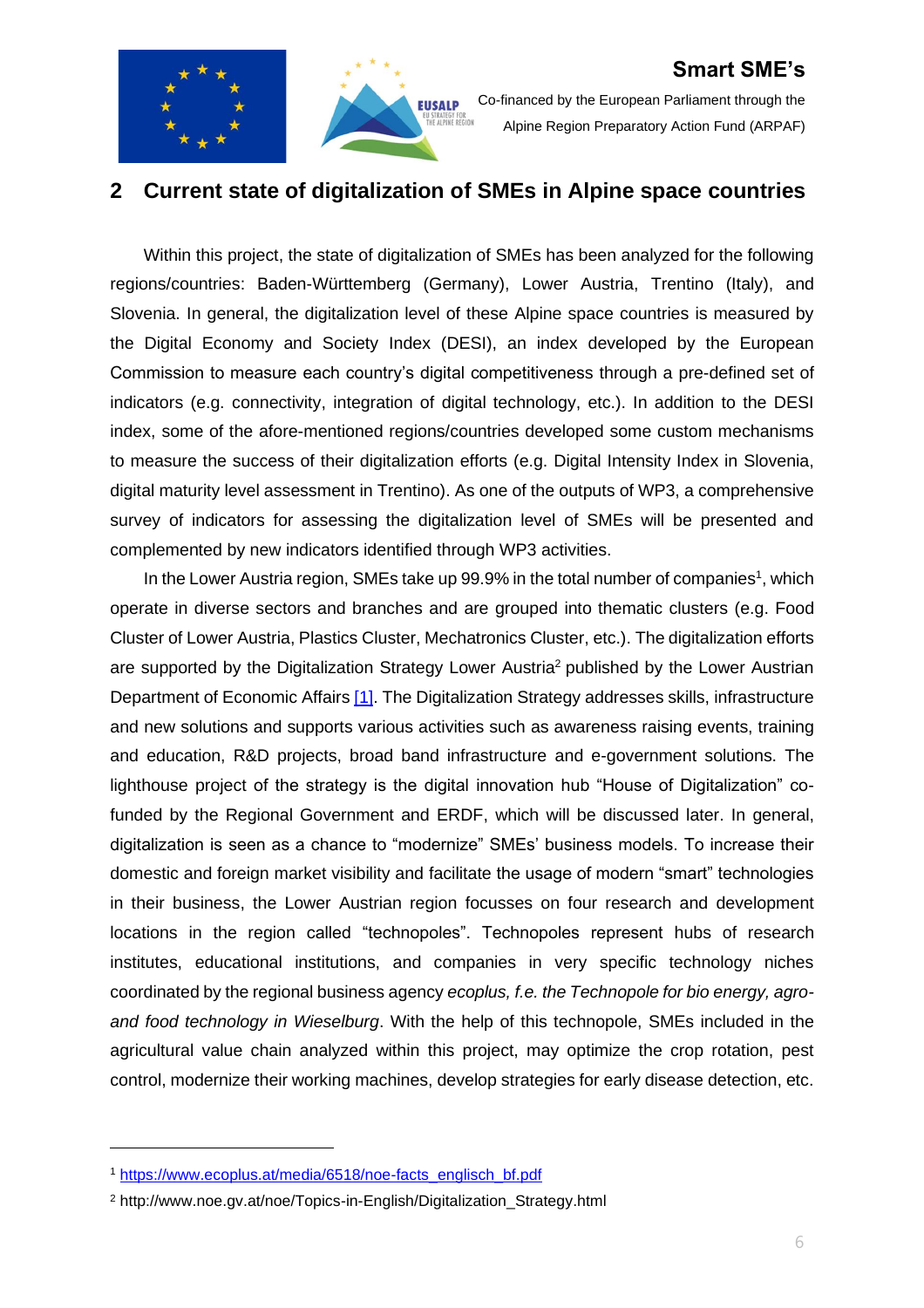



Co-financed by the European Parliament through the Alpine Region Preparatory Action Fund (ARPAF)

In the Trentino region in Italy, 88-89% of companies within the general economic sector are SMEs [\[2\].](#page-34-2) The Trentino ecosystem is continually investing efforts in the modernization of manufacturing sectors. Even though the size of companies in Trentino is rather small, with the help of a number of public and semi-public research institutions (e.g. University of Trento, Bruno Kessler and Edmund Mach Foundations, Digital Innovation Hub Trentino, etc.) the local SMEs are still able to innovate their businesses. In the agricultural value chain, their innovation efforts are mostly directed towards precision farming and artificial intelligence-driven technological operations and developing novel business models for agri-food production. Besides research institutions coming from public or private sectors, the region itself supports SMEs digitalization efforts through numerous funding opportunities, support in innovation projects, technology transfer services, and others, which follow guidelines described in the official Italian Industry 4.0 strategy. At the moment, the strategy resulted in 22 Digital Innovation Hubs, 89 Punti Impresa Digitale, and various Competence Centres being started to provide various services (digitalization included) to SMEs, which will be further analysed later. In the Trentino region, Digital Innovation Hubs can use the digital maturity level assessment custom survey to measure the digitalization index of SMEs. According to [\[2\],](#page-34-2) the most severe difficulties which SMEs face in their digitalization efforts is the lack of knowledge on innovation (i.e. funding opportunities).

In Slovenia, 99,8% of SMEs has been part of the general economic sector in 2017, where 85% of them are included in the fiber-based sectors (e.g. furniture, food processing, etc.) [\[3\].](#page-34-3) Several research and development platforms, such as different Strategic Research and Innovation Partnerships (SRIPs), The Wood Industry Cluster, InnoRenew Centre of Excellence and others, focus their work towards gathering SMEs, research institutions, investors and other interested parties in order to facilitate economic and innovation growth of SMEs from different value chains. Knowledge on digitalization is available to SMEs through technology parks (e.g. Styrian Technology Park), Digital Innovation Hubs (DIH), university incubators, Digital vouchers, and other practices, which will be discussed later. Apart from the public government incentives, various initiatives and research centres have been started in collaboration with companies with the aim of developing a knowledge base on digitalization for SMEs. Since the countryside broadband connection has been identified as one of the main digitalization obstacles, the Slovenian government is investing heavily in building a cyber-security network, which covers rural areas as well.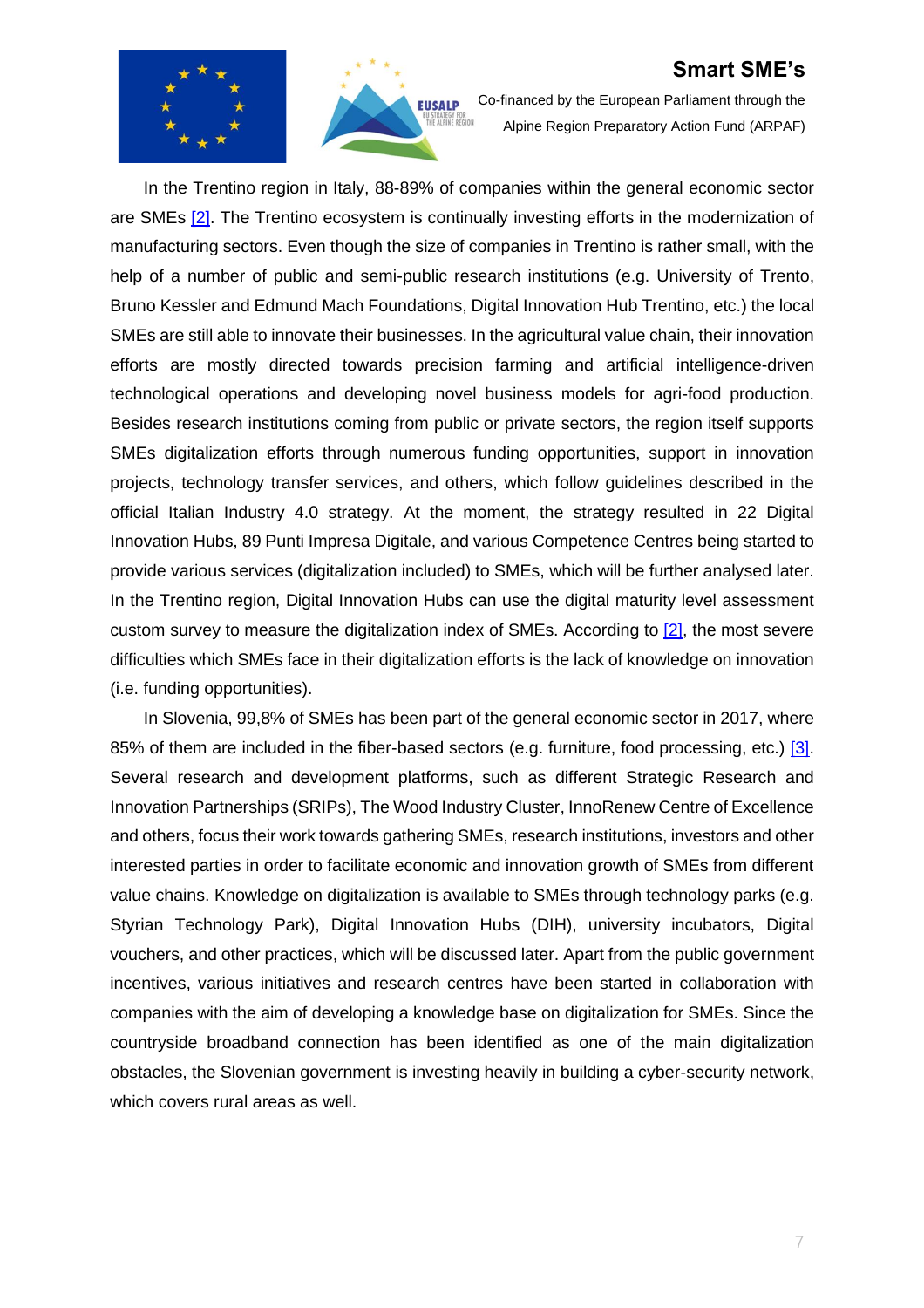



Co-financed by the European Parliament through the Alpine Region Preparatory Action Fund (ARPAF)

### <span id="page-7-0"></span>**2.1 Analysis of existing SME digitalization level indicators in Alpine space countries/regions**

In Slovenia, Germany, and Italy, different assessments of the level of digitalization in SMEs were identified in WP2 activities. For instance, Slovenia uses the Digital Intensity Index that consists of 12 specific indicators, which monitor the use of ICT in enterprises with at least ten employees. Germany (Stuttgart region) uses the Digital Economic Index to assess the degree of digitalization in economy. The index focuses on three themes: the usage of digital devices and infrastructures, the digital development of enterprises, and business success through digitalization. Last is the Digital Maturity Index, used in the Trentino region, which provides SMEs with an assessment of their digital maturity by analysing their business processes (design and engineering, maintenance, human resources, production, supply chain, quality, logistics, marketing, sales, and customer service, and monitoring and control). The stated processes are evaluated with respect to four dimensions of analysis:

- 1. Monitoring and control,
- 2. Technologies,
- 3. Execution, and
- 4. Organization.

For the analysis of the current level of digitalization, the dimension related to technologies is especially relevant.

An overview of indicators relevant for measuring the level of digitalization is presented in *[Table 1](#page-7-1)*. Since the Lower Austria region does not have any country-specific measurements aside from the European DESI index [\[4\],](#page-34-4) this region was not included in the analysis.

<span id="page-7-1"></span>

| <b>Slovenia</b>                  | Germany                                                                                   | <b>Italy</b>                    |  |  |  |
|----------------------------------|-------------------------------------------------------------------------------------------|---------------------------------|--|--|--|
| Digital Intensity Index (DII)[5] | <b>Digital Economic Index</b>                                                             | <b>Digital Maturity Index</b>   |  |  |  |
|                                  | (DEI) <u>[6], [7]</u>                                                                     | (DMI)[8]                        |  |  |  |
| Enterprises in which more than   | More<br>all<br>the<br>half<br>than                                                        | (ICT<br>Human<br>resources      |  |  |  |
| half of persons employed use     | employees uses:                                                                           | technologies,<br>systems,       |  |  |  |
| computers with Internet access   | Stationary devices<br>-                                                                   | hardware/software<br>used<br>to |  |  |  |
| for business purposes.           | Mobile devices<br>Digital services<br>Digital infrastructures<br>$\overline{\phantom{0}}$ | support the processes).         |  |  |  |

Table 1. Indicators used for measuring the digitalization level in Alpine space countries/regions.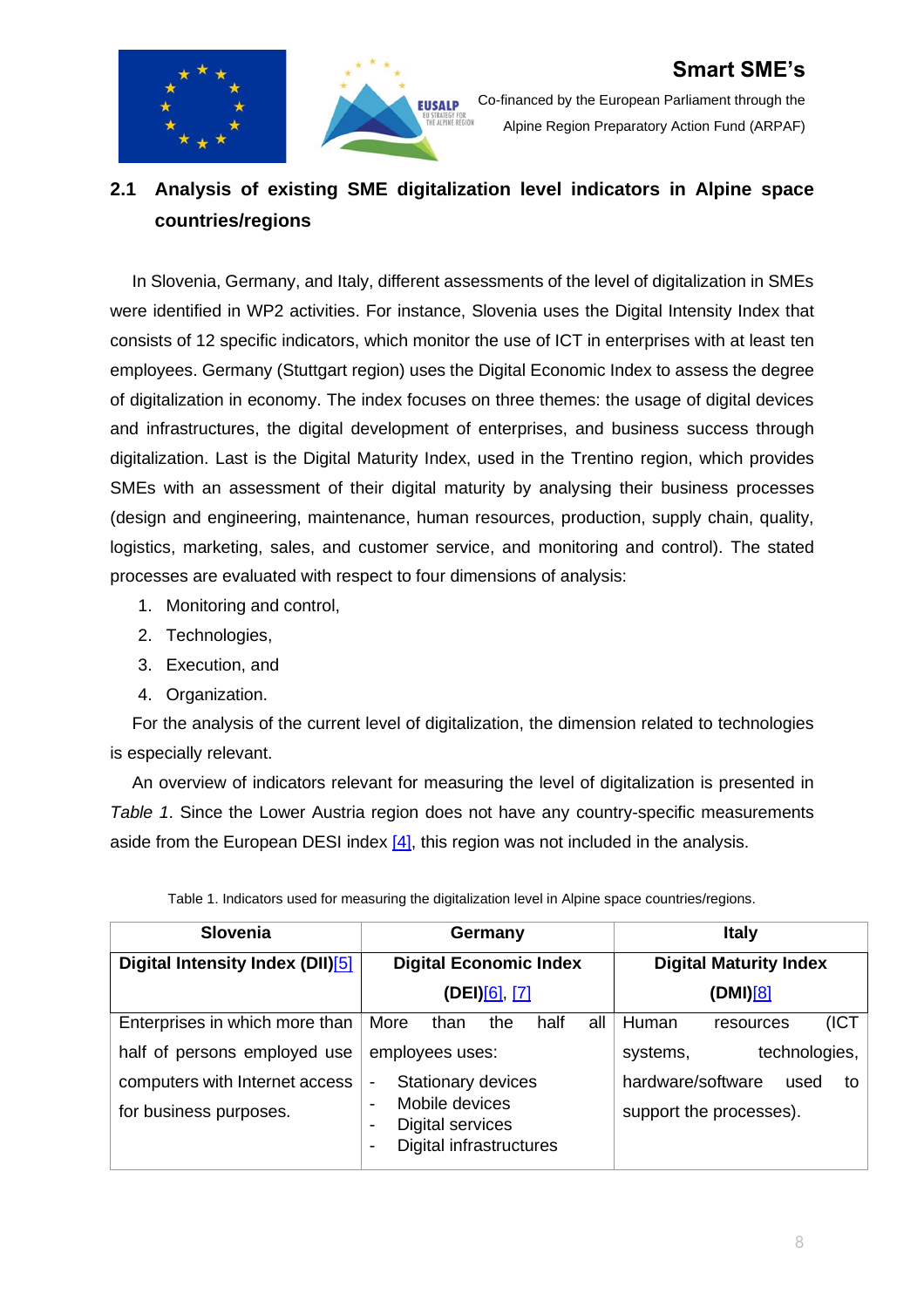



Co-financed by the European Parliament through the Alpine Region Preparatory Action Fund (ARPAF)

| employing<br><b>ICT</b><br><b>Enterprises</b> | Digital<br>in<br>developments                          |                                   |
|-----------------------------------------------|--------------------------------------------------------|-----------------------------------|
|                                               |                                                        |                                   |
| specialists.                                  | companies                                              |                                   |
| provided<br>Enterprises<br>more               | Share of digital processes<br>$\overline{\phantom{a}}$ | $\sqrt{ }$                        |
| than $20\%$<br>of the<br>persons              | Strategic involvement<br>۰                             |                                   |
| employed with<br>portable<br>$\mathsf{a}$     | Investments in digitization<br>$\blacksquare$          |                                   |
| device that allows a mobile                   |                                                        |                                   |
| connection to the Internet for                |                                                        |                                   |
| business use.                                 |                                                        |                                   |
| Maximum<br>contracted                         |                                                        |                                   |
| download speed of the fastest                 |                                                        |                                   |
| fixed Internet connection is at               |                                                        |                                   |
| least 30 Mbit/s.                              |                                                        |                                   |
| Enterprises have a website.                   |                                                        | Marketing, customer<br>service    |
| Enterprise website provides at                |                                                        | sales<br>(ICT)<br>and<br>systems, |
| least one of the advanced                     |                                                        | technologies,                     |
| functionalities.                              |                                                        | hardware/software<br>used<br>to   |
| Enterprise website has links or               |                                                        | support the processes).           |
| reference to the enterprise                   |                                                        |                                   |
| social media profile.                         |                                                        |                                   |
| Enterprises purchase medium                   |                                                        |                                   |
| high<br>cloud<br>computing<br>or              |                                                        |                                   |
| services.                                     |                                                        |                                   |
| Enterprises were sending e-                   | Business success through                               |                                   |
| invoices for automated                        | digitization                                           |                                   |
| processing to other enterprises               | Influence of digitization on                           |                                   |
| or public authorities in the                  | corporate success<br>Sales with digital offers         |                                   |
| previous year.                                | Degree of digitization of the                          |                                   |
| Enterprises pay to advertise on               | offer                                                  |                                   |
| the Internet.                                 |                                                        |                                   |
| Enterprises generated at least                |                                                        |                                   |
| 1% of their turnover in the                   |                                                        |                                   |
| previous year via computer                    |                                                        |                                   |
| networks - with orders via                    |                                                        |                                   |
| websites or via electronic data               |                                                        |                                   |
| interchange (EDI).                            |                                                        |                                   |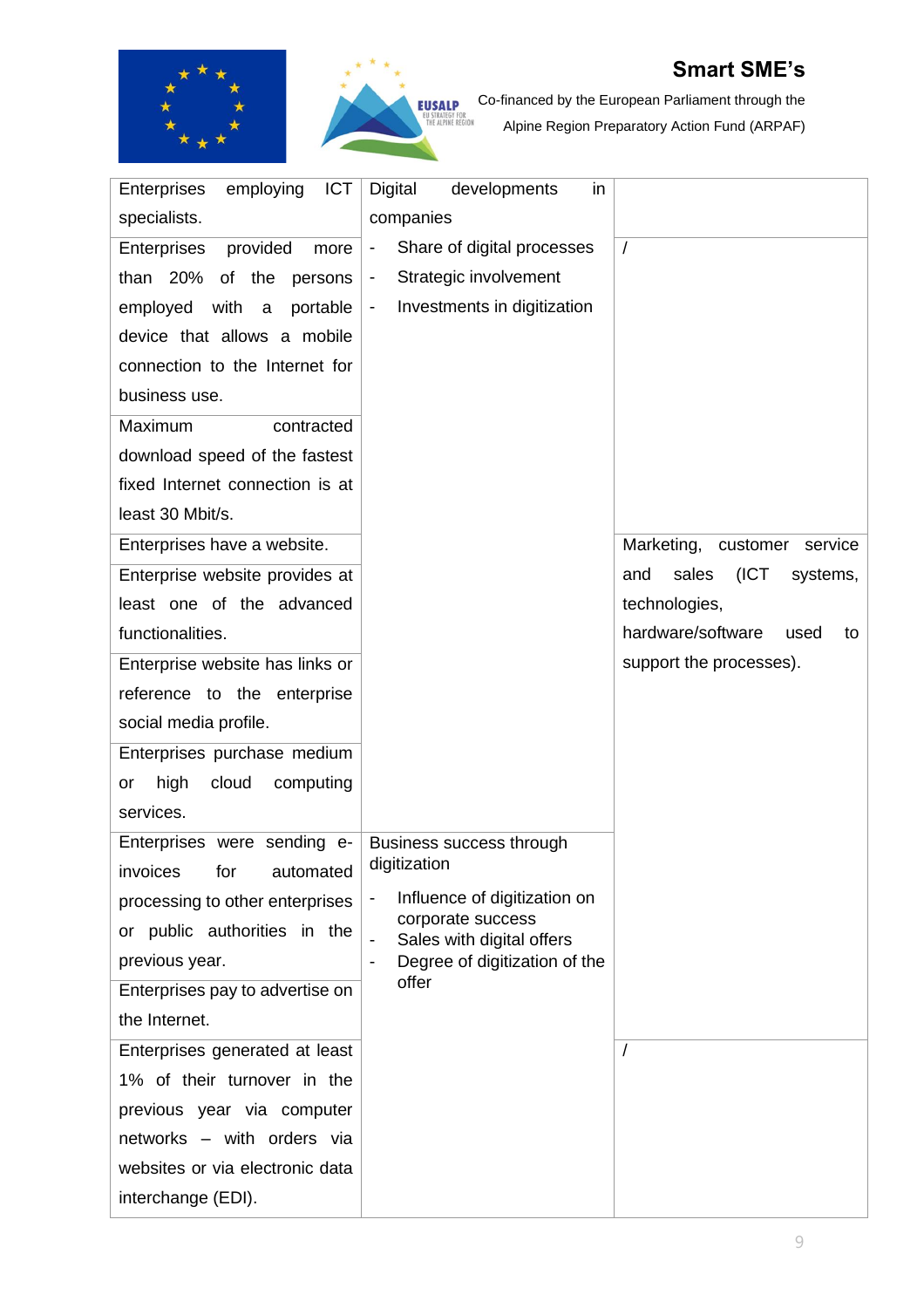

Co-financed by the European Parliament through the Alpine Region Preparatory Action Fund (ARPAF)

Enterprises generated more than 1% of their turnover via web sales and more than 10% of their web sales to private customers.

When comparing the three indicators, several overlapping areas can be identified. All indexes measure the use of digital technologies by the employees in SMEs, such as the use of devices, or access to the internet. Furthermore, the DII and the DEI both assess investment into ICT, such as employing ICT specialist, providing employees with mobile devices, having a website (Slovenia), or evaluate generally digital developments in SMEs regarding the share of digital processes, strategic involvement, and investments in digitization (Germany). When it comes to the DMI, this aspect is partially measured through the assessment of the ICT use in marketing. Furthermore, all indexes measure to some extent, the use of ICT when it comes to commerce and related business processes of SMEs. Specifically, the DII measures the use einvoices as well as online advertisement, the DEI measures the digitalization of the offer and digital sales, and the DMI assesses the use of ICT in marketing, customer service, and sales. Lastly, the DII measures business success through the use of ICT, similarly to DII, which estimates how much turnover was generated via computer networks and web sales.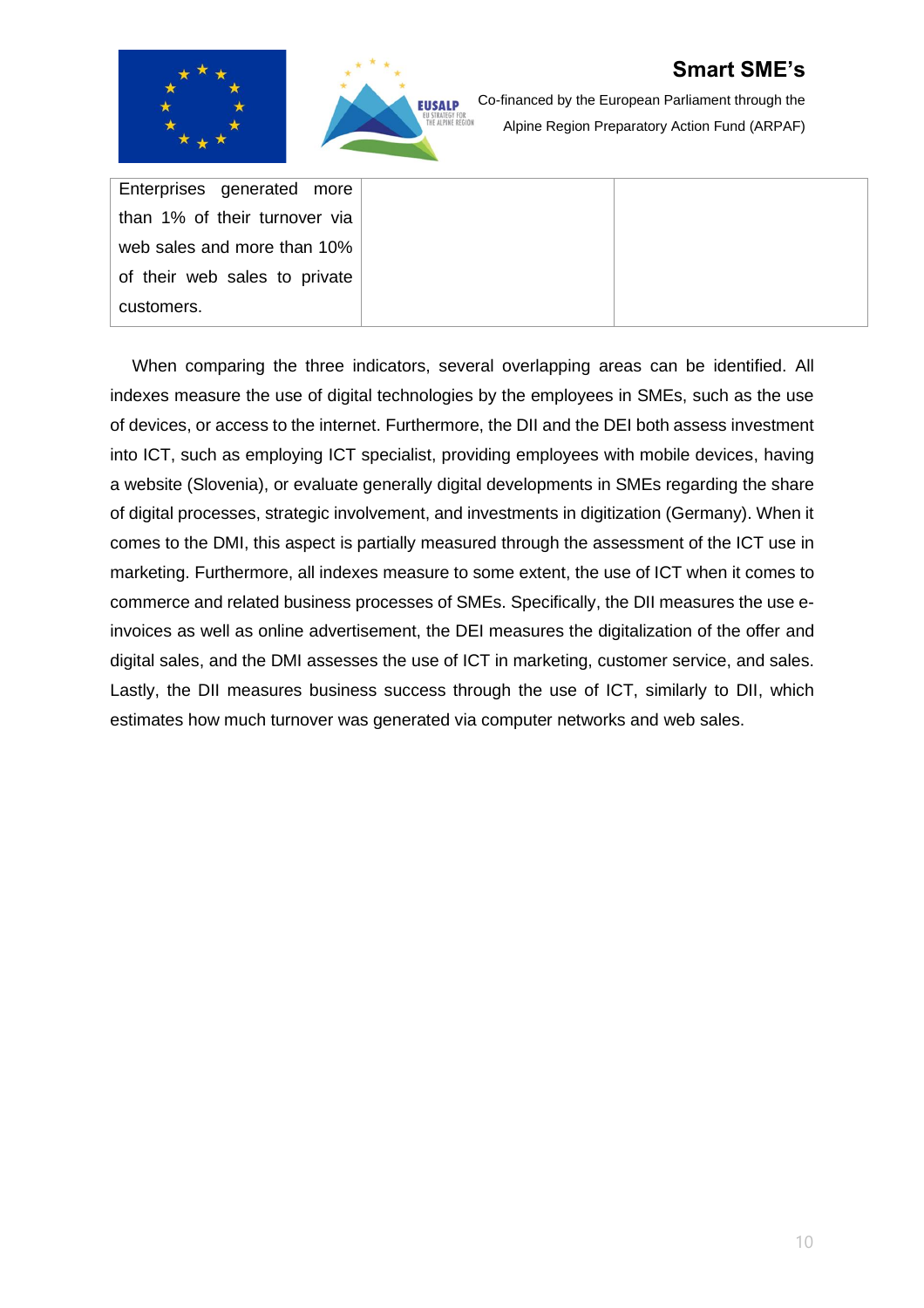



Co-financed by the European Parliament through the Alpine Region Preparatory Action Fund (ARPAF)

### <span id="page-10-0"></span>**3 Knowledge transfer on the digitalization of SMEs**

According to the results of the analysis of the current digitalization level performed by all project partners, one of the biggest hurdles to increase the digital maturity level of a given region/country's SMEs is their limited access to the relevant information regarding digitalization opportunities. To deal with this challenge, regions/countries within the Alpine space developed a series of mechanisms and practices aimed at their SMEs in given value chains to help facilitate the transfer of knowledge on digitalization from research institutions and universities to the private sector. Their successful implementation in those regions/countries shows that the barriers between research-driven institutions and SMEs can be reduced, and that the cooperation between the two can bring various benefits (e.g. increased digital maturity level of the region/country, higher product quality, innovative products and methodologies, etc.).

In the context of digitalization, knowledge can be shared and transferred in various aspects and levels. Specifically, throughout desk research activities, knowledge transfer has been studied in the following four dimensions:

- 1. **Skills of the staff** refers to activities, such as workshops or trainings for employees, which aim at improving the employees' skillset in working with digital technologies,
- 2. **Methods** refers to different mechanisms and endeavours for sharing the "know how" about the digitalization process to SMEs,
- 3. **Technologies and tools** refers to various IT solutions, such as platforms or websites, used to share knowledge on digitalization, and
- 4. **New value generation** refers to innovative approaches, such as using machine learning or blockchain technologies, which generate new value and knowledge for participants.

During the desk research activity, each project partner identified several examples of knowledge transfer on digitalization available within their region/country to SMEs in general, as well as in a selected value chain. For each identified example, a detailed analysis was performed in order to determine stakeholders participating in knowledge transfer for this example (e.g. SMEs, local government, universities, etc.), as well as how this example contributes to each of the aforementioned dimensions, in which knowledge transfer on digitalization is possible.

In the following subsections, the examples of knowledge transfer on digitalization identified by all project partners [\(Baden-Württemberg,](#page-12-0) [Lower Austria,](#page-15-0) [Slovenia,](#page-16-1) [Trentino\)](#page-13-1) are summarized and briefly elaborated. Furthermore, the detailed results regarding the identified knowledge transfer examples are presented in tables for each region/country in [Appendix](#page-36-0) A.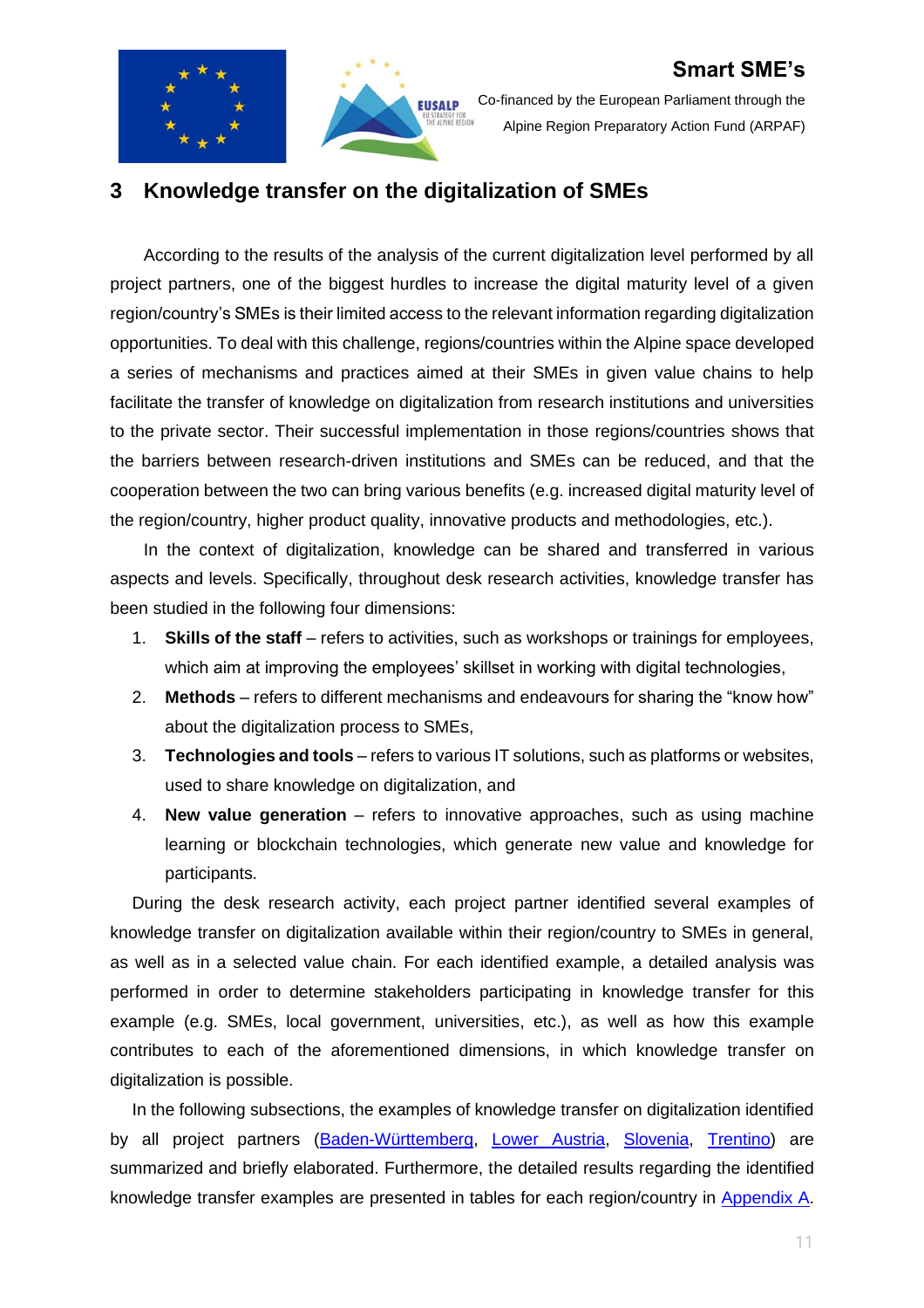



Co-financed by the European Parliament through the Alpine Region Preparatory Action Fund (ARPAF)

It is possible that a given example does not contribute to knowledge transfer in all four dimensions, which was noted by "-" table entry for the example in question.

Following the identified examples of knowledge transfer, the project partners also performed activities to identify good practices and tools for the implementation of digitalization in non-technology-oriented SMEs within their region/country. Apart from a detailed analysis of the good practice/tool in terms of its impact on the SME's skills of the staff, methods, technologies and tools, and new value generation areas, the results of this activity include describing companies that introduced the good practice/tool example and their reasons for the implementation of digitalization in general.

Overall, the identified possibilities, opportunities, and solutions for knowledge transfer on digitalization for SMEs are divided into three categories (levels). These categories are based on the source of provided solutions, and are identified as following:

- Public (funding) schemes
- Innovation or research hubs, centres or networks
- Private sector solutions

The first category encompasses different government initiatives, to which SMEs in each region have access to in terms of public schemes, aiming to enable digitalization in enterprises. More specifically, this category includes laws, public funding or subsidies, that assist enterprises in implementing projects, related to the digitalization.

The second category consists of solutions that are provided by publicly funded or non-profit organizations, such as innovation hubs or research centres. These research and development (R&D)-oriented associations assist SMEs in their digitalization-related projects in several ways, such as providing assessments, guidance in applying for funding opportunities, connections or networks with HE institutions and other experts, etc.

The latter category represents solutions that are provided by private enterprises or organizations. The main difference between the second and the third category is that the enterprises, providing solutions in the third category are privately funded and usually provide precise and targeted solutions. Throughout the analysis of examples of knowledge transfer, we were able to identify only a few such enterprises.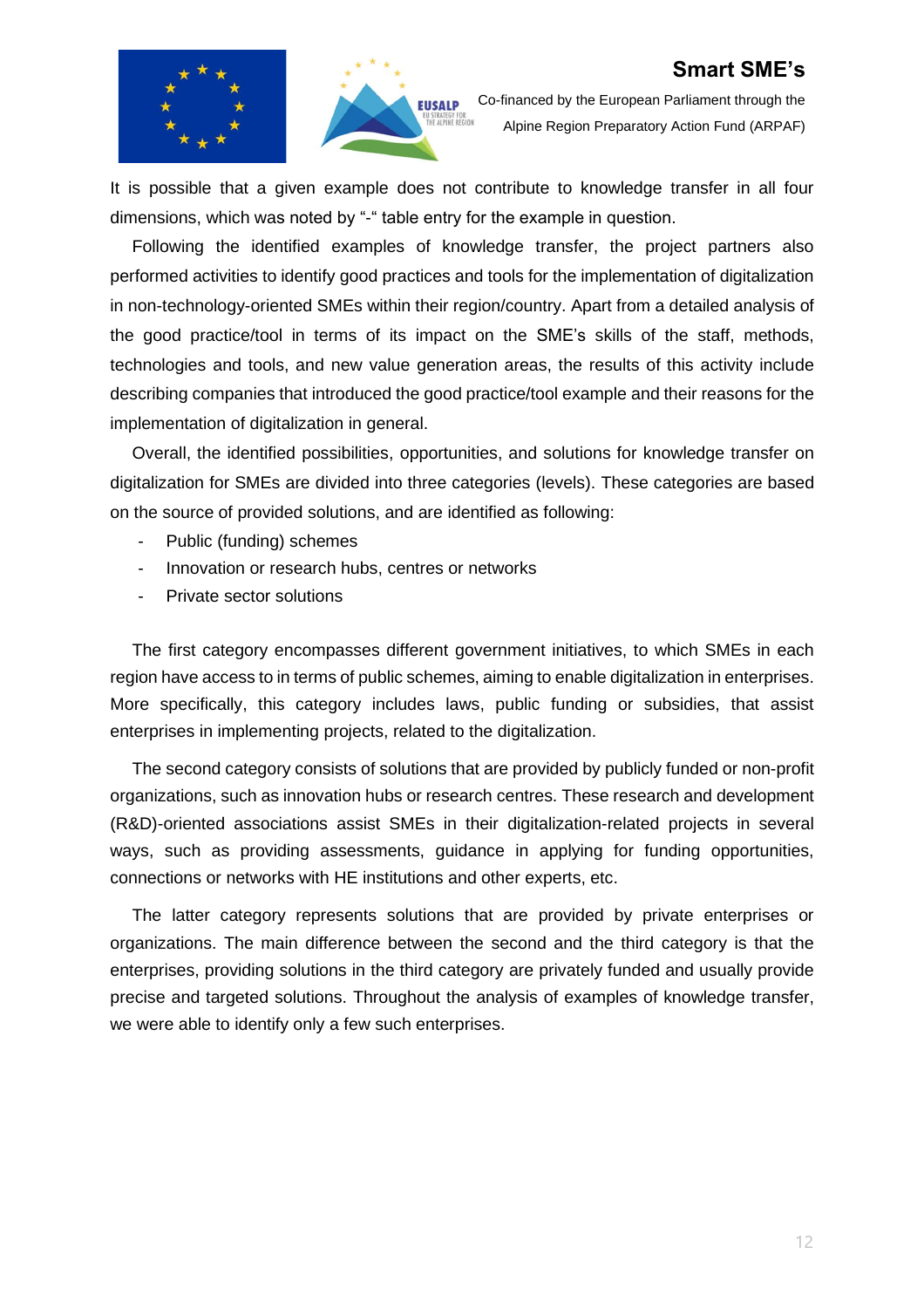



Co-financed by the European Parliament through the Alpine Region Preparatory Action Fund (ARPAF)

### <span id="page-12-0"></span>**3.1 Baden-Württemberg (Germany)**

#### <span id="page-12-1"></span>**3.1.1 Examples of knowledge transfer**

The first example from the Stuttgart region (Germany) is *The Digitalization premium support* project, funded by the Ministry for Economic Affairs, Labour and Housing of Baden-Württemberg. The project supports SMEs in introducing new digital solutions and improving IT security in the form of subsidized bank loans. The example has the potential of knowledge transfer in all four dimensions, as it can be used to promote trainings for employees (contribution to skill of the staff), acquire ICT software and hardware knowledge (contribution to methods), for digital solutions in production and processes, in products and services and in strategies and organization (contribution to technologies and tools), as well as bringing added value to bio-based (among other) VCs (contribution to new value generation).

The second example comes from the *"go-digital"* program, funded by the Federal Ministry of Economics and Energy, supporting SMEs in advancing their digitalization. The program provides funding for consulting services, to keep pace with technological and social developments in online trade, digitalization of everyday business life, and need for IT security. The project has the potential to contribute to skills of the staff through consultation on acquiring the funding, to methods through practical consulting, and services to keep up with various technological developments, as well as contributing to technologies and tools through services related to IT security, digital market development, and digitalized business processes.

The following identified example falls into the category of Innovation/research hubs/centres. The *DigiLand* example provides farms within the region with reference models along the nutritional value chain, in order to increase sustainability. The project operates within KMUdigital Lab and connects SMEs in the agriculture VC with HE experts, potentially contributing to the skills of the staff through the adaptation of reference models. Furthermore, through providing them with reference processes, organizational models, and technology radar, the program can contribute to methods, as well as tools and technologies. The new prototype technology that was derived based on a process map across the entire VC enables effective design and implementation of digitalization, contributing to new value generation.

The example of *FarmBlick* falls into the Private sector solutions category. The FarmBlick start-up company provides services to farmers in order to support them in precision farming and conversion to digitalization. The company contributes to skills of the staff by providing them with services needed for precision farming, such as consulting and workshops regarding required skills (how to satellite maps, take soil samples, etc.) and providing them with a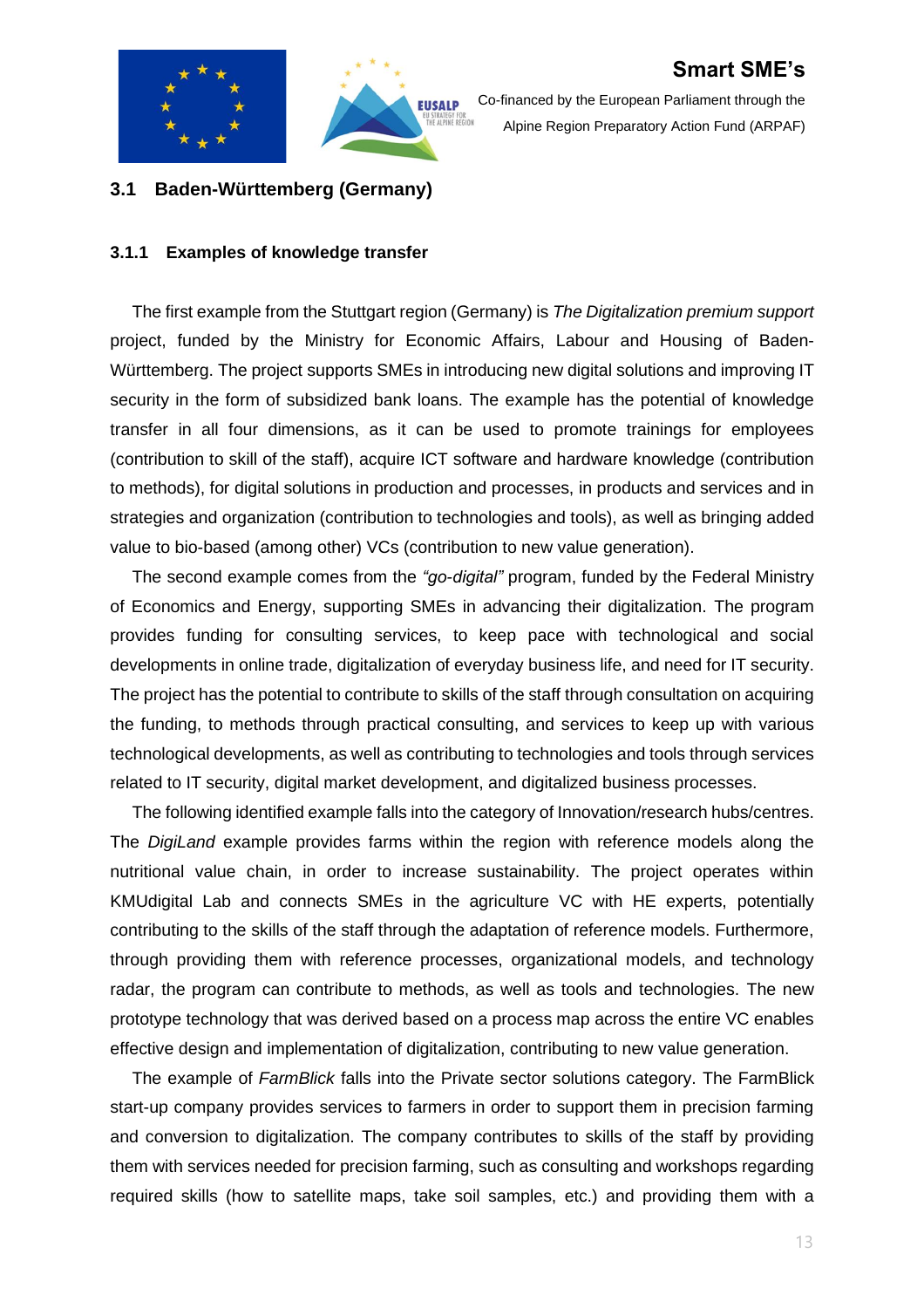



Co-financed by the European Parliament through the Alpine Region Preparatory Action Fund (ARPAF)

platform for the exchange of ideas. The company offers the possibility of renting special technical equipment to try it out, contributing to technologies and tools. Last, adaptation of precision farming can lead to more effective production, and the reduction of resources used, contributing to new value generation.

#### <span id="page-13-0"></span>**3.1.2 Identification of good practices and tools**

Last is an example of SME that has successfully digitalized its business processes. Specifically, it comes from a carpenter company that has completed the digital chain in its business processes. Through the adaptation, the staff has improved their digital skills (e.g. video technologies), and digitalization has contributed to methods, as well as technologies and tools, by allowing the customers to be a part of the manufacturing process. Specifically, through digitalization, customers can choose preferable materials through video, and employees can track their working time through a mobile app. Furthermore, through the digitalization of all customer and production data, a new value is generated (e.g. the data can be accessed by both customers and employees at any time).

#### <span id="page-13-1"></span>**3.2 Trentino (Italy)**

#### <span id="page-13-2"></span>**3.2.1 Examples of knowledge transfer**

The first example from the Trentino region in the category of public sector solutions is the "*Provincial Law on Business Incentives*", providing funding for investments for companies in the craft, trade, cooperation, industry, and tourism sectors. The funding scheme contributes to methods by providing funding for consulting services regarding innovation, pilot actions, market analysis, and ICT technologies. Through investment funding for innovation, growth, digitalization, and wideband for new enterprises, the funding scheme can contribute to technologies and tools of the enterprises. The funding can also be used for industrial research and development in collaboration with research centres, contributing to new value generation.

The *Innovation Manager Voucher* is another example of solutions provided by the public sector, specifically by the Italian Economic Development Ministry. The vouchers provide the introduction of an innovation manager in SMEs, to implement key enabling technologies and modernize the enterprise. The level of digitalization is increased through provided vouchers for consultation and analysis, contributing to methods of SMEs. Furthermore, the vouchers enable the introduction and implementation of key technologies, as well as implementation of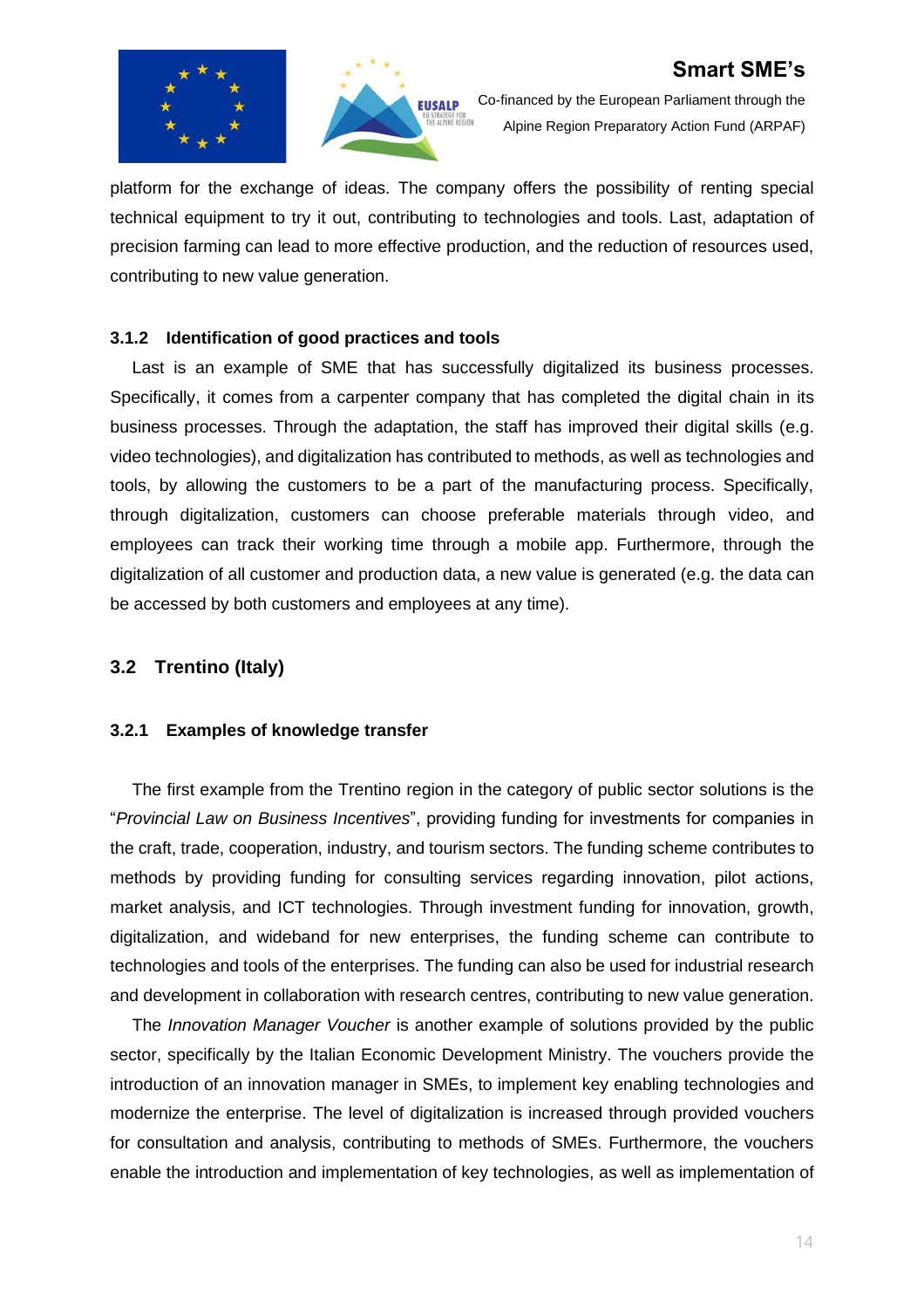



Co-financed by the European Parliament through the Alpine Region Preparatory Action Fund (ARPAF)

innovative projects, and hence, contribute to technologies and tools, and new value generation.

Regarding the solutions provided from innovation/research hubs or centres, the Chamber of Commerce provides the "*Punto Impresa Digitale*" service to SMEs. Specifically, the service structure promotes the digitalization culture and dissemination through the creation of network of organizations, assisting enterprises in the digitalization process. Workshops, as well as educational events and trainings, are offered to SMEs to contribute staff's skills by increasing knowledge regarding digital technologies. Furthermore, by providing mentoring support in the identification of best strategies, the SMEs can improve their methods.

The assessment of digital maturity is included in the category of provided solutions by innovation/research hubs or centres as well. Several hubs participate in order to assess the level of digitalization of participating SMEs and evaluate possible strategies to optimize their internal processes. Specifically, the service contributes to the skills of the staff through webconference trainings regarding knowledge on the assessment tool and contributes to methods by providing SMEs with advice on the implementation of technologies to increase their digitalization. As SMEs are provided with vouchers to improve and implement innovative ideas, there is potential for new value generation.

#### <span id="page-14-0"></span>**3.2.2 Identification of good practices and tools**

Due to the low level of digitalization in the natural fiber-based sector in Trentino region, the provided examples of good practices in the region come from several sectors.

In the first example, a small enterprise in the natural fiber-based sector beneficiated the Digital Maturity assessment, performed by the DIH Trentino. Based on the assessment, the enterprise committed to investing in a digitalization project focused on linking the supplier's equipment with the enterprises' ERP system. The goal of the project is to reduce the marketing time of new projects, increase efficiency, and allow for emergency management through a mitigation plan.

A medium-sized enterprise, producing aluminium and glass products, took advantage of the Digital Maturity assessment as well. Following the assessment, the enterprise introduced MES in their processes and optimized the overall manufacturing workflow. As a result, workers now have access to real-time work scheduling. Furthermore, the enterprise introduced a software system WMS, which keeps track of the incoming goods and the collecting/fetching of components by the operators, supporting the warehouse physical flows operational management.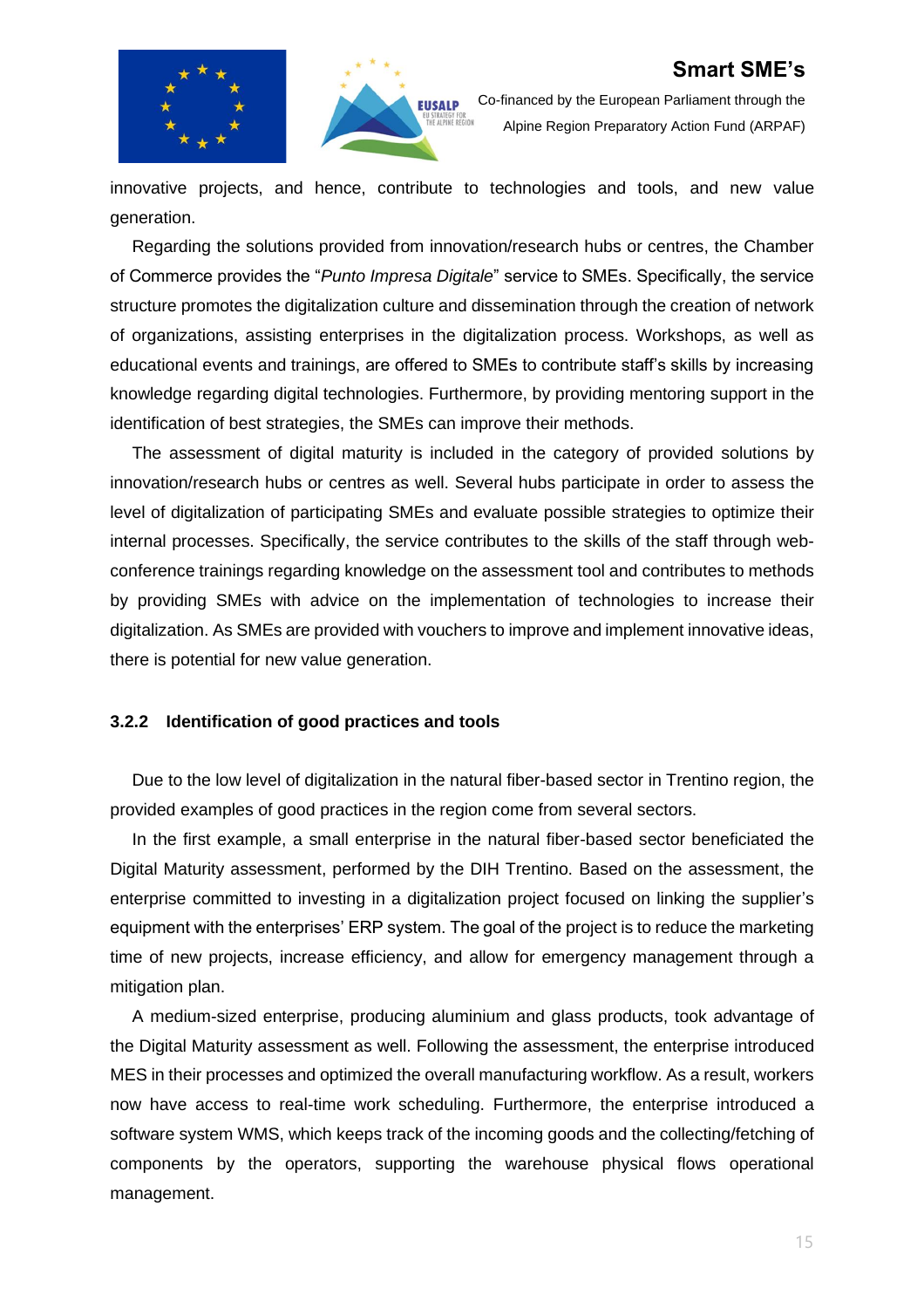



Co-financed by the European Parliament through the Alpine Region Preparatory Action Fund (ARPAF)

The last example comes from a medium-sized enterprise in the energy sector. The enterprise implemented advanced Building Information Modelling (BIM) using Digital Twins technologies, with the support of the national and local funding opportunities. After implementing the technology, the enterprise was able to avoid project and mounting (of the product) mistakes during implementation (of the product), and furthermore, to decrease the time between the design and the delivery of the product, increase precision in the offer phase, as well as reduce site waste.

#### <span id="page-15-0"></span>**3.3 Lower Austria**

#### <span id="page-15-1"></span>**3.3.1 Examples of knowledge transfer**

The first example of good practice regarding knowledge transfer in the Lower Austrian region comes from *KMU Digital*, the Austrian Digitalization Initiative for SMEs, and falls into the category of public sector solutions. The program provides financial support and consulting services for SMES, investing in new technologies. Several Toolboxes are offered, addressing different dimensions of knowledge transfer. The first toolbox contributes to methods of SMEs by analyzing digital trends, opportunities, and risks for the companies and helps determine their status quo when it comes to e-commerce and IT security and develop a strategy. In the second toolbox, the SMEs receive subsidized consulting and assistance in implanting the digitalization strategy, contributing to technologies and tools.

The second example is the Lower Austrian *House of Digitalization*, suited in the category of solutions, provided by innovation/research hubs/centres. The house of digitalization connects SMEs with main IT knowledge providers in the region (HE institutions). Especially through the virtual House of Digitalization, an interactive platform [\(www.virtuelleshaus.at\)](http://www.virtuelleshaus.at/), SMEs have access to inspiring examples implemented by local peer companies and specific IT seminars contributing to the skills of the staff. Furthermore, the House of Digitalization offers matching and assistance in finding partners, contributing to methods. Lastly, the option of crowdsourcing in order to contribute to ideas for potential solutions provides an opportunity for SMEs to generate new value.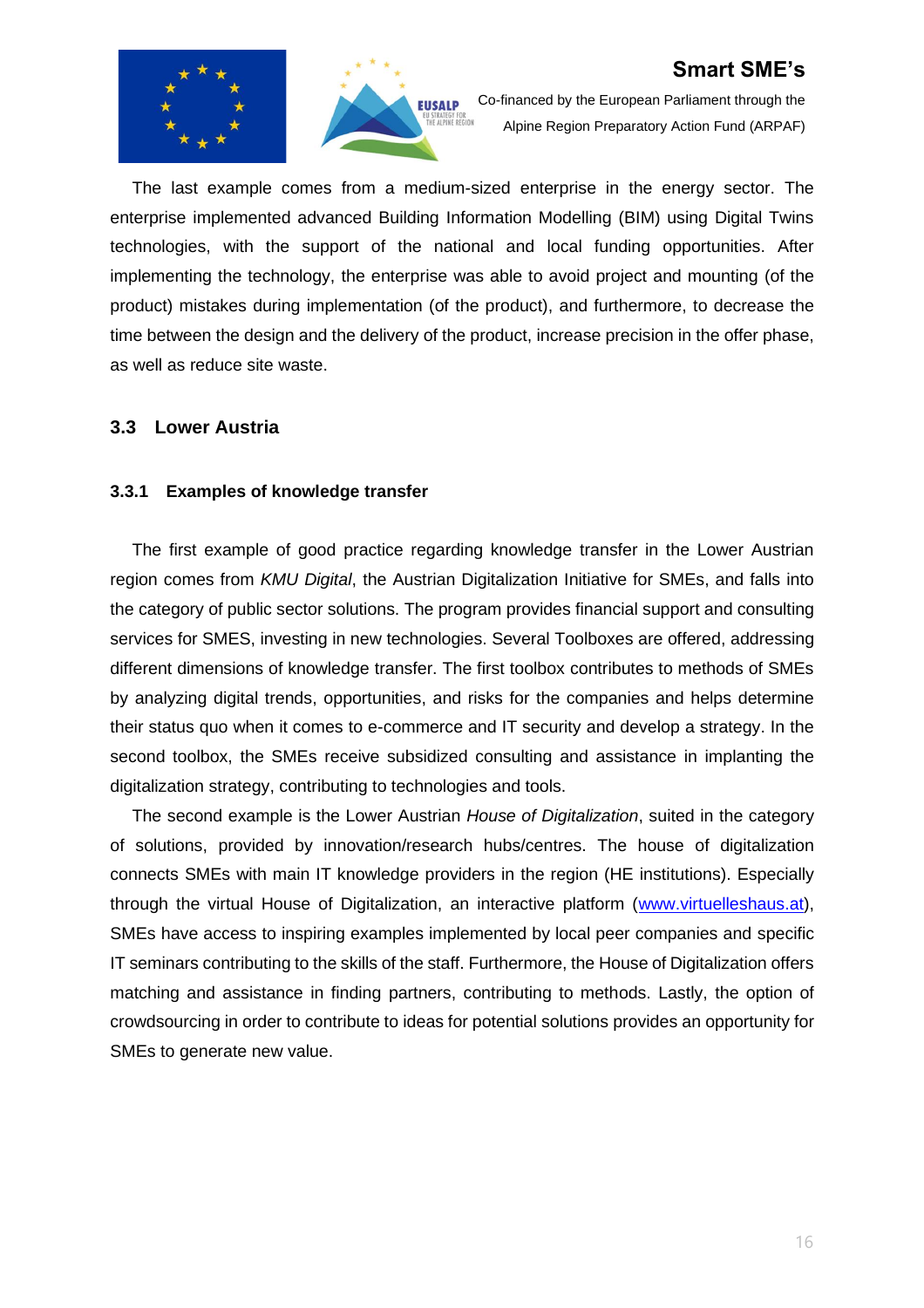



Co-financed by the European Parliament through the Alpine Region Preparatory Action Fund (ARPAF)

#### <span id="page-16-0"></span>**3.3.2 Identification of good practices and tools**

According to the results of research conducted by project partners from this region, no examples of good practices and tools in the hemp production/processing/selling value chain could be identified due to very limited use of digital technologies.

#### <span id="page-16-1"></span>**3.4 Slovenia**

#### <span id="page-16-2"></span>**3.4.1 Examples of knowledge transfer**

The first example of good practice of knowledge transfer from the Eastern region of Slovenia describes *Digital Vouchers*, provided by the Slovenian Enterprise Fund. The public system for small-value incentives co-finances SMEs in their digitalization projects. With collaborating educational/research institutions, SMEs can acquire education and training vouchers to increase the level of digital competences of their staff and contribute to their skills. Digital Vouchers can contribute to technologies and tools, as SMEs have access to vouchers to implement new technologies or develop tools to increase their level of digitalization. Additionally, SMEs can generate new value by using vouchers to improve and implement innovative project ideas. The example falls into the category of solutions provided by public schemes or funds.

*InnoRenew CoE* is an independent research institute, focusing on renewable wood materials and is categorized as Solutions, provided by innovation/research centres/hubs. The goal of the institute is to not only to advance the state-of-the-art technologies through interdisciplinary research but to help SMEs in implementing the obtain knowledge. When it comes to the skills of the staff, SMEs are offered workshops regarding projects funding, as well as a network of experts, contributing to the skills of the staff. Furthermore, the institute provides support throughout the entire funding process, helping SMEs in developing the new business models, and contributing to their methods. Additionally, through research, focused on exploring innovative concepts, technologies, and tools for renewable materials, the institute can contribute to new value generation in SMEs.

The second example of good practice from the category of solutions provided by innovation/research centres/hubs is the *OPENiSME* project, which focuses on creating a partnership between SMEs and research institutions through an online platform. SMEs are able to find skilled experts, matching their specific interest. The platform can contribute to methods of the SMEs, as they are linked with appropriate sources of external data, expertise,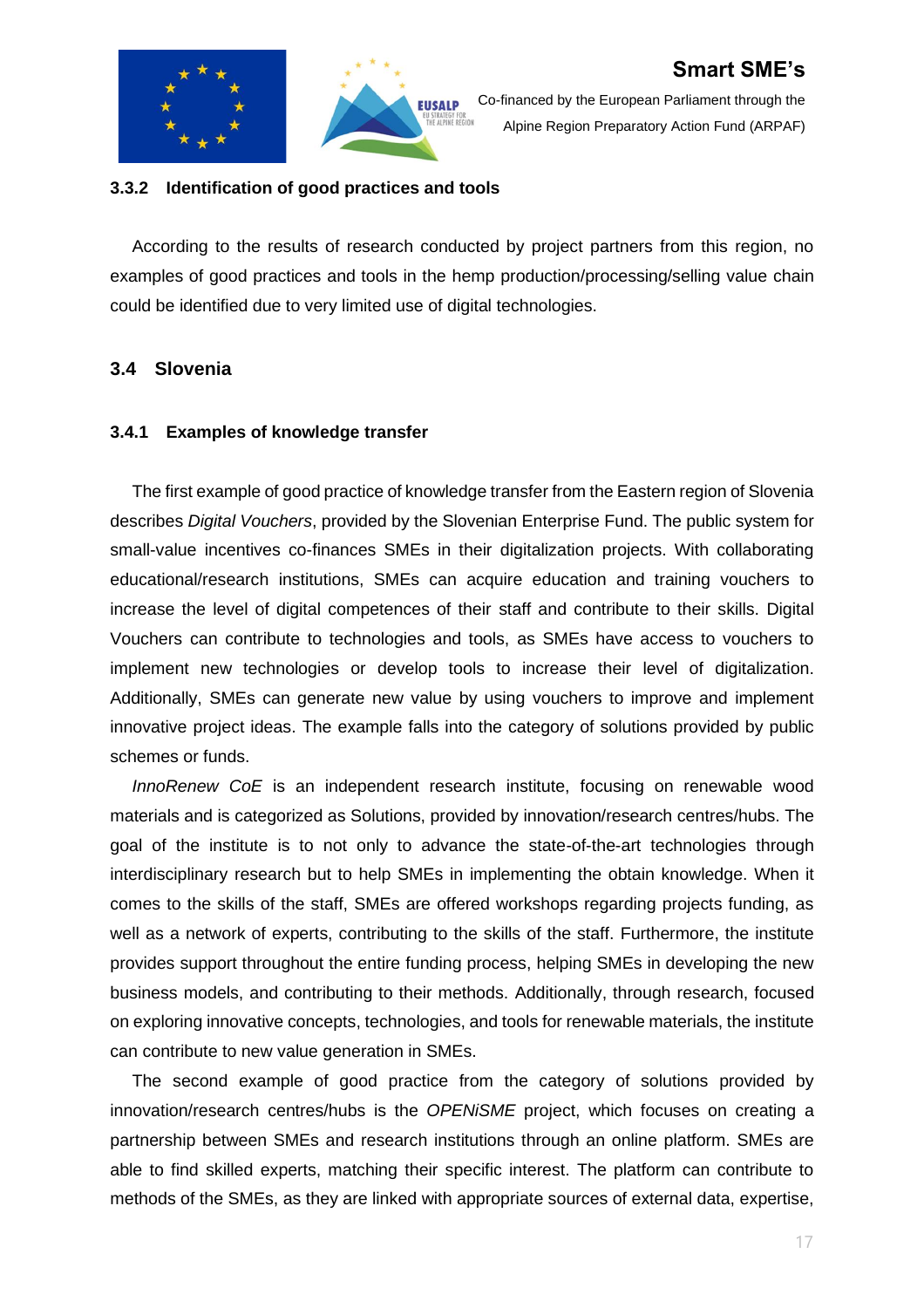



Co-financed by the European Parliament through the Alpine Region Preparatory Action Fund (ARPAF)

and insight, supporting them in reaching strategic decisions. Furthermore, SMEs can hire experts on specific technologies and tools or reach relevant solutions to problems of innovation. Hence, the platform can contribute to technologies and tools, as well as new value generation.

*Styrian technology park* is another example of solutions provided by Innovation/research hubs/centres. It is a non-profit organization that supports SMEs in their innovation and competitiveness through the use of ICT. To contribute to the skills of the staff, business and digitalization workshops and trainings are offered to SMEs. Improving framework conditions for smarter ICT use is possible through research and development of suitable ICT technologies, potentially contributing to methods of SMEs. SMESs are supported in business idea development, and establishing a digital presence, through assessment and competition analysis by a network of involved partners, contributing to new value generation.

Last example from Western region of Slovenia is an Innovation/Research center/hub, called the *SRIP-Circular Economy*. SRIP is a network of business, educational and research institutions, and other parties, focusing on the transition into a circular economy. Members of the network can improve key competences, digital skills, and knowledge of their staff through training and lifelong learning, provided by the SRIP. Skills and tools can be developed to adapt to a circular economy, contributing to methods. Last, trainings for digital competencies, knowledge, skills, and tools for developing a circular economy can contribute to methods of partner SMEs.

#### <span id="page-17-0"></span>**3.4.2 Identification of good practices and tools**

As the first example, a wood processing company from Eastern Slovenia was able to acquire funds by the European Regional Development Fund and Slovenian Ministry of Economic Development and Technology for a project called "Smart acoustic furniture". The project aimed at developing and implementing smart modular acoustic furniture by integrating acoustic elements with smart software tools, providing new features for end-users.

Next, a company from Eastern Slovenia operating in the Application component of the wood value chain received funding from SPIRIT Slovenia for two of its projects. The first project focuses on digital modernization of the company, with the goals of developing and upgrading the companies' e-business elements through improved electronic exchange between partners, website and web-shop upgrade, as well as staff training. The second project focuses on the optimization and improvement of business processes related to business aspects of wood processing (administration, HR and finances, manufacturing, commerce).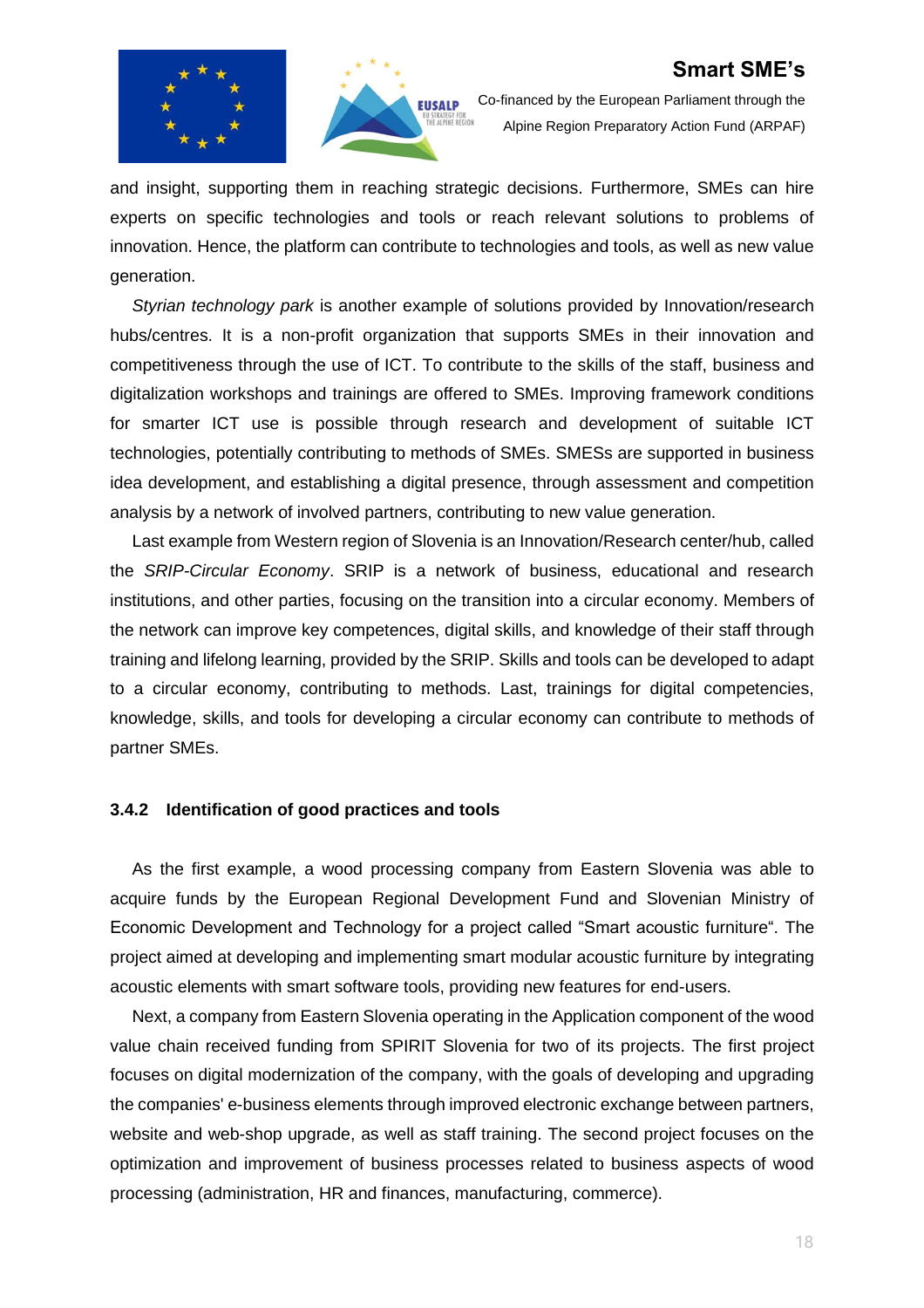



Co-financed by the European Parliament through the Alpine Region Preparatory Action Fund (ARPAF)

Also, a wood processing company received a digital voucher for foreign market analysis, funded by the Slovene Enterprise Fund, enabling the company to explore the possibility of entering new markets and new or existing products.

As another example, a company specialized in wooden doors, and windows production received European Regional Development Fund and Slovenian Ministry of Economic Development and Technology funding with the help of SPIRIT Slovenia. The funded project focuses on the adaptation and optimization of the company's business processes through digitalization to successfully increase export.

Conversely, in the algae value chain, a company (micro SME) from the Western region of Slovenia is digitalizing its input/output flow with its ecosystem (e.g. suppliers, R&D, project partners, companies/consumers). The company is a partner of SRIP-Circular economy, which provides them with support in the transition to a circular economy, as well as digitalization. Specifically, the main goal of the funded project is to optimize the company's existing processes, traceability, procurement of inputs, equipment and machinery, and e-commerce through digitalization.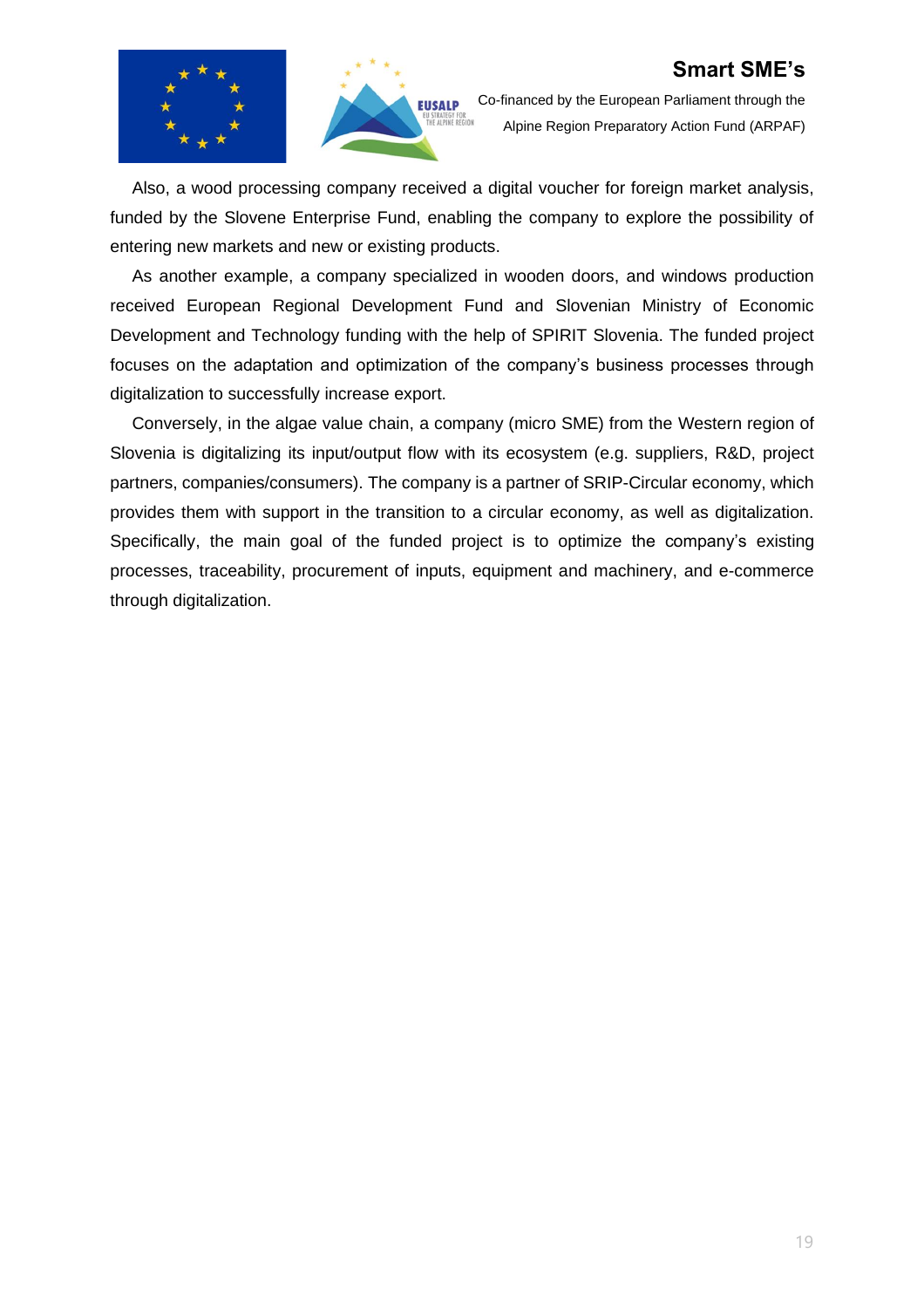



Co-financed by the European Parliament through the Alpine Region Preparatory Action Fund (ARPAF)

# <span id="page-19-0"></span>**4 SWOT analysis of existing good practices and tools for digitalization of SMEs**

After the initial collection of examples of knowledge transfer on the digitalization of SMEs performed by each partner, this section presents the results of a detailed analysis of selected examples. Specifically, the implementation of each knowledge transfer example identified in the previous activity brings certain benefits, but also challenges and issues. The goal of this activity is to identify the strengths, weaknesses, opportunities, and threats of identified practices and tools by employing the SWOT analysis technique. Similar to the previous activity, all project partners performed the SWOT analysis on a selected number of identified practices and tools from their country/region. The results of the individual SWOT analysis performed by the project partners were then used as an input for a more general SWOT analysis of identified practices and tools on the following levels of origin of digitalization initiatives:

- **Government-level practices and tools** includes national and local government initiatives and projects, as well as regulations,
- **Research & development-level practices and tools** includes initiatives and programs offered by research-oriented institutions, associations, hubs, etc., and
- **Private sector-level practices and tools** includes projects and other activities started by private sector SMEs.

Based on the SWOT analysis of individual practices and tools identified in each country/region, more general conclusions on the benefits and drawbacks of SMEs' digitalization practices and tools originating in the previously described levels can be drawn.

Specifically, as shown in *[Figure 1](#page-20-0)*, government-level practices and tools bring a variety of digitalization efforts and possibilities (mostly in the form of funding of digitalization-oriented projects in companies), along with higher transparency and precise definition of terms and conditions for all participants. By using government funding opportunities, SMEs can bring different benefits to their business (e.g. increased market share/recognition, income, innovative products). However, it is often the case that the conditions and criteria for receiving government funding are too restrictive for smaller SMEs operating with fewer resources, and the extensive documentation required during the project funding application process brings additional costs to SMEs with no guarantee that the company will receive funding. Additionally, often the government agencies and other bodies do not offer good enough support to SMEs in terms of clarification of funding opportunities and conditions, how to apply for funding, etc., so the insufficient access to relevant information is a common issue on this level. Last,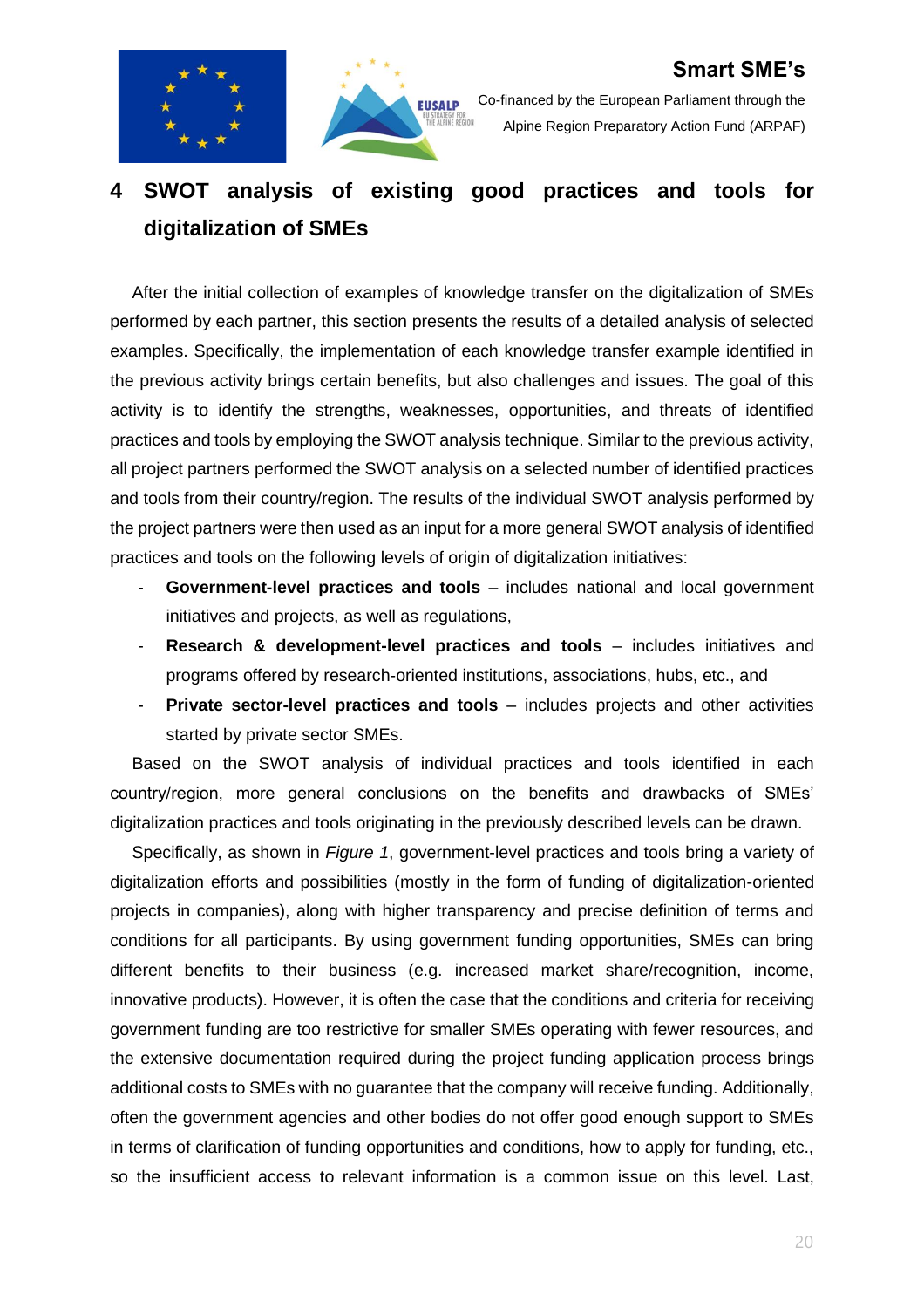



Co-financed by the European Parliament through the Alpine Region Preparatory Action Fund (ARPAF)

increased competition due to limited funding can discourage SMEs with limited resources to invest part of their resources into the project application.

#### **STRENGTHS**:

*- Wide range of digitalization efforts possible for funding (e.g. marketing, security, processess…).*

*- Precise definition of terms and activities equal for all participants.*

*- Access to additional workshops regarding digitalization.*

*- Higher funding process transparency.*

*- Support for digitalization projects in terms of financing HW and SW necessary to carry out digitalization.*

#### **WEAKNESSES**:

*- Requirements might not be feasible for all SMEs.*

*- Same amount of funding for all SMEs regardless of their size and financial possibilities.*

*- Limited support available to SMEs during the funding application process.*

*- The amount of funding is time- or finance-limited.*

*- Extensive documentation brings additional costs.*

#### **OPPORTUNITIES**:

*- Focused digitalization efforts can create new value for SMEs.*

*- SMEs can increase their market competitiveness and create new collaborations with experts.*

*- Digital transformation of SMEs can increase their income.*

*- Different public funding options can be combined together.*

#### **THREATS**:

*- Knowledge gaps of SMEs regarding bureaucratic procedures can make their application invalid.*

*- Large number of conditions can demotivate SMEs to apply for funding.*

*- Applications for funding digitalization projects depend on the availability of financial resources.*

Figure 1. SWOT analysis of government-level practices and tools across countries/regions.

<span id="page-20-0"></span>On the other side, research-oriented initiatives and associations offer more free-of-charge support to SMEs during applying for funding of digitalization projects (*[Figure 2](#page-21-0)*). Innovation hubs, research centres, and other R&D-oriented associations provide SMEs with the knowledge and skill set necessary for their digitalization efforts, coming directly from field experts and consultants. Experts' knowledge can also result in generating new value during these projects, as the collaboration with SMEs provides them with an environment, in which they can test and deploy their recent research developments and ideas. Initiatives in this level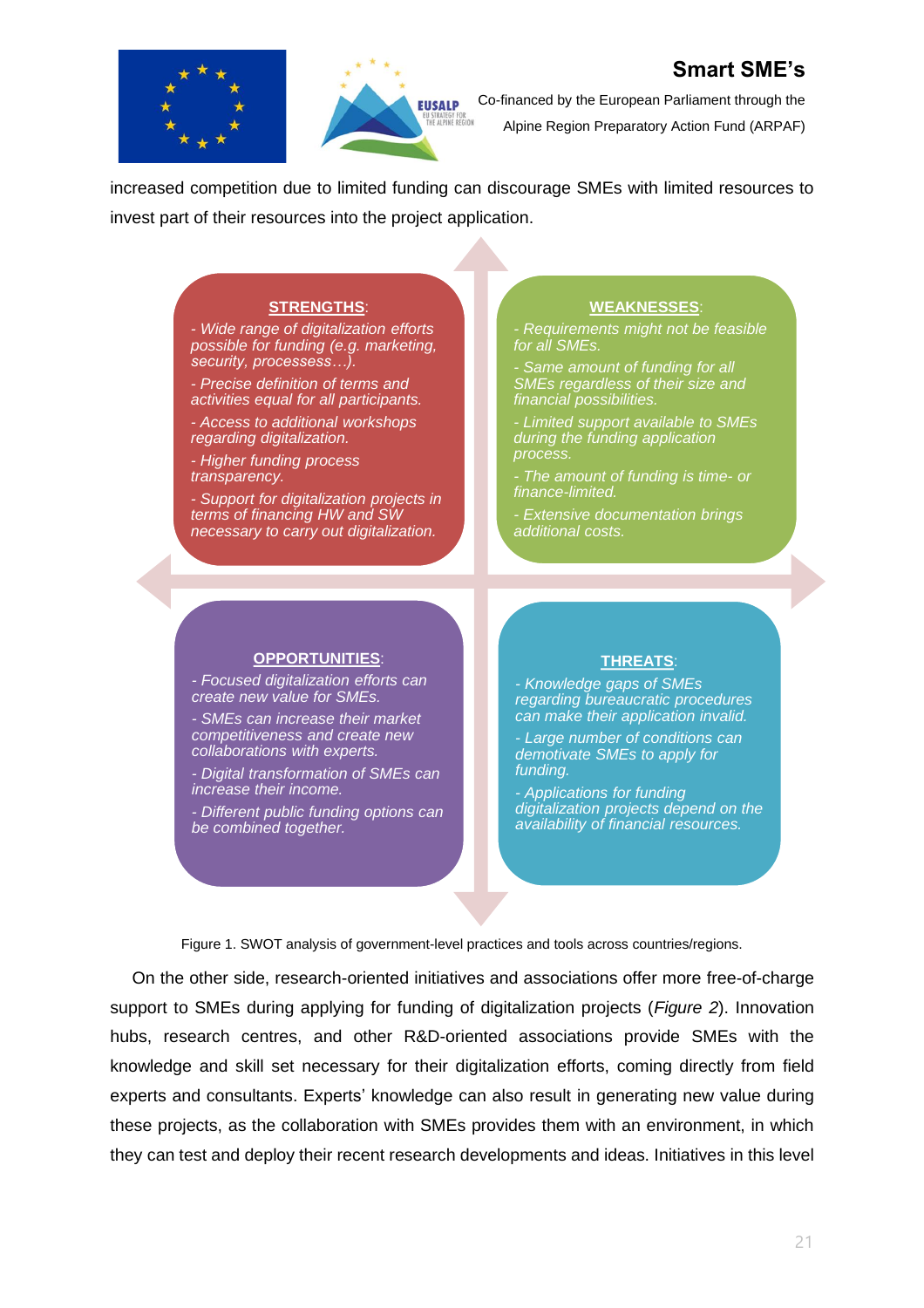



Co-financed by the European Parliament through the Alpine Region Preparatory Action Fund (ARPAF)

bring the most opportunities regarding employees' digital skills improvements, which is often the initial obstacle for SMEs for even considering indulging in any digitalization projects.

#### **STRENGTHS**:

*- Quick and easy access to digitalization experts within the region/country, which creates new contacts for SMEs.*

*- Support for digitalization projects in terms of available consultants and other services.*

*- Higher possibility of generating new values and innovative products in combination with experts' knowledge.*

*- Possibility to assess the current level of digitalization and the amount of digitalization efforts needed.*

*- Free of charge support during project application process.*

#### **WEAKNESSES**:

*- Public awareness of such associations and initiatives needs to be improved among SMEs.*

*- Only certain topics are included/handled in the initiatives.*

*- Limited knowledge transfer on certain digitalization steps (e.g. funding application).*

*- Possible difficulties in matching SME's needs with appropriate experts.*

*- Project application limited to public funds.*

#### **OPPORTUNITIES**:

*- Possibility to evaluate the performance of developed technical solutions within a test environment.*

*- Wide range of collaboration opportunities (business agencies, other SMEs, research institutes, etc.)*

*- Increasing SME's competiteveness and the possibility to expand to foreign markets.*

*- Possibility of staff trainings and workshops.*

#### **THREATS**:

*- Political influence can interfere with research centres' activities (or even their shutdown).*

*- Sustainability of initiatives without public funding.* 

*- Multiple SMEs within the same VC have access to the same resources, which creates competitiveness during project applications.*

*- Limited (or complete lack) of support throughout project implementation may result in different results than expected.*

<span id="page-21-0"></span>Figure 2. SWOT analysis of research & development-level practices and tools across countries/regions.

Nevertheless, the analysis of individual examples of practices and tools indicates the presence of a certain amount of external (political) influence, which can affect the activities of these institutions. Also, their digitalization support activities sometimes focus on certain areas/fields/topics (e.g. Internet of Things, cybersecurity, etc.), often depending on the national/regional digitalization strategies.

Finally, digitalization initiatives coming from the private sector, i.e., SMEs, bring more direct access to the necessary information about funding and other opportunities (*[Figure 3](#page-22-0)*). This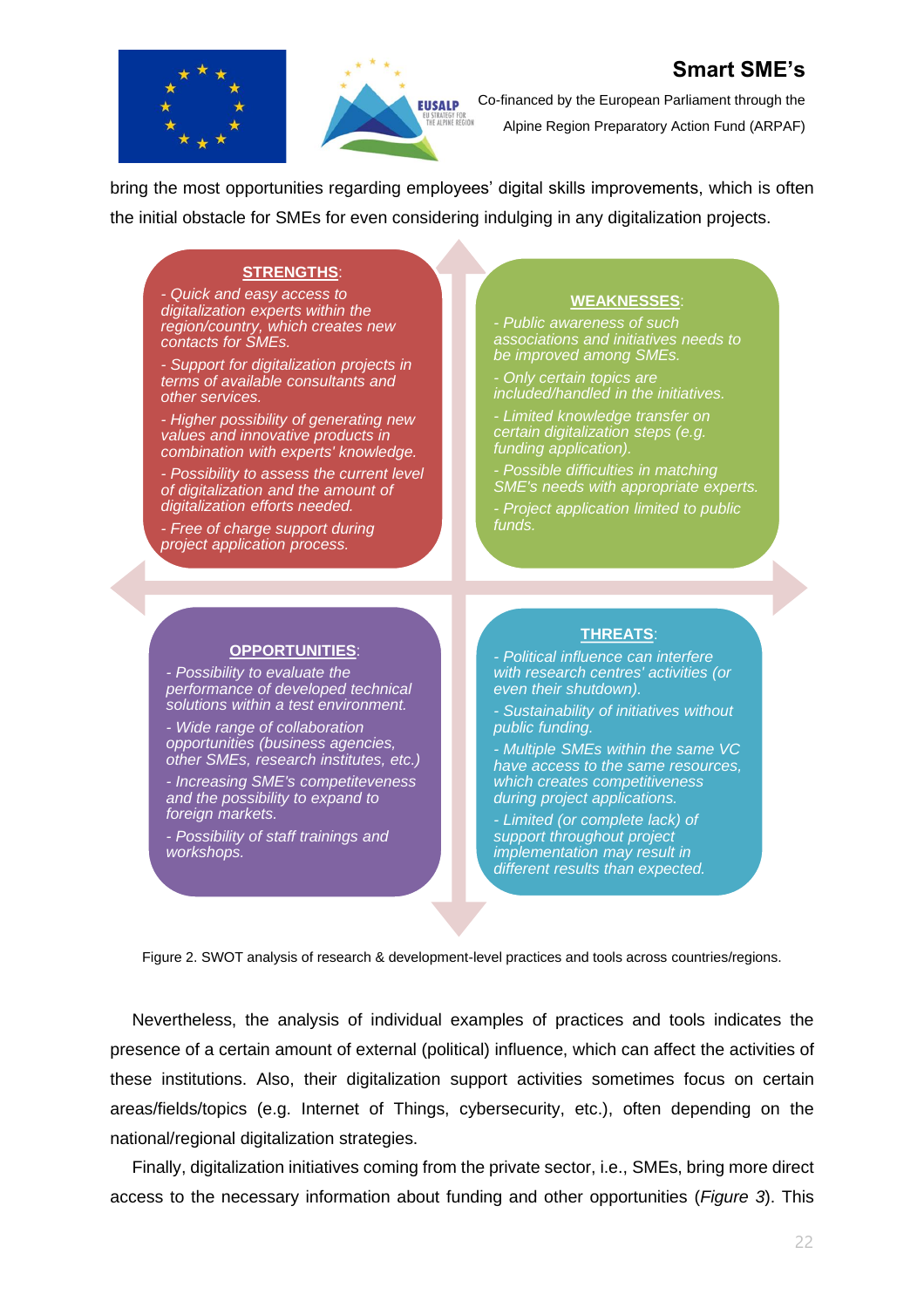



Co-financed by the European Parliament through the Alpine Region Preparatory Action Fund (ARPAF)

category of initiatives provides more detailed insights into the entire digitalization process and various benefits that it brings to SMEs in terms of business process and product development efficiency.

#### **STRENGTHS**:

*- Improved business process and product development efficiency can reduce operational costs.*

*- Direct access to information regarding funding opportunities.*

*- Better market visibility and availability to customers.*

*- Improved employee skills through trainings and workshops.*

#### **WEAKNESSES**:

*- Digitalization project application is limited to public funds.*

*- Additional efforts may need to be made to comply a SME's digitalization effort to a given funding's goals and conditions.*

*- Lack of complete support by a company's IT system (if it exists).*

*- Digitalization efforts may be too specific and focus only on a subset of processes, while ignoring others.*

#### **OPPORTUNITIES**:

*- Improving the public image of the company.*

*- Possibilities to expand to foreign markets and predict sales.*

*- Implementing new business models (e.g. e-commerce) may bring new customers and business partners.*

*- New set of knowledge and skills on procedures and projects implementation can be shared with other companies.*

#### **THREATS**:

*- Small companies with low resources are less inclined to invest in digitalization.* 

*- Digital infrastructure is not established equally well in all regions/areas.*

*- Existing SME's resources may not be able to handle changes caused by digitalization (e.g. new customers).*

*- Lack of knowledge on digitalization technologies may inhibit the company's efforts.*

Figure 3. SWOT analysis of private sector-level practices and tools across countries/regions.

<span id="page-22-0"></span>Private sector-level practices and tools for digitalization also create a number of opportunities related to better market visibility, implementation of modern business models and collaboration with other SMEs. However, since most SMEs operate with a limited amount of resources (financial and other), these initiatives are often dependent on public funding. This "issue" increases the risk of digitalization projects, which focus is not entirely in accordance with SME's needs, because more effort has been invested in complying with a given funding's criteria or government strategies rather than on applying for the funding of the digitalization of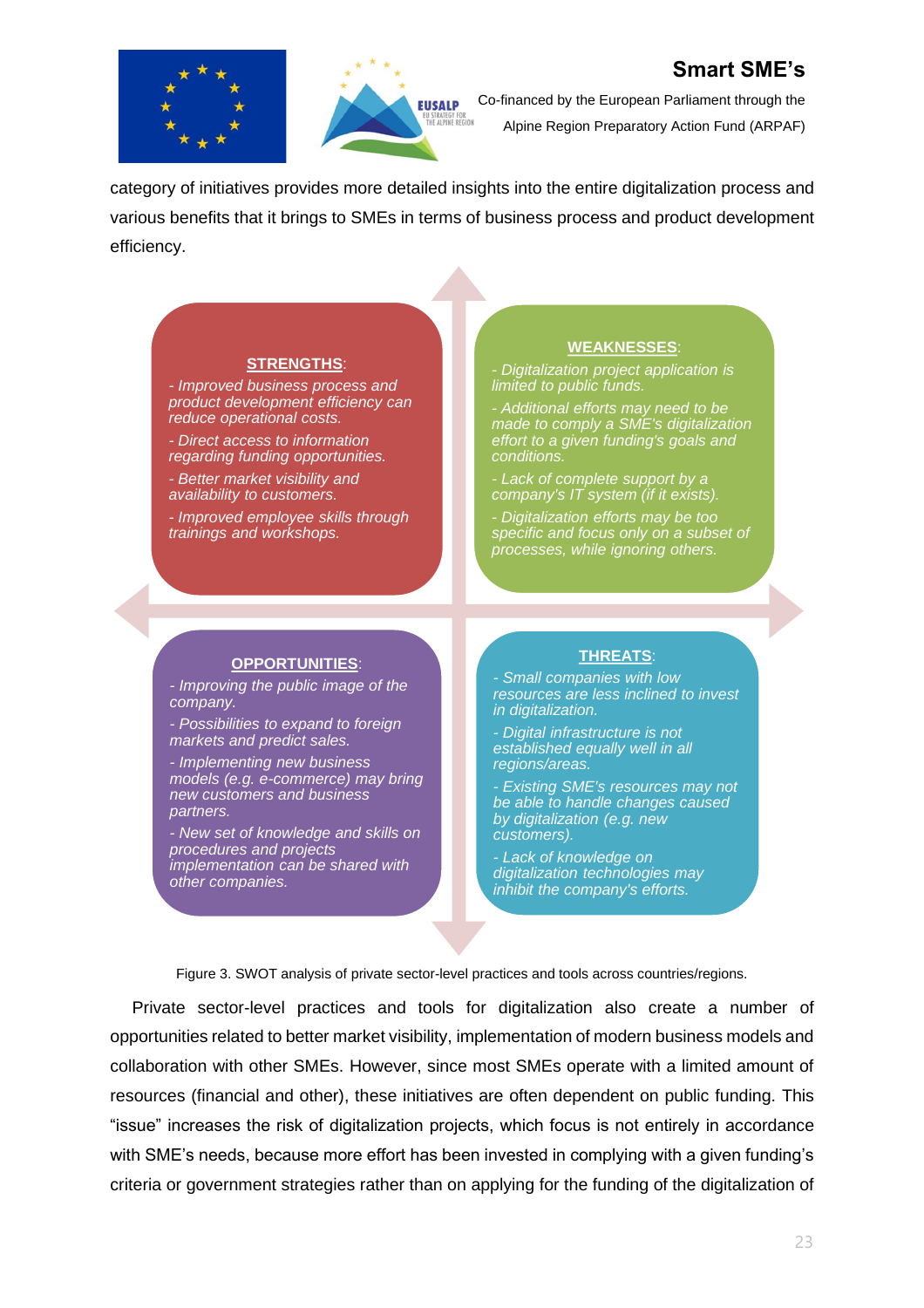



Co-financed by the European Parliament through the Alpine Region Preparatory Action Fund (ARPAF)

a company's segment, which really needs to be digitalized (e.g. a company receives funding for marketing, but neglects production). Another significant threat stems from the fact that SMEs invest most of their resources into their day-to-day business, so they are not inclined towards investing into digitalization projects, which, in their case, often requires significant resources.

A more detailed overview of individual SWOT analysis of selected examples of good practices and tools per each country/region is available in **Appendix B**.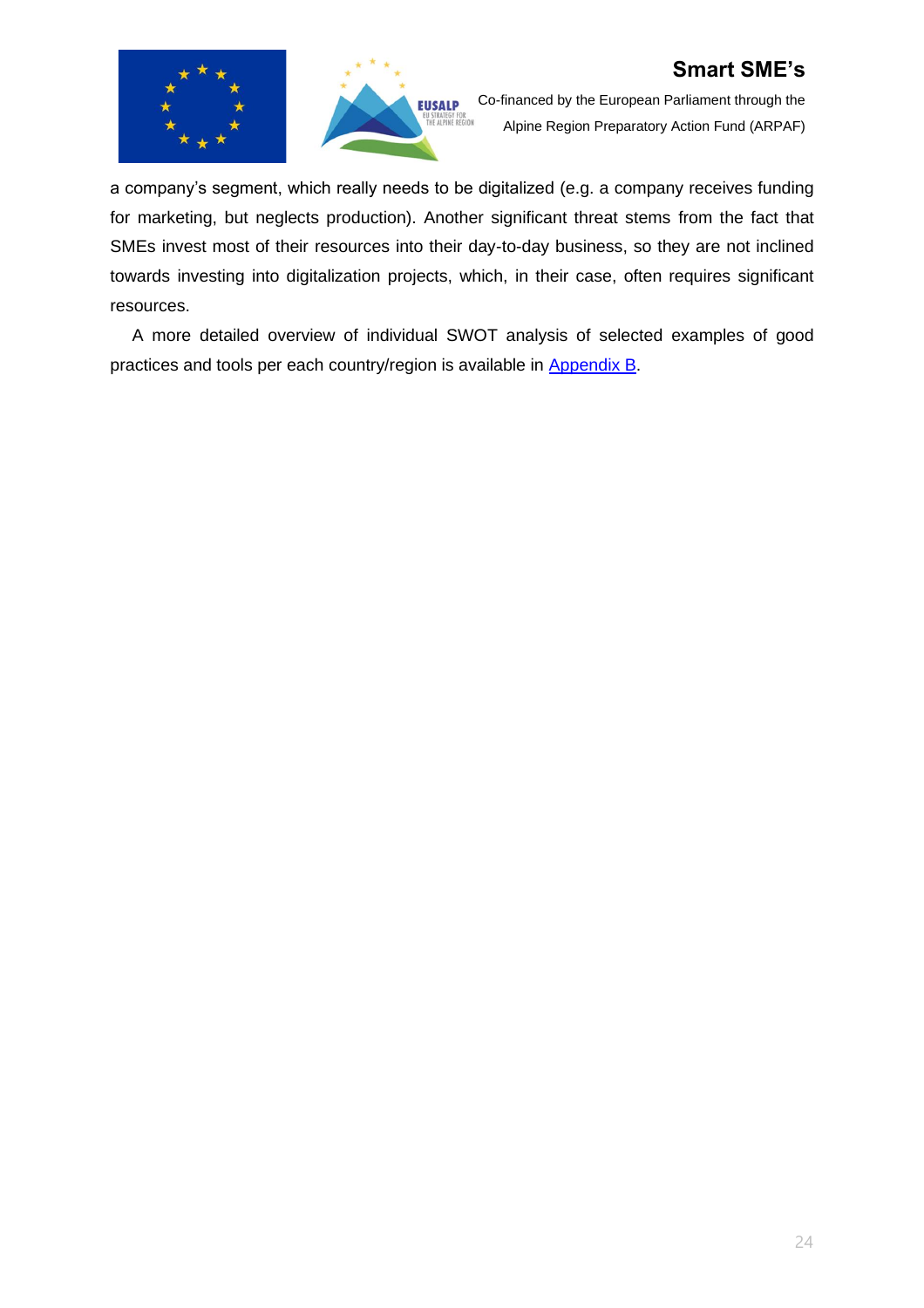

Co-financed by the European Parliament through the Alpine Region Preparatory Action Fund (ARPAF)

## <span id="page-24-0"></span>**5 A comprehensive measure of the level of digitalization of SMEs**

In this chapter, a comprehensive list of indicators for measuring the digital maturity level of SMEs in the natural fiber-based value chains is presented. The indicators designed or adapted specifically to measure the level of digitalization of SMEs in the natural fiber-based VCs were identified through desk research. First, the following relevant digital maturity level assessment indexes/schemes were identified:

- *Digital Economy and Society Index (DESI)* designed to measure the digital competitiveness of European countries [\[4\],](#page-34-4)
- the Innovation and Technology indicators proposed by the *Organization for Economic Co-operation and Development (OECD)* [\[9\],](#page-34-9)
- *Regional Innovation Scoreboard* an extension of the European Innovation Scoreboard focusing on assessing the innovation performance of SMEs in terms of framework conditions, investments, innovation activities and impacts at the regional level of European countries [\[10\],](#page-34-10)
- *Digital Transformation Scoreboard*  provides data and analysis methodology to assess the success of digital technology integration in businesses in EU Member States [\[10\],](#page-34-10) and
- Relevant indicators used within the *Eurostat* framework for monitoring digital economy [\[11\].](#page-34-11)

The indicators for measuring the level of digitalization obtained from the afore-mentioned indexes/schemes were then further refined to select the indicators most applicable to SMEs. Furthermore, several measures of the level of digitalization of SMEs were also identified in the scientific literature to gain insights into other indicators that should also be considered when measuring the level of digitalization of SMEs, based on which we proposed new indicators. In the final step, the identified indicators (from existing digital maturity level indexes and scientific literature) were analysed once more to assess their applicability to the natural fiber-based VCs. The obtained list (*[Table 2](#page-25-0)*) represents a comprehensive overview of all relevant facets when it comes to measuring the level of digitalization in SMEs in nature fiber-based VCs. The specific indicators were gathered into comprehensive dimensions: connectivity, online presence, online activity, ICT infrastructure, ICT policy, ICT usage, human resources, and research and development. When relevant, the dimensions are broken down into further sub-dimension. The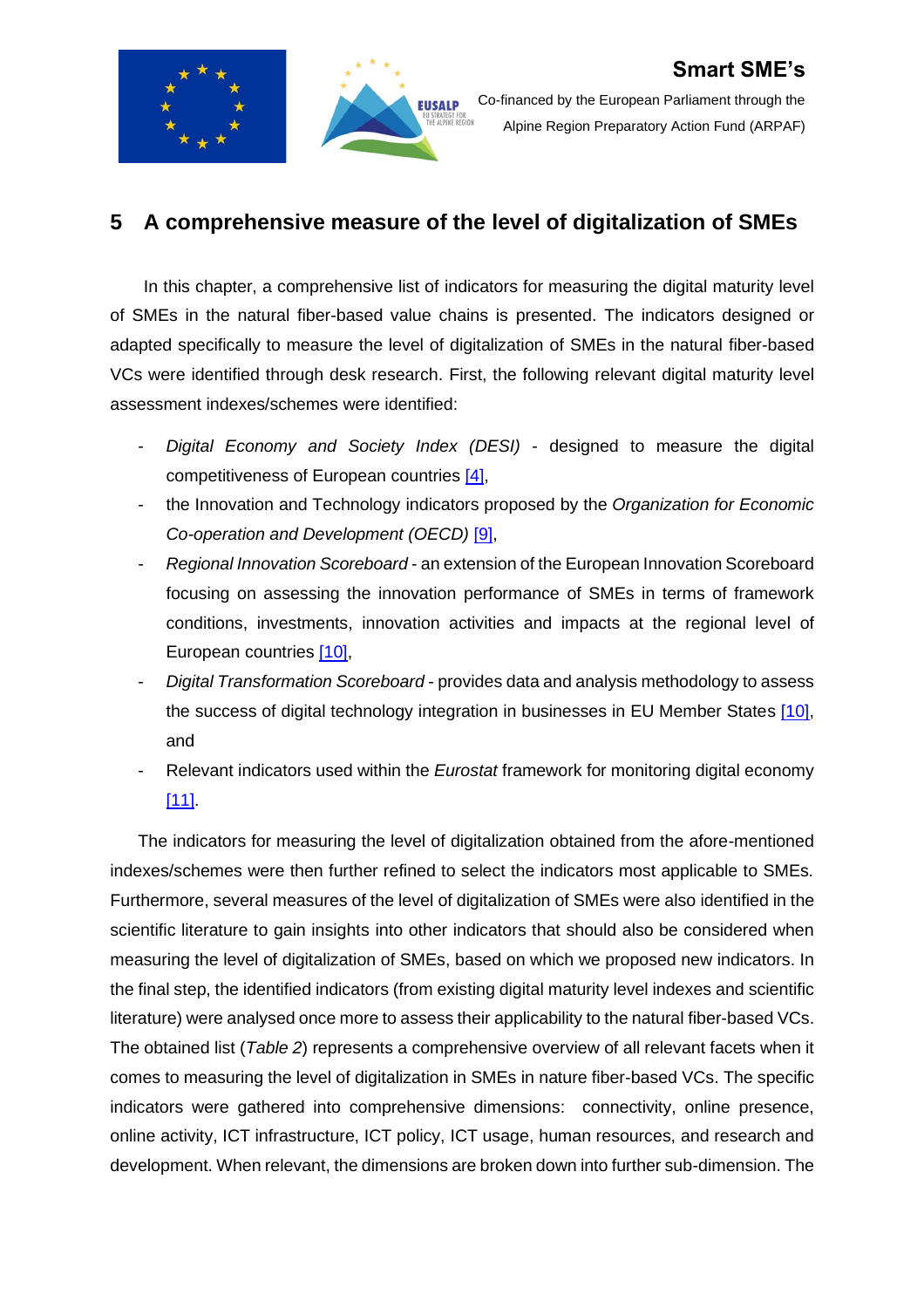



Co-financed by the European Parliament through the

Alpine Region Preparatory Action Fund (ARPAF)

indicators can be adapted and used to gain a detailed insight into the level of digitalization of SMEs.

<span id="page-25-0"></span>Table 2. Dimensions, sub-dimensions and indicators for measuring the digital maturity level of SMEs operating in the natural fiber-based VC.

| <b>Dimension</b>   | <b>Sub-dimension</b> | Indicator                                                                   |
|--------------------|----------------------|-----------------------------------------------------------------------------|
|                    |                      | Connection via phone line [12]                                              |
|                    | Fixed-line broadband | Fixed BB / NGA [4], [11]-[14]                                               |
| Connectivity       |                      | Fast BB [4], [11]-[14]                                                      |
|                    |                      | Ultrafast BB [4], [13]                                                      |
|                    | Mobile broadband     | Connection to 4G [4], [12]                                                  |
|                    |                      | Connection to 5G [4], [12]                                                  |
|                    |                      | Possession of an own website [11],                                          |
|                    |                      | <u>[12], [15], [16]</u>                                                     |
|                    |                      | Digital/electronic catalogue [12], [16]                                     |
|                    |                      | Presence on social media [4], [11]-<br>$[13]$ , $[15]$                      |
| Online presence    |                      | Online communication with customers<br>[16]                                 |
|                    |                      | Customer participation in the final                                         |
|                    |                      | product / service                                                           |
|                    |                      | E-marketing activity [12], [16]                                             |
|                    |                      | B2C e-business model [12]-[16]                                              |
|                    | E-commerce           | B2B e-business model [12]                                                   |
| Online activity    |                      | B2G e-business model [12]                                                   |
|                    |                      | E-commerce turnover [4], [12], [13]                                         |
|                    |                      | E-banking (use) [4], [11], [12]                                             |
|                    |                      | E-government (use)                                                          |
|                    |                      | Intranet [12], [16]                                                         |
|                    |                      | Electronic records [12]                                                     |
|                    |                      | Automatic invoice generation [13]                                           |
|                    |                      | Electronic information sharing [4], [11]                                    |
|                    |                      | Upgrades to software and hardware<br>[15]                                   |
|                    |                      | Big data [4], [11], [13]                                                    |
|                    |                      | Cloud computing [4], [11] - [14]                                            |
| ICT infrastructure |                      | Robots and 3D printing [11], [14]                                           |
|                    |                      | Decision support tool [12]                                                  |
|                    |                      | Automation [11], [12]                                                       |
|                    |                      | Twin technology                                                             |
|                    |                      | Unique and automated product                                                |
|                    |                      | identification throughout the supply                                        |
|                    |                      | chain, RFID technology [11]-[13]                                            |
|                    |                      | Integrated or specialized systems<br>(ERP, SCM, CRM) [11], [13], [15], [16] |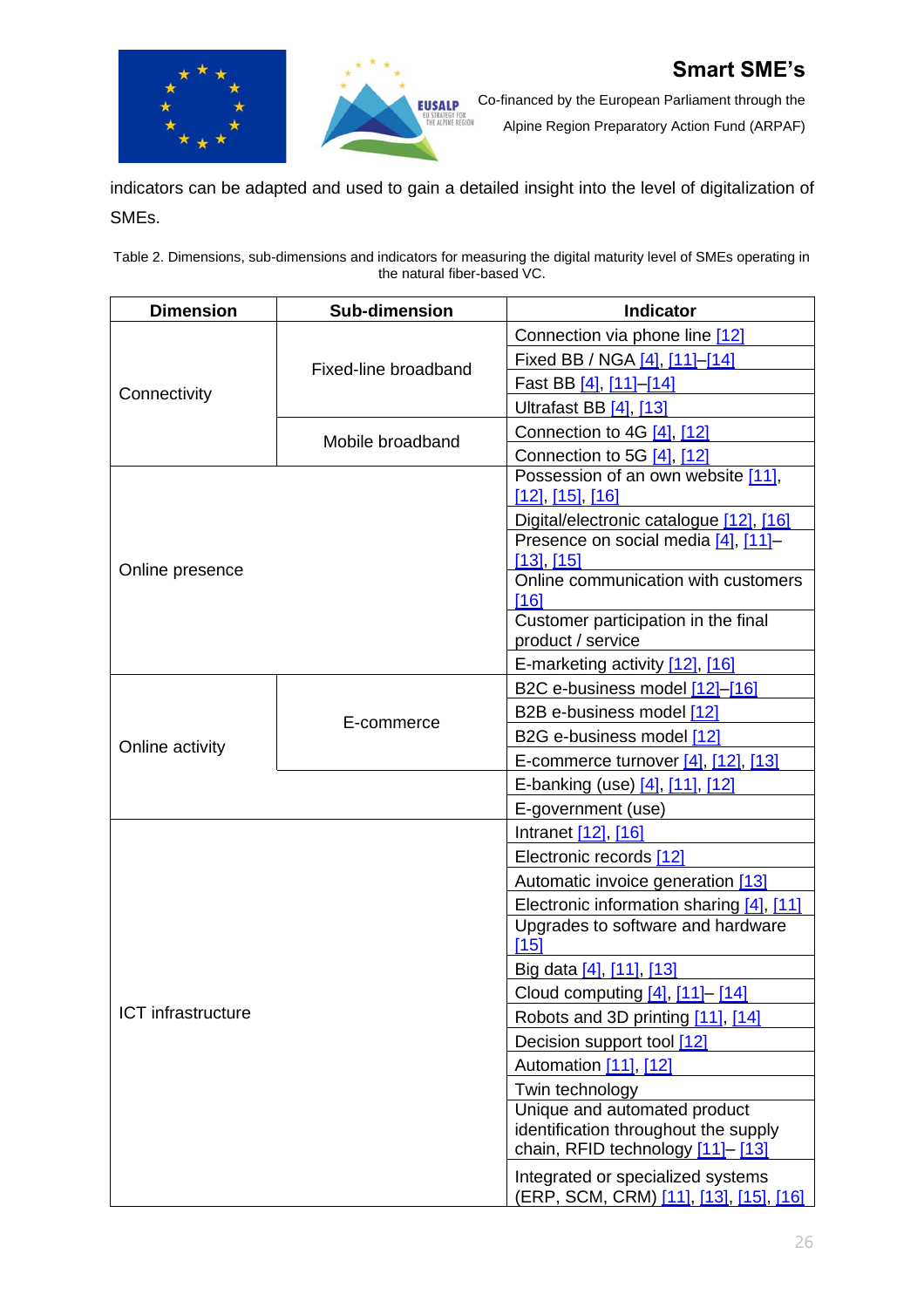



Co-financed by the European Parliament through the

|                             |            | Business intelligence/knowledge base<br>[15]                               |  |  |
|-----------------------------|------------|----------------------------------------------------------------------------|--|--|
|                             |            | Digital supply chain management and<br>supplier relationships [11]         |  |  |
|                             |            | Investments in or upgrades to ICT<br>infrastructure [10], [13], [15], [16] |  |  |
| <b>ICT</b> policy           |            | ICT security policy [11], [14], [15]                                       |  |  |
|                             |            | Data protection policy [14], [15]                                          |  |  |
|                             |            | Share of employees using a computer<br>or a mobile device [11], [13], [15] |  |  |
| ICT usage                   |            | Share of employees using internet [4],<br><u>[11], [12], [14], [15]</u>    |  |  |
|                             |            | Use of e-mail or IM to communicate<br>$[11]$ , $[12]$ , $[15]$             |  |  |
|                             |            | Use of standard application software<br>$[12]$ , $[15]$                    |  |  |
|                             |            | Use of video calls or video<br>conferences [4], [11], [12], [15]           |  |  |
|                             |            | Employment of ICT specialists,                                             |  |  |
|                             |            | experts, programmers, or STEM                                              |  |  |
| Human resources             |            | graduates [10], [12]- [15], [17]                                           |  |  |
|                             |            | ICT department [10]-[15], [17]                                             |  |  |
|                             |            | <b>ICT training [11], [15]</b>                                             |  |  |
|                             |            | Telework [12], [14]                                                        |  |  |
|                             |            | Self-learning skills [11], [15]                                            |  |  |
|                             |            | R&D department [14]                                                        |  |  |
|                             |            | R&D or ICT investments [10], [13],                                         |  |  |
|                             |            | $[15]$ , $[16]$<br>Patents, trademarks (application) [10],                 |  |  |
| Research and<br>development |            | $[14]$ , $[15]$                                                            |  |  |
| infrastructure              |            | Innovation capacity [10], [13], [15]                                       |  |  |
|                             | Innovation | In-house innovation $[10]$ , $[13]$ , $[15]$                               |  |  |
|                             |            | Innovative collaboration with others                                       |  |  |
|                             |            | [10]                                                                       |  |  |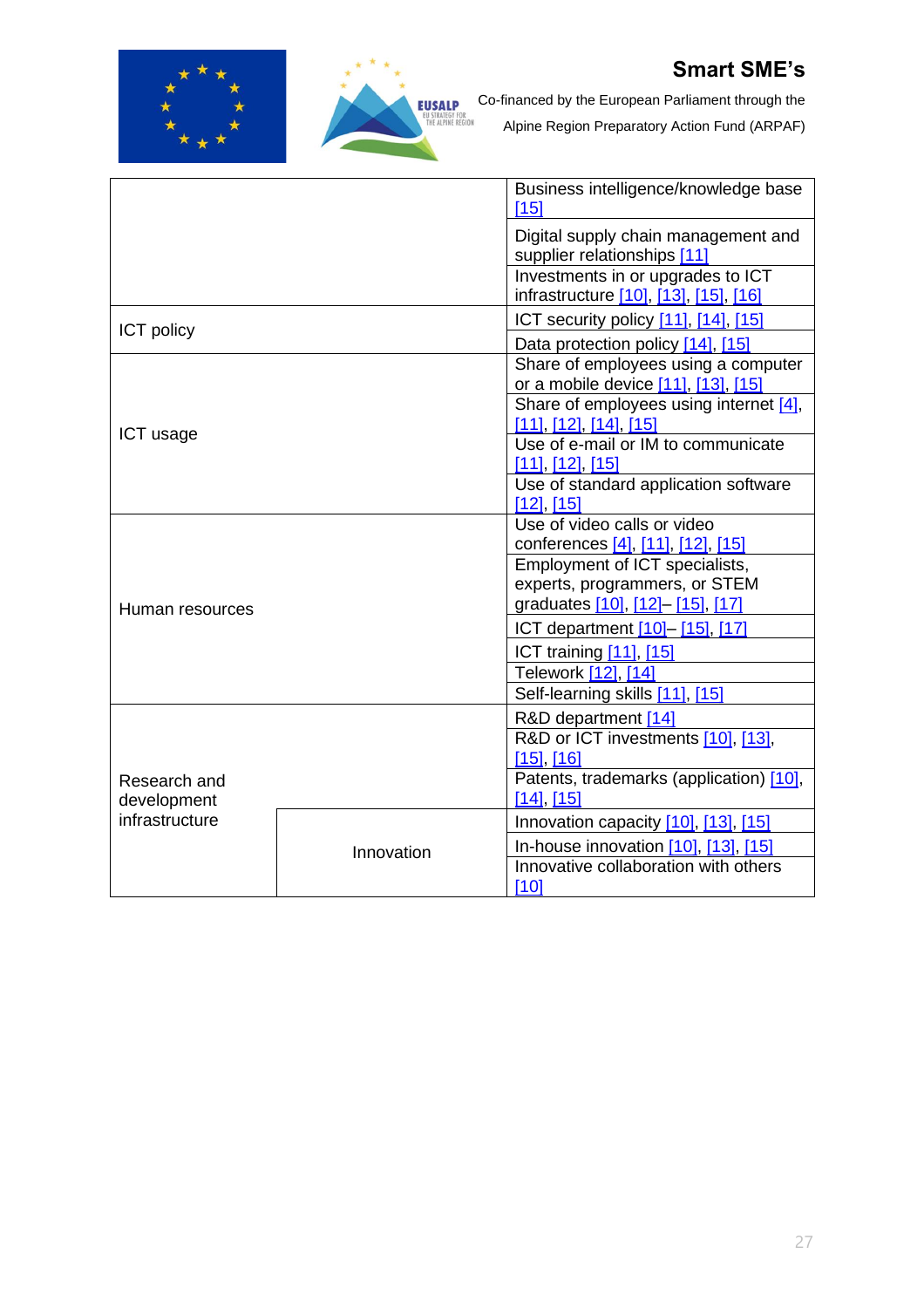



Co-financed by the European Parliament through the Alpine Region Preparatory Action Fund (ARPAF)

### <span id="page-27-0"></span>**6 Constraints and recommendations**

The results of the SWOT analysis show a variety of possible weaknesses and threats, which may arise from digitalization practices originating at different levels (government, research community or private sector). Based on their nature, these weaknesses and threats have been grouped into five categories representing possible bottlenecks and constraints to the digitalization process listed in *[Table 3](#page-28-0)*:

- 1. **General digitalization climate** include constraints related to the fulfilment of requirements necessary to successfully carry out digitalization projects in SMEs (e.g. government policies and regulations, the amount of financial resources available, etc.), which setup the overall environment for SMEs,
- 2. **Digitalization project financial viability** include constraints arising from the cost/benefit analysis of the digitalization projects carried out by SMEs, which may affect their willingness to digitalize in the first place,
- 3. **Availability of support mechanisms** include constraints, which inhibit and decrease the success rate of digitalization projects because of the weak support for SMEs,
- 4. **Uncertainty of the digitalization project success** include risks that come with the digitalization projects, which must be resolved to ensure their success, and
- 5. **Scarcity of information** include constraints related to the timely availability of information necessary to SMEs, which must be proactively resolved to avoid digitalization project failure or low digital maturity of SMEs in general.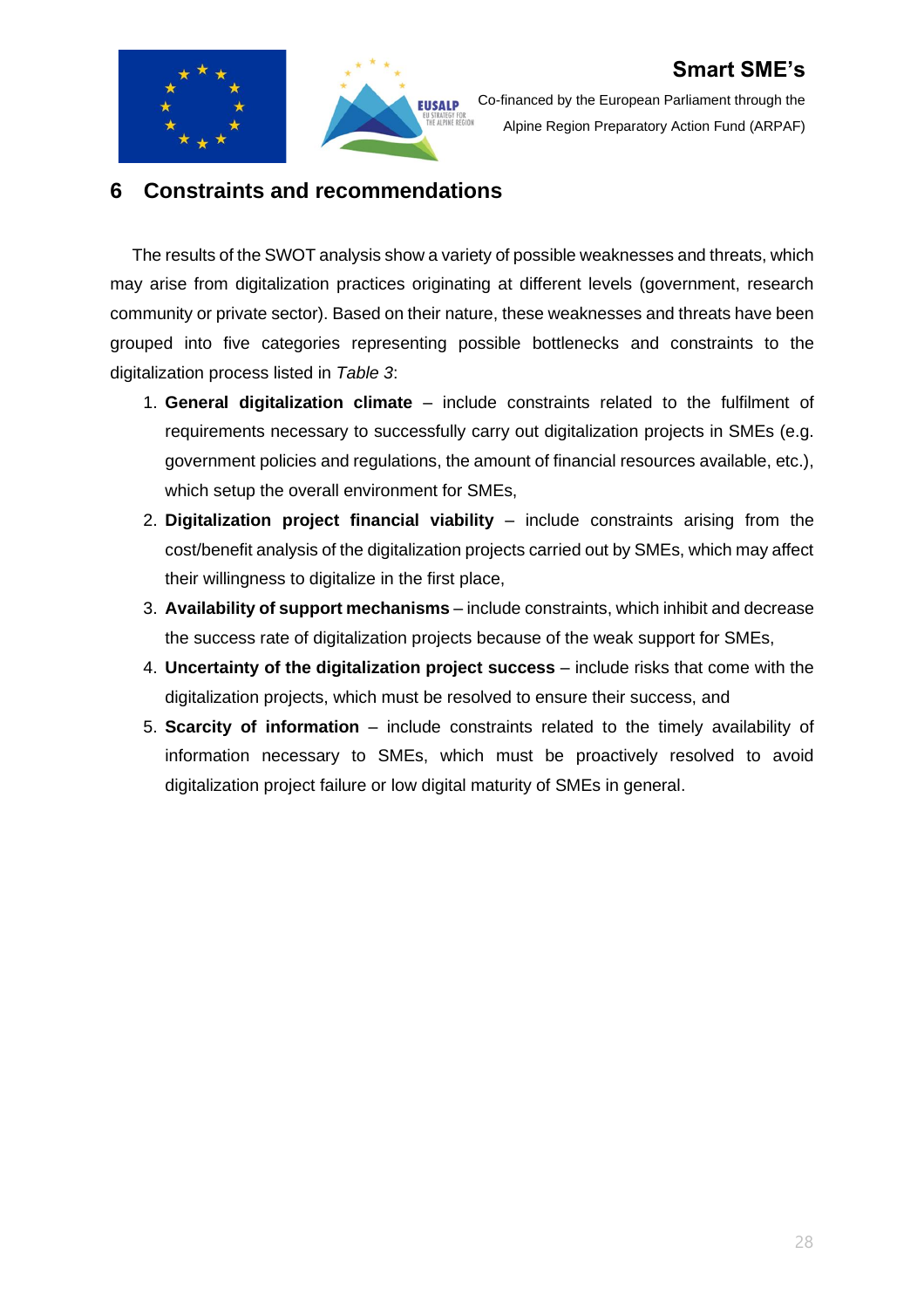



**EUSALP** Co-financed by the European Parliament through the

Alpine Region Preparatory Action Fund (ARPAF)

Table 3. Bottlenecks and recommendations to increase the success rate of digitalization projects in natural fiber-based VC SMEs.

<span id="page-28-0"></span>

| <b>Category</b>       | <b>Weakness/Threat</b>                                    | <b>Level of origin</b> | <b>Recommendations for natural fiber-based VCs</b>          |
|-----------------------|-----------------------------------------------------------|------------------------|-------------------------------------------------------------|
| <b>General</b>        | Requirements might not be feasible for all SMEs.          | Government             | Requirements, conditions and criteria for receiving         |
| digitalization        | Large number of conditions can demotivate SMEs to         | Government             | public funding should be defined based on the "as is"       |
| climate               | apply for funding.                                        |                        | digital maturity of selected VC                             |
|                       | Digital infrastructure is not established equally well in | <b>Private sector</b>  | Continually work on meeting the infrastructural             |
|                       | all regions/areas.                                        |                        | requirements of SMEs on the country/region-level            |
|                       | Political influence can interfere with research centres'  | R&D                    | Minimise political influence on the digitalization projects |
|                       | activities.                                               |                        | and research centres on ensuring their transparency or      |
|                       |                                                           |                        | providing additional help only                              |
|                       | Sustainability of initiatives without public funding.     | R&D                    | Explore and extend additional funding possibilities to      |
|                       | The amount of funding is time- or finance-limited.        | Government             | other European- or global-level financing programs          |
|                       | Same amount of funding for all SMEs regardless of         | Government             | Weighted distribution of public funds among different-      |
|                       | their size and financial possibilities.                   |                        | sized SMEs (e.g. based on the current digitalization        |
|                       |                                                           |                        | priority)                                                   |
| <b>Digitalization</b> | Small companies with low resources are less inclined      | <b>Private sector</b>  | Carry out continuous public campaigns explaining the        |
| project financial     | to invest in digitalization.                              |                        | benefits of indulging in the digitalization process         |
| viability             | Digitalization project application is limited to public   | R&D/Private            | Encourage larger companies in investing in SMEs'            |
|                       | funds.                                                    | sector                 | digitalization to provide alternative funding mechanisms    |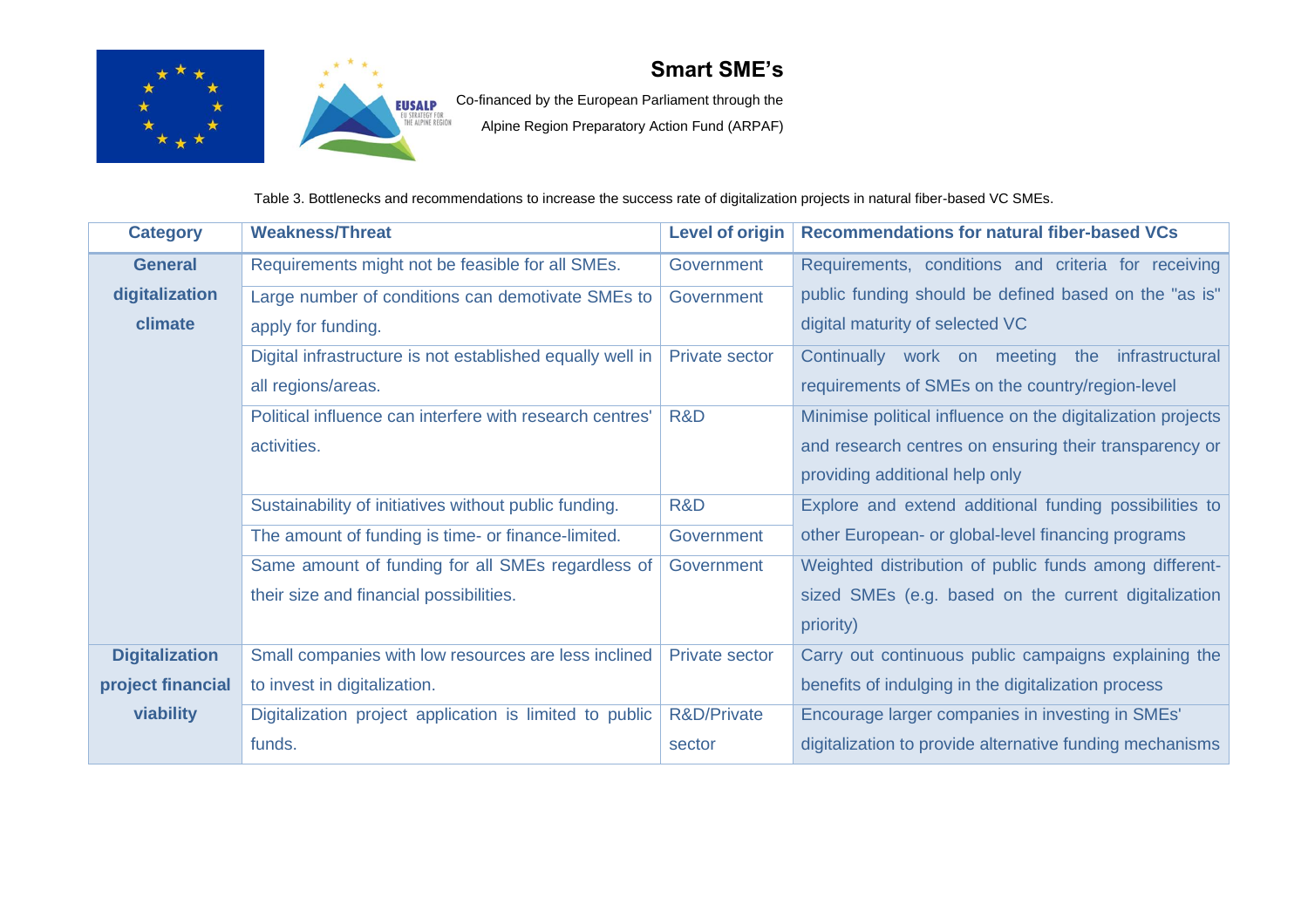



EUSALP Co-financed by the European Parliament through the

|                        | Applications for funding digitalization projects depend | Government            |                                                          |
|------------------------|---------------------------------------------------------|-----------------------|----------------------------------------------------------|
|                        | on the availability of financial resources.             |                       |                                                          |
|                        |                                                         |                       |                                                          |
|                        | Extensive documentation brings additional costs.        | Government            | Continually work on establishing paperless procedures    |
|                        |                                                         |                       | and decreasing the paperwork necessary to apply for      |
|                        |                                                         |                       | funding (e.g. through government portals)                |
| <b>Availability of</b> | Limited support available to SMEs during the funding    | Government            | Establish initiatives to strengthen the interaction      |
|                        | application process.                                    |                       | between research centres or consulting agencies and      |
| support                |                                                         |                       |                                                          |
| mechanisms             | Limited knowledge transfer on certain digitalization    | R&D                   | SMEs and build a support framework                       |
|                        | steps.                                                  |                       |                                                          |
|                        | Limited or complete lack of support throughout project  | R&D                   | Provide single-point contacting options for SMEs in      |
|                        | implementation may result in different results than     |                       | need for some help or consultations                      |
|                        | expected.                                               |                       |                                                          |
|                        | Lack of complete support by a company's IT system.      | <b>Private sector</b> | Identify IT experts interested in providing consultant   |
|                        | Lack of knowledge on digitalization technologies may    | <b>Private sector</b> | services for low-digitalized SMEs and ensure their       |
|                        | inhibit the company's efforts.                          |                       | contact details are available to SMEs                    |
|                        | Only certain topics are included/handled in the         | R&D                   | Continually spread the scope of digitalization expertise |
|                        | initiatives.                                            |                       | to different VCs                                         |
| <b>Uncertainty of</b>  | Possible difficulties in matching SME's needs with      | R&D                   | Use modern data-driven methods and techniques to         |
| the digitalization     | appropriate experts.                                    |                       | ensure best-possible matching between SMEs and           |
| project success        |                                                         |                       | experts (e.g. machine learning)                          |
|                        |                                                         |                       |                                                          |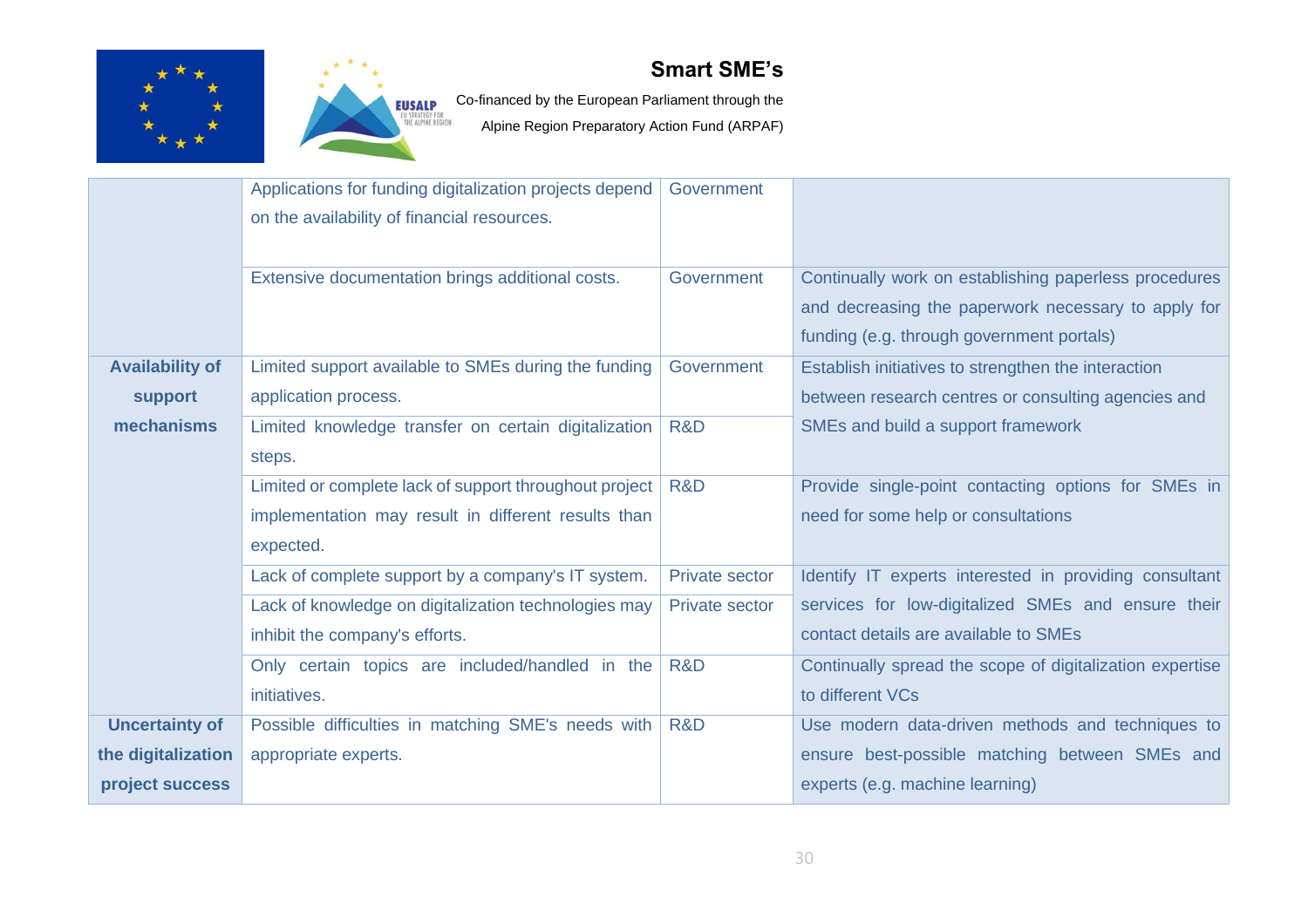



EUSALP Co-financed by the European Parliament through the

|                    | Multiple SMEs within the same VC have access to the   | R&D                   |                                                           |
|--------------------|-------------------------------------------------------|-----------------------|-----------------------------------------------------------|
|                    | same resources, which creates competitiveness         |                       | Identify experienced experts with knowledge on the        |
|                    | during project applications.                          |                       | digitalization project to increase the probability of its |
|                    | Digitalization efforts may be too specific and focus  | <b>Private sector</b> | <b>SUCCESS</b>                                            |
|                    | only on a subset of processes, while ignoring others. |                       |                                                           |
|                    | Existing SME's resources may not be able to handle    | <b>Private sector</b> | Organize workshops and trainings held by other SMEs       |
|                    | changes caused by digitalization.                     |                       | or research centres with experience in similar            |
|                    |                                                       |                       | undertakings to inform interested SMEs about benefits     |
|                    |                                                       |                       | and pitfalls                                              |
| <b>Scarcity of</b> | Public awareness of such associations and initiatives | R&D                   | Launch marketing campaigns to raise public awareness      |
| information        | needs to be improved among SMEs.                      |                       | of possibilities available to help SMEs                   |
|                    | Knowledge gaps of SMEs regarding bureaucratic         | Government            | * Regularly organize workshops and similar events open    |
|                    | procedures can make their application invalid.        |                       | for SMEs to join free-of-charge to learn about their      |
|                    |                                                       |                       | possibilities and prepare for the process                 |
|                    |                                                       |                       | * Establish a contact point to help resolve questions     |
|                    |                                                       |                       | regarding the procedures for SMEs that can be easily      |
|                    |                                                       |                       | accessed by everyone (e.g. a platform)                    |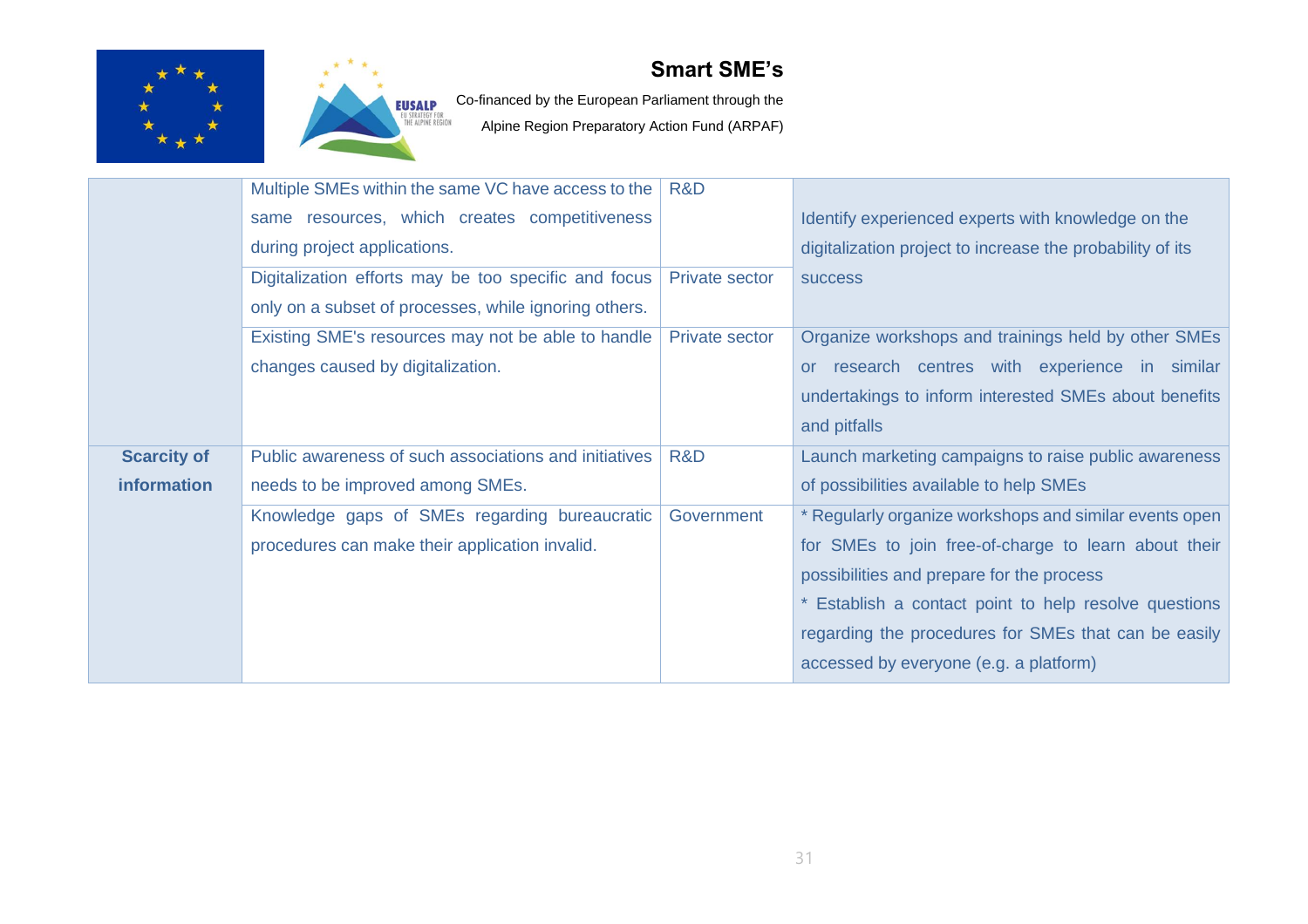



Co-financed by the European Parliament through the Alpine Region Preparatory Action Fund (ARPAF)

As shown in *[Table 3](#page-28-0)*, each category includes weaknesses and threats of digitalization practices on different levels of origin. Nevertheless, the relationship between the government, research centres and private sector SMEs is not necessarily mutually exclusive. Instead, these three levels interact in a bi-directional manner, which is depicted in *[Figure 4](#page-31-0)*. Hence, **the recommendations on resolving the identified constraints within each category are proposed based on the bi-directional relationships between the strengths and weaknesses of these levels**. Specifically, this means that some strengths of the governmentlevel practices (and the government itself) can help in resolving weaknesses and threats, which appear with practices on the private sector or research & development levels, and vice-versa.



Figure 4. The interaction between the three levels of digitalization practices.

<span id="page-31-0"></span>For instance, the "Limited support available to SMEs during the funding application process" weakness of the government-level practices can be resolved by employing the strengths of the research & development-level practices (e.g. workshops). On the other side, the "Limited knowledge transfer on certain digitalization steps." weakness of the research & developmentlevel practices can be resolved by establish a general country- or region-level platform or other form of contact point by the government. However, it is intuitive that some government-level (maybe even other-level) practices heavily depend on other external factors, which go beyond the country- or region-levels and are difficult to influence, so the recommendations on dealing with constraints on these levels are limited. However, the goal of this project was to help identify the bottlenecks for the digitalization of SMEs in the natural fiber-based VC on different levels and provide useful recommendations where possible.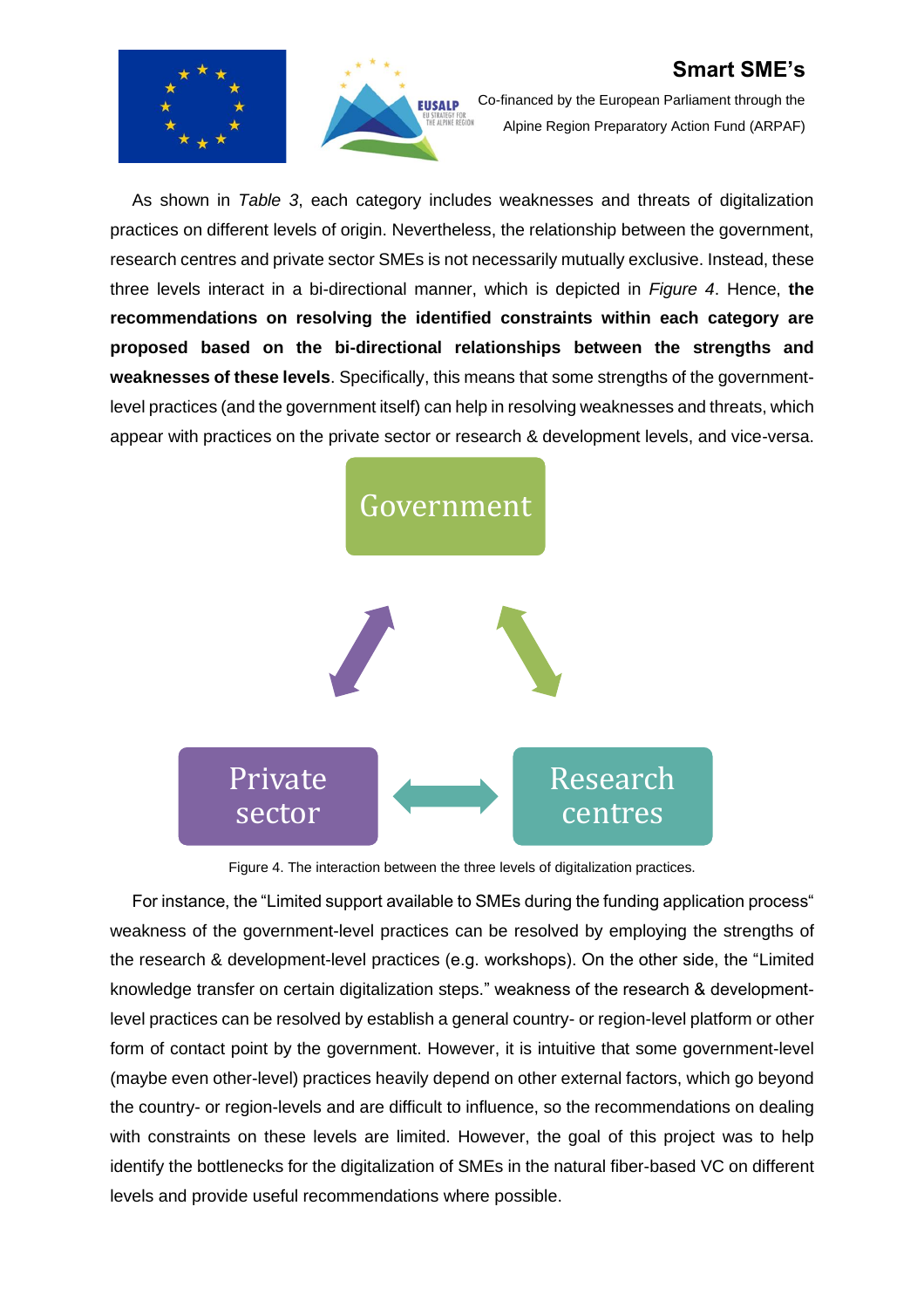



Co-financed by the European Parliament through the Alpine Region Preparatory Action Fund (ARPAF)

### <span id="page-32-0"></span>**7 Conclusion**

The relatively low level of digitalization of SMEs in the natural fiber-based value chains in the Alpine space is the result of several factors. There are some good practices and examples of successful SME digitalization initiatives in natural fiber-based VCs from this area; however, in some regions/countries, the number of these good practices is more limited than in others. Through the activities within Work Package 3, a detailed analysis of these examples has been carried out to identify the most significant factors, which present the biggest hurdle for SMEs in their digitalization efforts. The main research findings in these activities were obtained through desk research performed by all project partners (Actions 3.1 and 3.2) and the WP lead (Actions 3.1, 3.2 and 3.3) and through the SWOT analysis of the identified examples.

Overall, the WP activities focused on identifying good practices of knowledge transfer on digitalization from academic institutions to SMEs. All project partners were able to identify at least two examples of knowledge transfer in terms of skills of the staff, methods, technologies and tools and new value generation in a selected value chain in their region/country. During this activity, the low digitalization level of SMEs in some value chains became apparent through the limited number of good digitalization practices and tools for SMEs in these value chains (e.g. hemp production).

Furthermore, the identified general knowledge transfer initiatives and practices in each region/country were further analysed by following the bottom-up approach to gain insight into how they facilitate the knowledge transfer and the digitalization of SMEs in general. The results of the SWOT analysis performed by each project partner for the selected practices indicate the similarities in their benefits and drawbacks, which mostly originate in their source – namely, the government, the research centres or the private sector. Hence, the results of individual SWOT analysis were generalized into the benefits and drawbacks identified in the SWOT analysis performed for each level of origin. In the next step, the weaknesses and threats from the SWOT analysis for each level were further categorized based on their common characteristics/aspects into five groups of general bottlenecks and constraints for the digitalization of SMEs – namely, general digitalization climate, digitalization project financial viability, availability of support mechanisms, uncertainty of the digitalization project success and scarcity of information. Each of these constraint groups refers to a different aspect, which may become an important factor in the digitalization level of SMEs. For each potential weakness and threat appearing on a given level of origin, some recommendations based on the bi-directional relationship between these levels are presented in order to illustrate how the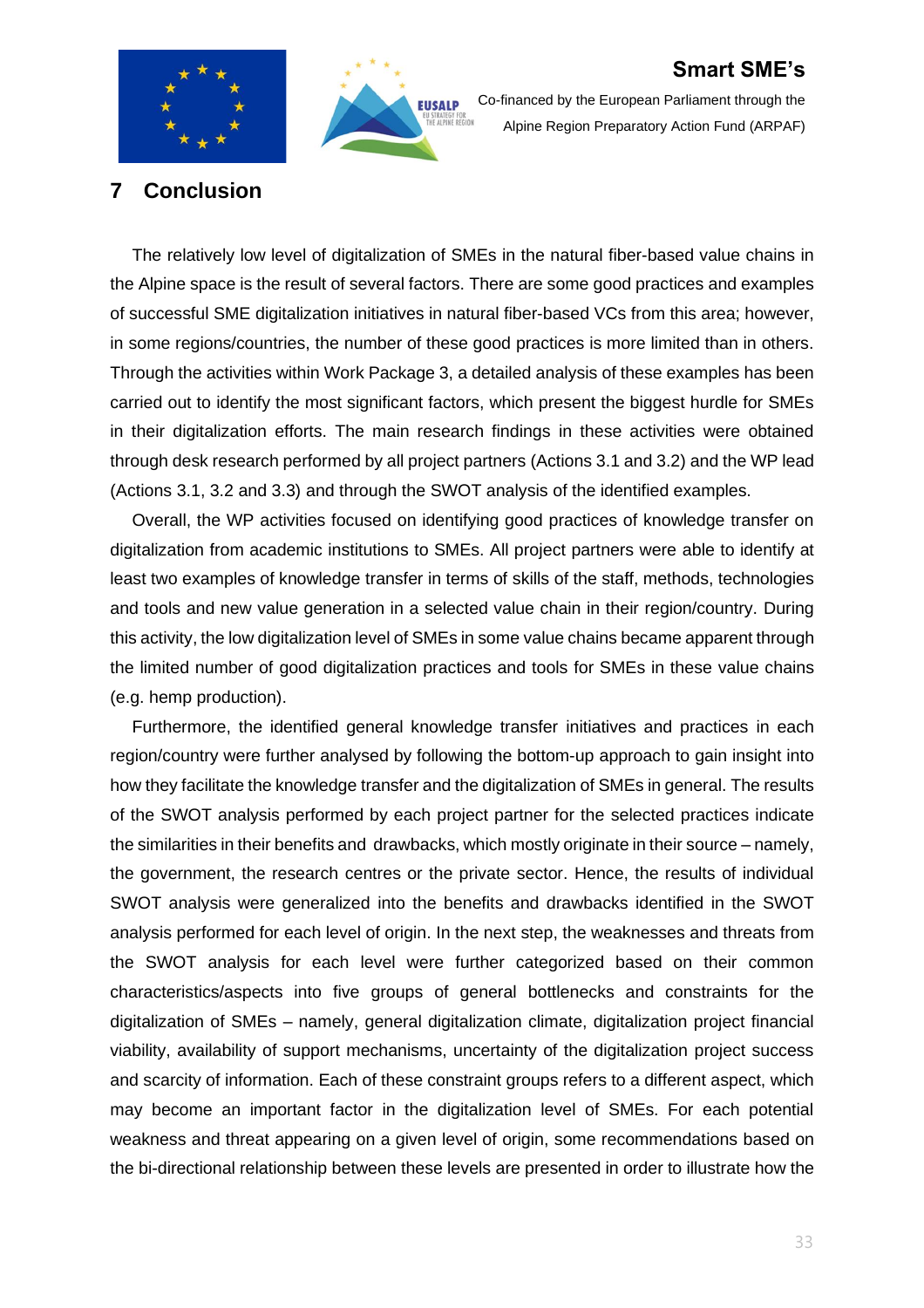



Co-financed by the European Parliament through the Alpine Region Preparatory Action Fund (ARPAF)

benefits of practices in one level (e.g. government) can be combined and used (to some degree) to resolve the drawbacks of practices in another level (e.g. private sector).

In addition to identifying the aspects with the strongest influence on the level of digitalization of SMEs in the natural fiber-based VCs in the Alpine space, a focused study of the indicators used to measure the digital maturity level of enterprises (SMEs, specifically) was performed. The result of the analysis is a comprehensive list of the most relevant indicators adapted to measure the digital maturity level of SMEs in the natural fiber-based VCs, which also includes some additionally proposed indicators from the scientific literature that are not included in the existing wide-spread measuring schemes/indexes (DESI, OECD and Regional Innovation Scoreboard).

In general, the results of activities performed within WP3 indicate the presence of good practices of knowledge transfer on digitalization to SMEs in the Alpine space, since the limited information about available digitalization possibilities is the most common hurdle for SMEs. As the results show, the role of research institutions as the mediator between the government and SMEs must not be disregarded. Each participant (government, research centres and private sector) can employ the strengths to facilitate the digitalization of SMEs and increase the success rate of the digitalization projects in various natural fiber-based VCs in different aspects (e.g. regulations and bureaucracy, support, expert knowledge and similar). The overview of the identified good knowledge transfer examples presented in this report can contribute to the exchange of the "know-how" between regions/countries in the Alpine space to create a more stimulating environment for the digitalization of SMEs in the natural fiber-based VC.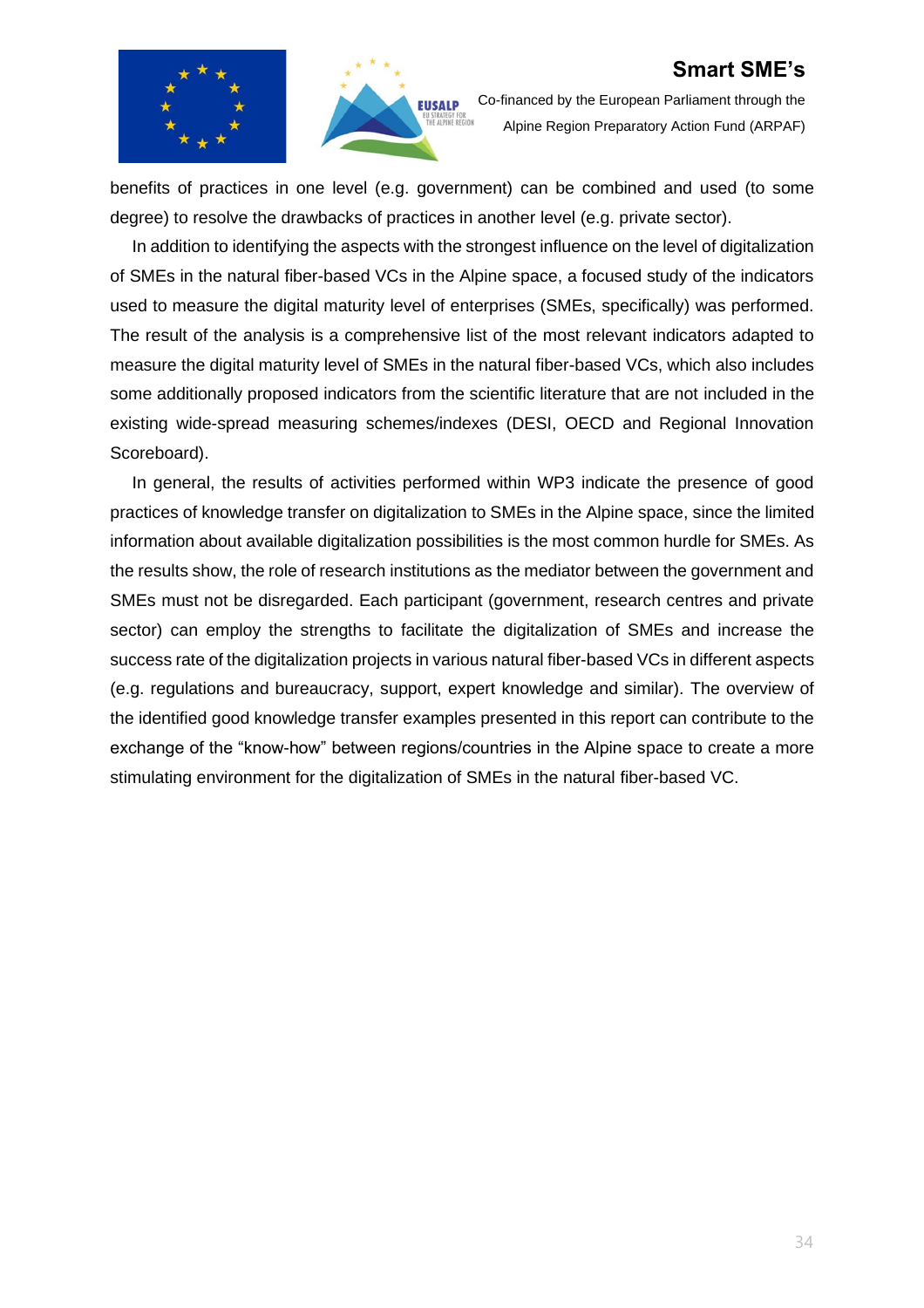



### <span id="page-34-0"></span>**8 References**

- <span id="page-34-1"></span>[1] Ecoplus GmBH, "WP2 Mapping of actual state of play and needs in Lower Austria," 2019.
- <span id="page-34-2"></span>[2] Hub Innovazione Trentino - Fondazione, "WP2 Mapping of actual state of play and needs in Trentino," 2019.
- <span id="page-34-3"></span>[3] Faculty of Electrical Engineering and Computer Science and Anteja ECG d.o.o, "WP2 Mapping of actual state of play and needs in Slovenia," 2019.
- <span id="page-34-4"></span>[4] Unit F4 – Digital Economy and Skills, "The Digital Economy and Society Index (DESI)," 2020. https://ec.europa.eu/digital-single-market/en/desi (accessed Jul. 14, 2020).
- <span id="page-34-5"></span>[5] G. Zupan, "The rate of digitization of enterprises with at least 10 persons employed in 2018," 2018.
- <span id="page-34-6"></span>[6] I. Bertschek, J. Ohnemus, D. Erdsiek, S. Graumann, and T. Weber, "Monitoring-Report 2017," Stuttgart, 2018.
- <span id="page-34-7"></span>[7] T. Weber and I. Bertschek, "Monitoring-Report Wirtschaft DIGITAL 2018," p. 68, 2018.
- <span id="page-34-8"></span>[8] P. Milano, "Industry 4.0 - towards digitalization," 2017. .
- <span id="page-34-9"></span>[9] Organization for Economic Co-operation and Development, "Catalogue of OECD **Indicators,"** OECD Data, 2016. https://data.oecd.org/searchresults/?hf=20&b=0&r=%2Bf%2Ftype%2Findicators&r=% 2Bf%2Ftopics\_en%2Finnovation+and+technology&l=en&s=score (accessed Jul. 14, 2020).
- <span id="page-34-10"></span>[10] Unit F1 – Innovation Policy and Investment for Growth, "Regional Innovation Scoreboard," 2019. https://ec.europa.eu/growth/industry/policy/innovation/regional\_en (accessed Jul. 14, 2020).
- <span id="page-34-11"></span>[11] European Commission, "Monitoring the Digital Economy & Society 2016 - 2021," *Eur. Comm. DG Commun. Networks, Content Technol.*, p. 52, 2015, doi: 10.12968/jowc.2015.24.Sup5.S4.
- <span id="page-34-12"></span>[12] M. Bogavac and Z. Cekerevac, "IDSME INDEX – NEW METHOD FOR EVALUATION OF SMEs DIGITALIZATION," *MEST J.*, vol. 7, no. 2, pp. 9–20, 2019, doi: 10.12709/mest.07.07.02.02.
- <span id="page-34-14"></span>[13] European Commission, "Digital Transformation Scoreboard," 2018. https://ec.europa.eu/growth/tools-databases/dem/monitor/scoreboard (accessed Aug. 04, 2020).
- <span id="page-34-13"></span>[14] Organization for Economic Co-operation and Development, "Going Digital," 2020.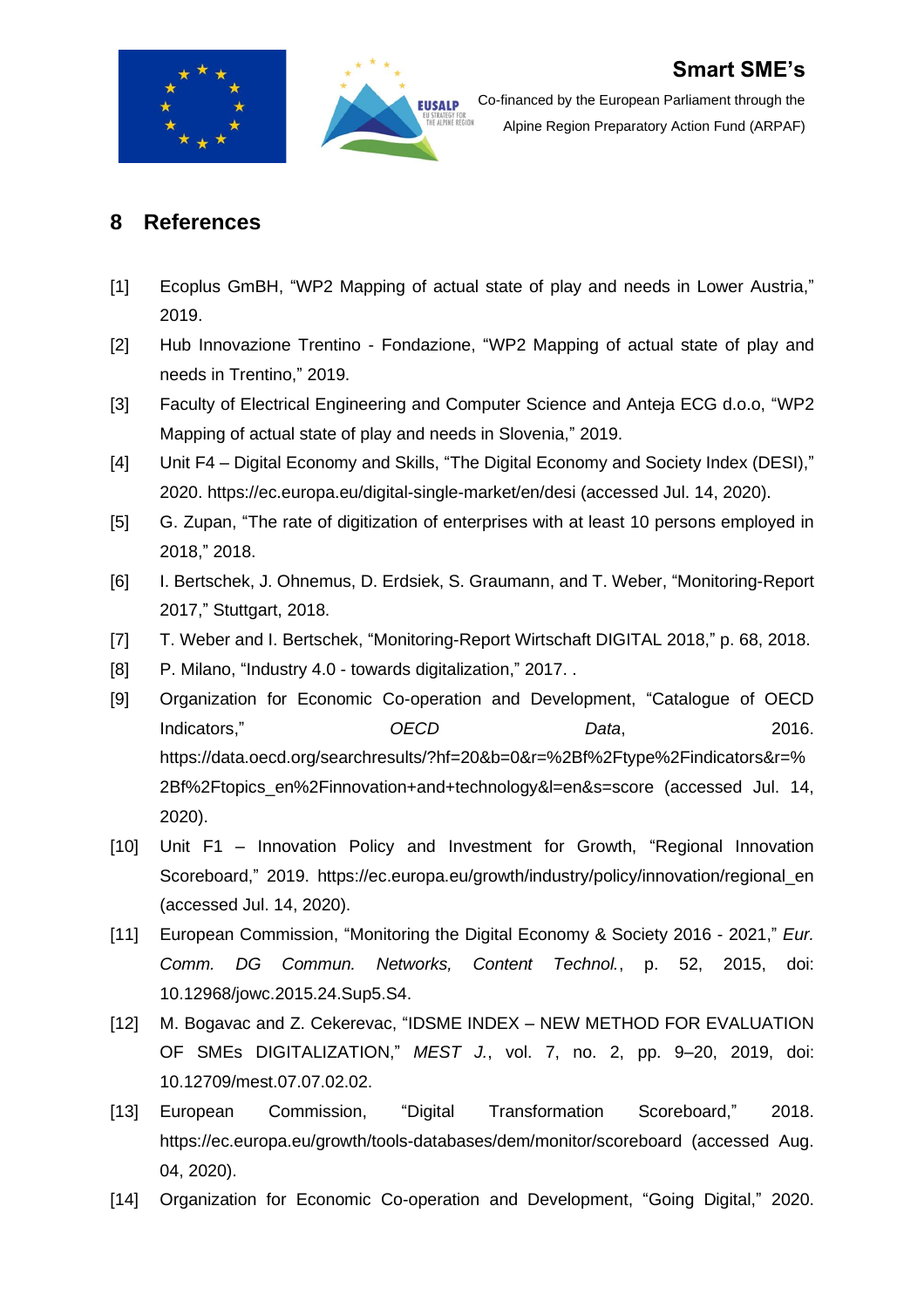



Co-financed by the European Parliament through the Alpine Region Preparatory Action Fund (ARPAF)

<span id="page-35-0"></span>http://www.oecd.org/going-digital (accessed Aug. 04, 2020).

- [15] Q. T. Pham, "Measuring the ICT maturity of SMEs," *A Knowl. Manag. Approach Ensuring Success IT Ind. Vietnam*, no. December, pp. 1–24, 2017.
- <span id="page-35-1"></span>[16] G. Ramantoko, L. V. Fatimah, S. C. Pratiwi, and K. Kinasih, "Measuring digital capability maturity: Case of small-medium Kampong-digital companies in Bandung," *Pertanika J. Soc. Sci. Humanit.*, vol. 26, no. T, pp. 215–230, 2018.
- <span id="page-35-2"></span>[17] H. Heppner and K. Schlicher, "Becoming Digital--Instruments for SME," in *International Conference on Human Systems Engineering and Design: Future Trends and Applications*, 2018, pp. 1103–1107.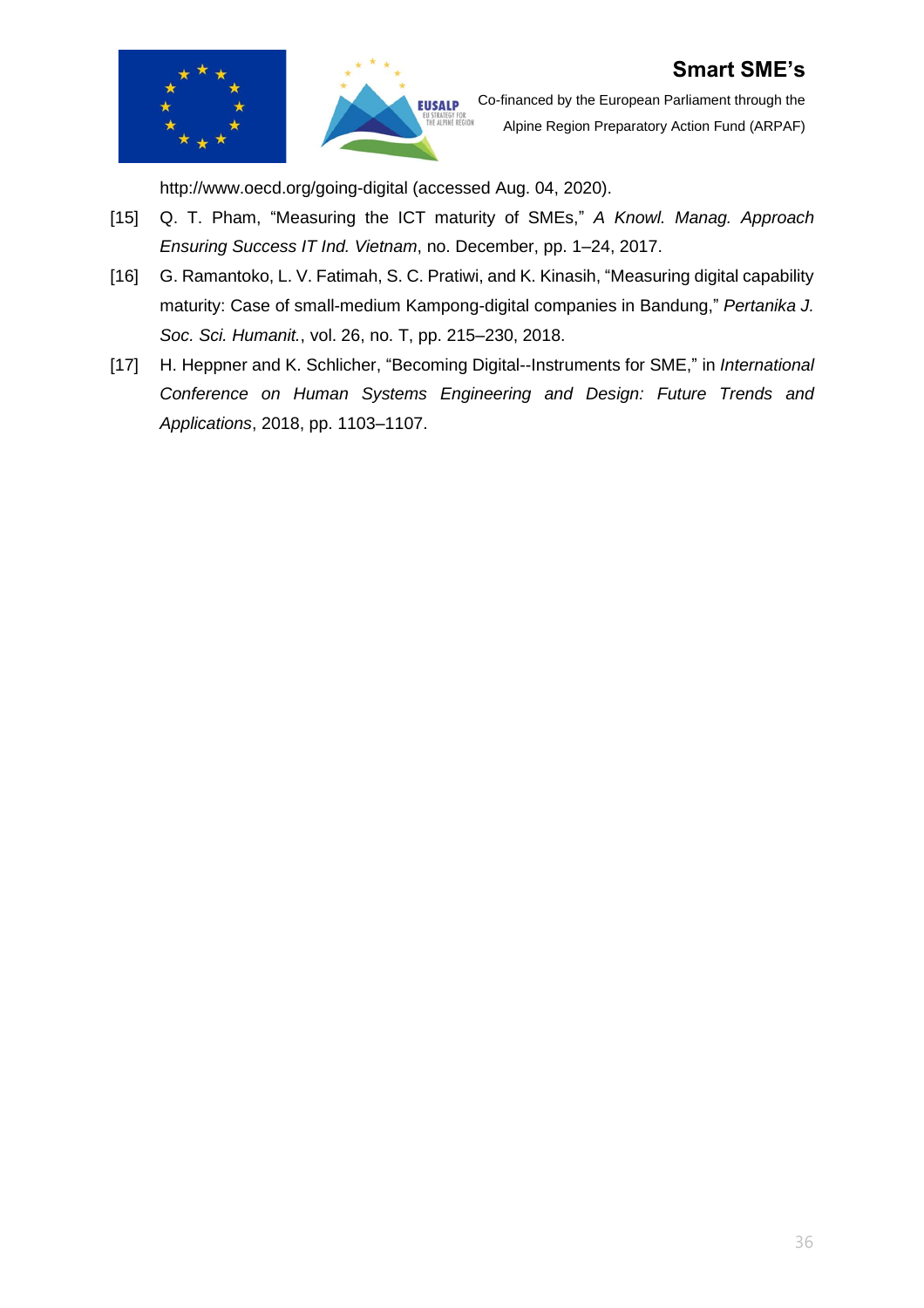



# <span id="page-36-0"></span>**Appendix A**

# <span id="page-36-1"></span>**A.1 Knowledge transfer good practices in Baden-Württemberg (Germany)**

| <b>Name</b>         | Digitalization premium <sup>3</sup>                                                     |  |
|---------------------|-----------------------------------------------------------------------------------------|--|
| <b>Description</b>  | The Digitalization premium supports projects in the introduction of                     |  |
|                     | new digital solutions and improving IT security in small and medium-                    |  |
|                     | sized enterprises (SMEs).                                                               |  |
|                     | The digitalization premium is a measure of the "Initiative Economy"                     |  |
|                     | 4.0", which is part of the state-wide digitalization strategy                           |  |
|                     | "digital@bw".                                                                           |  |
|                     | Conditions for receiving the premium:                                                   |  |
|                     | max. 100 employees;                                                                     |  |
|                     | participation of a public institution in the company must be                            |  |
|                     | max. 25%;                                                                               |  |
|                     | completely new projects (not yet started);                                              |  |
|                     | projects must be run in Baden-Württemberg only.                                         |  |
|                     | How does it work? It is a bank loan from 10,000 to 100,000 euros. For                   |  |
|                     | loans of 10,000-50,000 euros, companies receive a repayment                             |  |
|                     | subsidy of 5,000 euros. For bigger loans, the repayment subsidy is                      |  |
|                     | 10% of the loan amount. A repayment subsidy reduces the remaining                       |  |
|                     | debt, which means that the company does not have to repay the loan                      |  |
|                     | in full.                                                                                |  |
|                     | Companies can apply for the Digitalization premium unlimited number                     |  |
|                     | of times, but not more often than once within two years.                                |  |
| <b>Participants</b> | SMEs;<br>$\overline{\phantom{a}}$                                                       |  |
|                     | L-Bank;<br>$\overline{\phantom{0}}$                                                     |  |
|                     | Ministry for Economic Affairs, Labour and Housing of Baden-<br>$\overline{\phantom{0}}$ |  |
|                     | Württemberg.                                                                            |  |

<sup>3</sup> [https://wm.baden-wuerttemberg.de/de/service/foerderprogramme-und-aufrufe/liste](https://wm.baden-wuerttemberg.de/de/service/foerderprogramme-und-aufrufe/liste-foerderprogramme/digitalisierungspraemie/)[foerderprogramme/digitalisierungspraemie/](https://wm.baden-wuerttemberg.de/de/service/foerderprogramme-und-aufrufe/liste-foerderprogramme/digitalisierungspraemie/)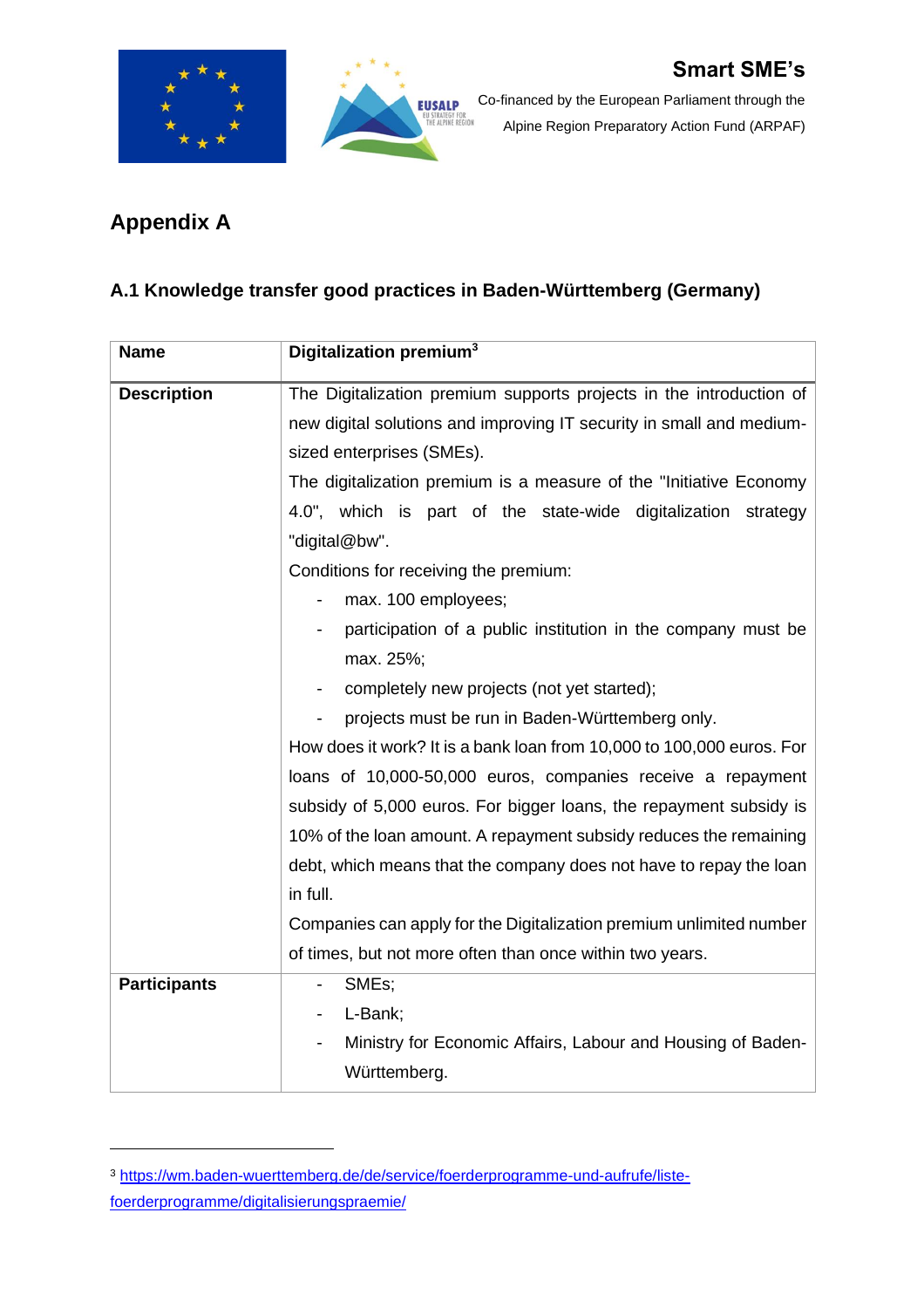



Co-financed by the European Parliament through the Alpine Region Preparatory Action Fund (ARPAF)

| Contribution(s) to           | The Digitalization premium can also be used to promote training          |
|------------------------------|--------------------------------------------------------------------------|
| skills of the staff          | courses for employees. A condition for this is that the training courses |
|                              | must be related to the acquisition of ICT (Information and               |
|                              | Communication Technologies) hardware and software knowledge,             |
|                              | which should lead to significant progress in the digitization of a       |
|                              | company.                                                                 |
| Contribution(s)<br>to        |                                                                          |
| methods                      |                                                                          |
| <b>Contribution(s)</b><br>to | Funding is provided for new digital solutions in production and          |
| technologies<br>and          | processes (e.g. 3D printing), in products and services (incl. creation   |
| tools                        | of digital platforms) and within strategies and organization (e.g.       |
|                              | introduction of a comprehensive digitalization strategy in a company).   |
|                              | The introduction of digital systems to improve IT-security is also       |
|                              | eligible for funding.                                                    |
| <b>Contribution(s)</b><br>to | Almost all sectors on their way to the digital transition can be         |
| value<br>new                 | supported with the Digitalization premium, which brings extra value to   |
| generation                   | numerous value chains, also bio-based ones.                              |
|                              | A disadvantage in the program is that agriculture, forestry, fishery,    |
|                              | and aquaculture are excluded.                                            |

| <b>Name</b>        | Funding programme "go-digital" <sup>4</sup>                           |  |  |
|--------------------|-----------------------------------------------------------------------|--|--|
| <b>Description</b> | The programme supports SMEs and handicraft enterprises in             |  |  |
|                    | advancing their own digitalization in three areas (see methods).      |  |  |
|                    | Criteria for receiving funding:                                       |  |  |
|                    | less than 100 employees;                                              |  |  |
|                    | annual turnover or annual balance sheet total for the preceding year  |  |  |
|                    | not exceeding 20 million euros;                                       |  |  |
|                    | establishment or a branch office in Germany;                          |  |  |
|                    | eligibility to be supported under the De-minimis-Regulation.          |  |  |
|                    | Funding is provided for consulting services in a selected main module |  |  |
|                    | with any necessary auxiliary modules at a funding rate of 50% up to   |  |  |

<sup>4</sup> <https://www.bmwi.de/Redaktion/DE/Artikel/Digitale-Welt/foerderprogramm-go-digital.html>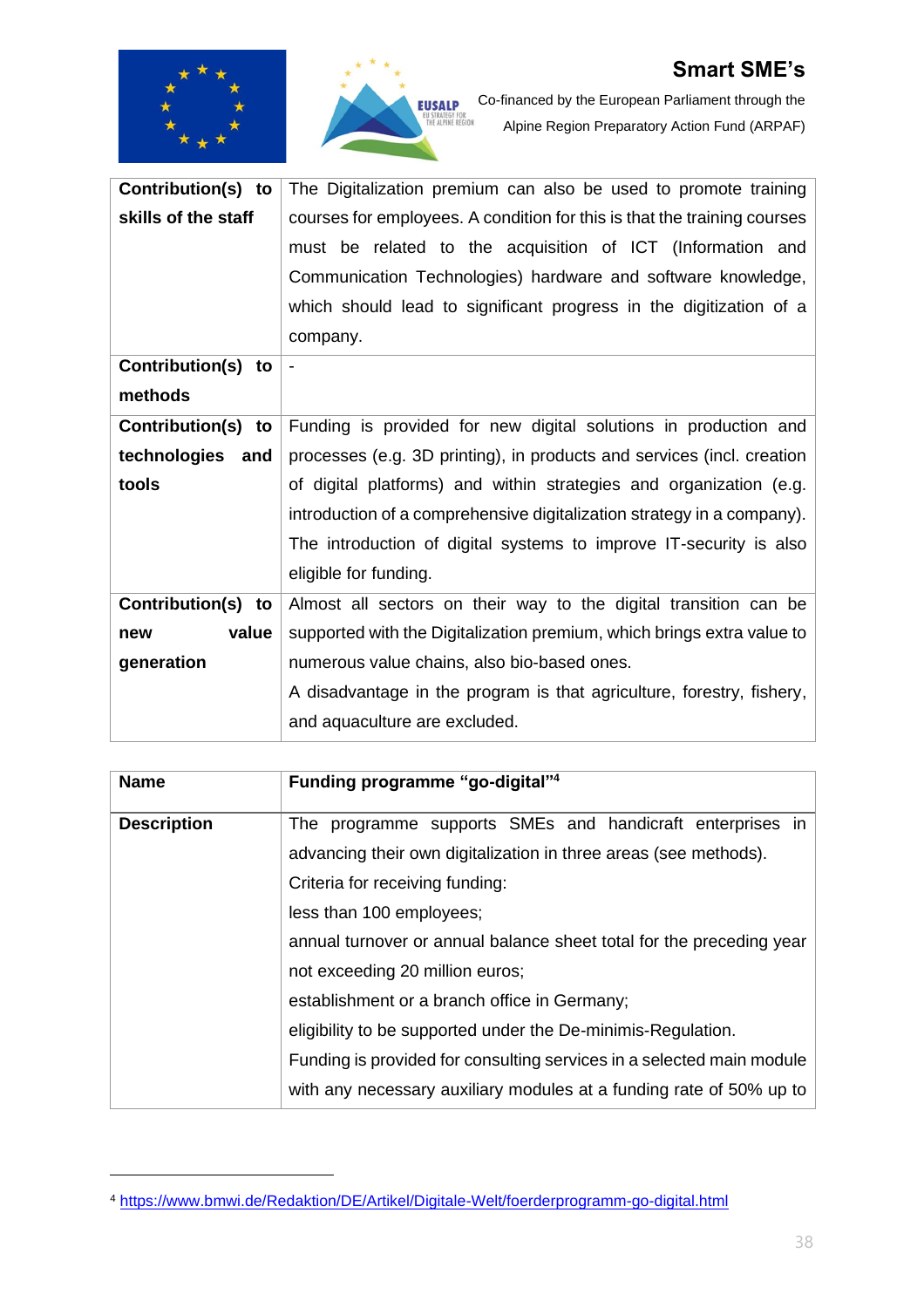



Co-financed by the European Parliament through the Alpine Region Preparatory Action Fund (ARPAF)

|                       | a maximum daily consultant rate of 1100 euros. Funding is provided           |  |  |
|-----------------------|------------------------------------------------------------------------------|--|--|
|                       | for a maximum of 30 days within a period of six months.                      |  |  |
| <b>Participants</b>   | SMEs (incl. start-ups)<br>$\overline{\phantom{a}}$                           |  |  |
|                       | Federal Ministry of Economics and Energy (BMWi).<br>$\overline{\phantom{a}}$ |  |  |
| Contribution(s) to    | Staff benefits from the provided consulting services.                        |  |  |
| skills of the staff   |                                                                              |  |  |
| Contribution(s)<br>to | Practical consulting services to keep pace with technological and            |  |  |
| methods               | social developments in the following fields:                                 |  |  |
|                       | online trade;                                                                |  |  |
|                       | digitalization of everyday business life;                                    |  |  |
|                       | a growing need for security in digital networking.                           |  |  |
| Contribution(s) to    | Services are related to IT security, digital market development, and         |  |  |
| technologies and      | digitalized business processes.                                              |  |  |
| tools                 |                                                                              |  |  |
| Contribution(s) to    | In order to relieve SMEs and handicraft enterprises of the burden of         |  |  |
| value<br>new          | bureaucratic requirements, authorized consulting firms take over the         |  |  |
| generation            | application for funding. They are also responsible for the consulting        |  |  |
|                       | services themselves as well as for accounting and checking of the            |  |  |
|                       | statement of the application of funds.                                       |  |  |

| <b>Name</b>         | DigiLand - Digital agriculture Lake Constance<br>(Digitale           |  |  |
|---------------------|----------------------------------------------------------------------|--|--|
|                     | Landwirtschaft Bodensee) <sup>5</sup>                                |  |  |
| <b>Description</b>  | Reference models for farms along the nutritional value chain. The    |  |  |
|                     | goal is to create competitive advantages for agriculture in the Lake |  |  |
|                     | Constance region in order to guarantee more sustainability.          |  |  |
|                     | The project is implemented within two years (February 2018 $-$       |  |  |
|                     | February 2020).                                                      |  |  |
| <b>Participants</b> | SME <sub>s</sub> ;                                                   |  |  |
|                     | KMU digital;<br>Ξ.                                                   |  |  |
|                     | International Lake Constance University (IBH);<br>Ξ.                 |  |  |
|                     | University of Applied Sciences St. Gallen (FHS);<br>-                |  |  |
|                     | University of Applied Sciences Buchs (NTB);<br>-                     |  |  |

<sup>5</sup> <http://www.kmu-digital.eu/de/projekte/digiland>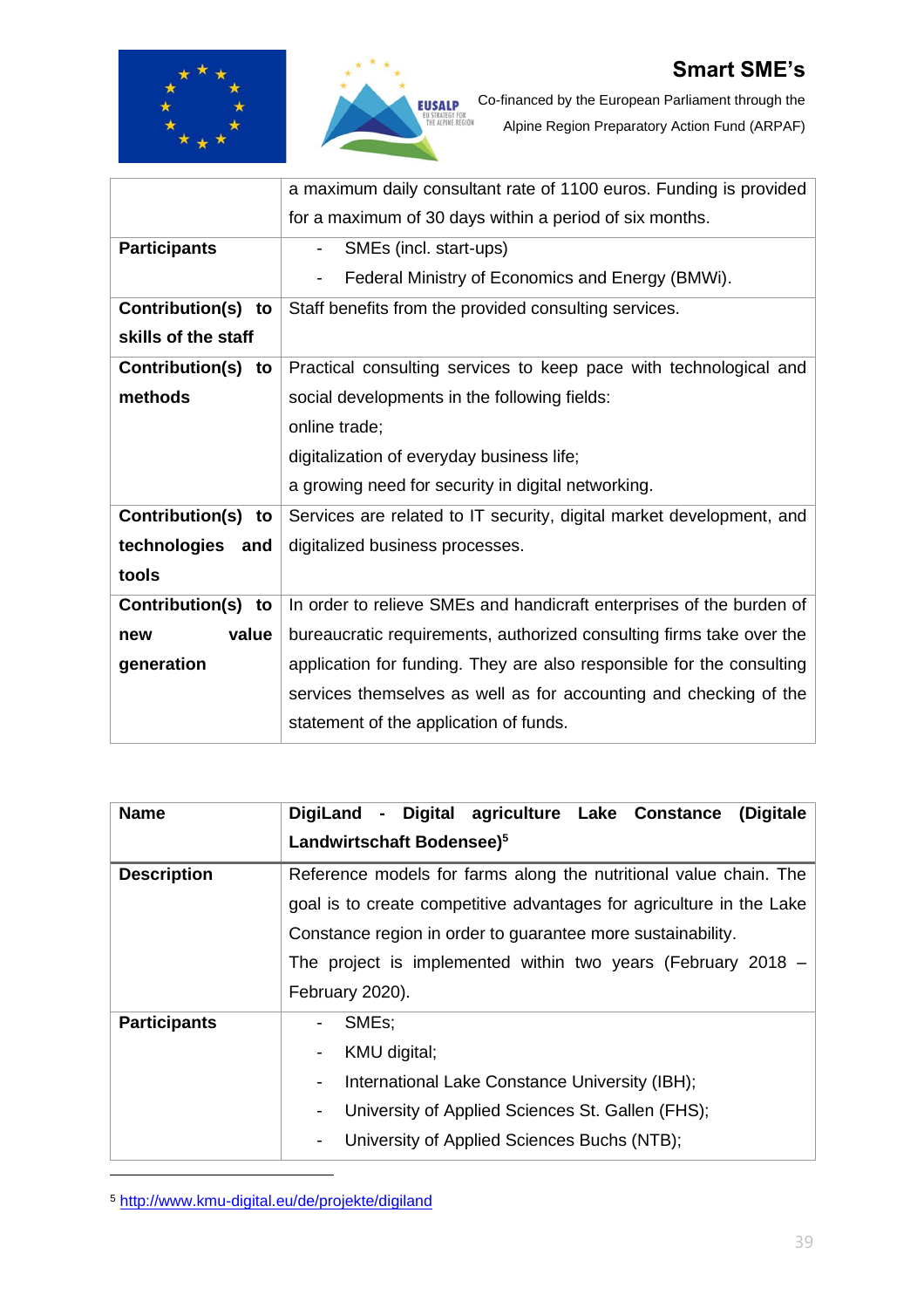



Co-financed by the European Parliament through the Alpine Region Preparatory Action Fund (ARPAF)

|                       | Ravensburg University of Cooperative Education (DHBW).                  |
|-----------------------|-------------------------------------------------------------------------|
| Contribution(s)<br>to | The models can be adapted and quickly implemented by companies          |
| skills of the staff   | with a different level of staff knowledge and skills.                   |
| Contribution(s)<br>to | Reference processes (blueprints), organizational models, and a          |
| methods               | technology radar were developed based on the application domain of      |
|                       | fruit (apples) and vegetable (cabbage) cultivation (in simple words, it |
|                       | is about understanding how cabbage and apples reach consumers).         |
| Contribution(s)<br>to | The reference processes were brought together on a process map          |
| technologies<br>and   | across entire value chains. From this, new technological challenges     |
| tools                 | were derived in order to develop a prototype technology.                |
|                       | The models can be adapted and quickly implemented by companies          |
|                       | with a different range of basic technological equipment.                |
| Contribution(s)<br>to | Enabling the effective design and implementation of digitalization of   |
| value<br>new          | agricultural and processing companies, local traders, and small         |
| generation            | regional technological and consulting firms along the nutritional value |
|                       | chain.                                                                  |

| <b>Name</b>         | <b>Competence</b>                                                      | <b>Center</b>                                                 | <b>Stuttgart</b>                             | <b>Mittelstand</b>                                       | 4.0 |
|---------------------|------------------------------------------------------------------------|---------------------------------------------------------------|----------------------------------------------|----------------------------------------------------------|-----|
|                     | (Kompetenzzentrum Stuttgart Mittelstand 4.0) <sup>6</sup>              |                                                               |                                              |                                                          |     |
| <b>Description</b>  |                                                                        | The Competence Center Stuttgart Mittelstand 4.0 supports SMEs |                                              |                                                          |     |
|                     | resp. individual projects of different sectors, sizes, and levels of   |                                                               |                                              |                                                          |     |
|                     | experience in the effective integration of digital applications, incl. |                                                               |                                              |                                                          |     |
|                     | technical questions and aspects of business organization.              |                                                               |                                              |                                                          |     |
|                     | For the project "Smart SMEs", the following fields are interesting:    |                                                               |                                              |                                                          |     |
|                     | optimization and digitalization of production processes;               |                                                               |                                              |                                                          |     |
|                     | cloud-computing and smart services;                                    |                                                               |                                              |                                                          |     |
|                     | IT security;                                                           |                                                               |                                              |                                                          |     |
|                     | service and business model development.                                |                                                               |                                              |                                                          |     |
| <b>Participants</b> | SME <sub>s</sub> ;<br>-                                                |                                                               |                                              |                                                          |     |
|                     |                                                                        |                                                               | Competence Center Stuttgart Mittelstand 4.0; |                                                          |     |
|                     |                                                                        |                                                               |                                              | Federal Ministry for Economic Affairs and Energy (BMWi). |     |

<sup>6</sup> <https://digitales-kompetenzzentrum-stuttgart.de/>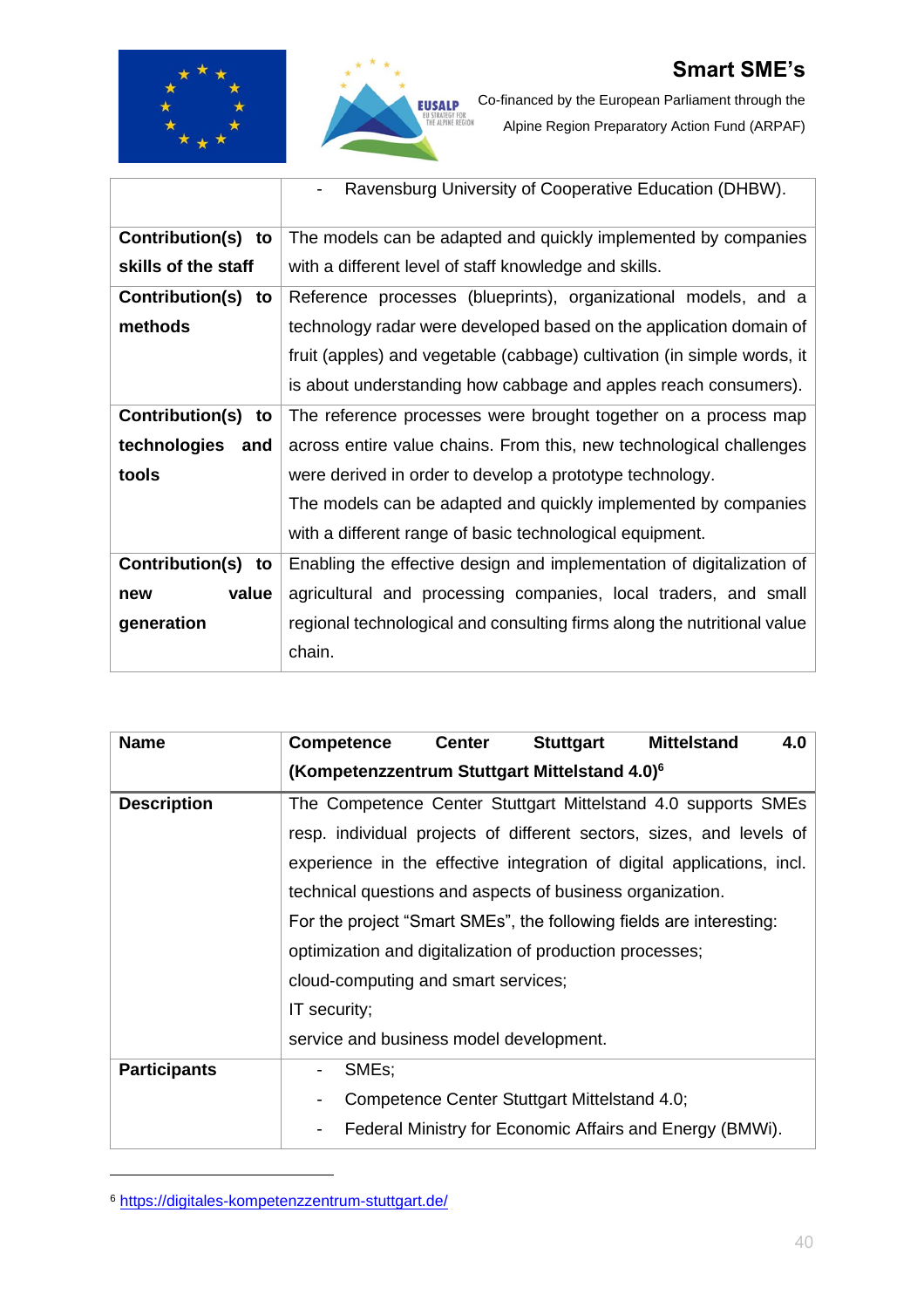



Co-financed by the European Parliament through the Alpine Region Preparatory Action Fund (ARPAF)

| <b>Contribution(s)</b><br>to | Staff is trained in the mentioned above fields.                     |  |  |
|------------------------------|---------------------------------------------------------------------|--|--|
| skills of the staff          |                                                                     |  |  |
| <b>Contribution(s)</b><br>to | Informational events, demonstrational<br>trainings,<br>workshops,   |  |  |
| methods                      | networking, consulting in funding opportunities.                    |  |  |
| <b>Contribution(s)</b><br>to | Development and improvement of the instruments and technologies     |  |  |
| technologies<br>and          | already used by companies and the introduction of the new ones.     |  |  |
| tools                        |                                                                     |  |  |
| <b>Contribution(s)</b><br>to | Value creation processes of an individual company improve thanks to |  |  |
| value<br>new                 | their optimization and integration of digital applications.         |  |  |
| generation                   |                                                                     |  |  |

| <b>Name</b>           | FarmBlick <sup>7</sup>                                                |  |  |
|-----------------------|-----------------------------------------------------------------------|--|--|
| <b>Description</b>    | The start-up FarmBlick in Sulzfeld, state Baden-Württemberg,          |  |  |
|                       | supports farmers in precision farming as well as in the conversion to |  |  |
|                       | digitalization as a whole. Thanks to its independence, the young      |  |  |
|                       | company is able to respond to specific requests and find suitable     |  |  |
|                       | solutions together with farm managers (customers).                    |  |  |
| <b>Participants</b>   | FarmBlick specialists;<br>$\overline{\phantom{a}}$                    |  |  |
|                       | customers (mainly farm managers).                                     |  |  |
| Contribution(s)<br>to | Farm managers learn from the FarmBlick expertise.                     |  |  |
| skills of the staff   |                                                                       |  |  |
| Contribution(s)<br>to | Consulting services and workshops on precision farming;               |  |  |
| methods               | creation of various Google-Earth maps with the help of satellites in  |  |  |
|                       | which the needs of soil and plants are specifically addressed (maps   |  |  |
|                       | for fertilization, plant protection, sowing, and soil cultivation);   |  |  |
|                       | creation of soil samples for fertilization planning;                  |  |  |
|                       | renting out devices for precision farming;                            |  |  |
|                       | online-platform, so that people can exchange ideas in a community.    |  |  |
| Contribution(s)<br>to | Companies, which just want to try precision farming out, are offered  |  |  |
| technologies<br>and   | to rent special technical equipment for that, e.g. devices for        |  |  |
| tools                 | georeferenced soil sampling, modern soil scanners, and plant          |  |  |
|                       | sensors (ISARIA).                                                     |  |  |

<sup>7</sup> [https://farmblick.de](https://farmblick.de/)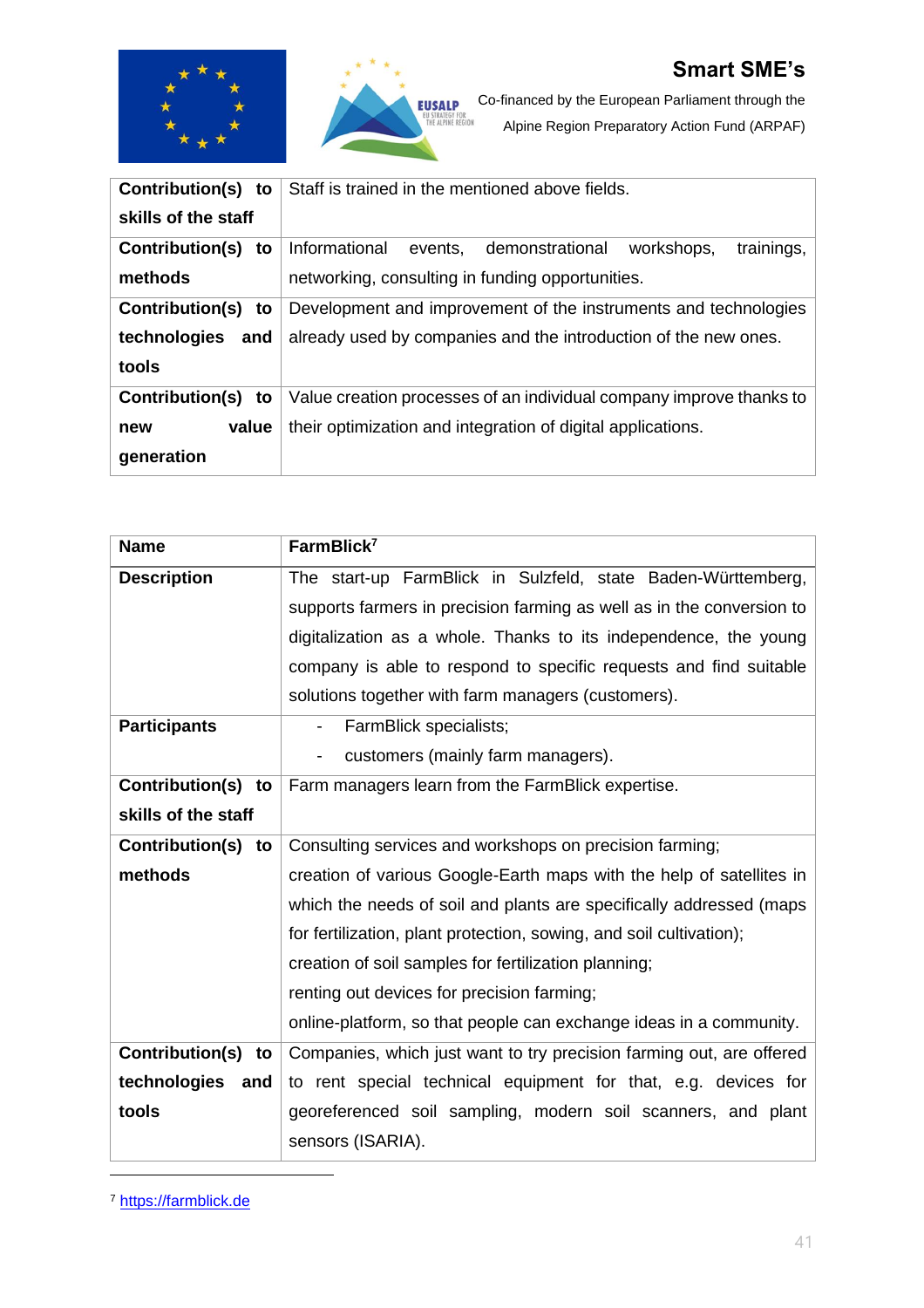



Co-financed by the European Parliament through the Alpine Region Preparatory Action Fund (ARPAF)

|              | Online-platform FarmBlick is a community that provides all practical,                                       |  |  |  |
|--------------|-------------------------------------------------------------------------------------------------------------|--|--|--|
|              | digital tools for smart farming required for sustainable farm                                               |  |  |  |
|              | management. Members can exchange their ideas and also help                                                  |  |  |  |
|              | decide on the further development of the platform.                                                          |  |  |  |
|              | <b>Contribution(s)</b> to $\vert$ Precision farming is a very effective tool, especially in view of the new |  |  |  |
| value<br>new | fertilizer regulations and climate change. Moreover, the optimization                                       |  |  |  |
| generation   | of the entire production process relieves farmers and saves                                                 |  |  |  |
|              | resources.                                                                                                  |  |  |  |

# <span id="page-41-0"></span>**A.2 Knowledge transfer good practices in Trentino (Italy)**

| <b>Name</b>         | <b>Digital maturity level assessment</b>                              |  |  |
|---------------------|-----------------------------------------------------------------------|--|--|
| <b>Description</b>  | A survey for assessing the level of digitalization of enterprises and |  |  |
|                     | evaluate possible strategies to optimise its internal processes with  |  |  |
|                     | technologies 4.0. The output is a report showing innovation           |  |  |
|                     | opportunities for companies and advice for developing and optimizing  |  |  |
|                     | the company's departments.                                            |  |  |
| <b>Participants</b> | SMEs;                                                                 |  |  |
|                     | Digital Innovation Hub;                                               |  |  |
|                     | Hub Innovazione Trentino;<br>$\overline{\phantom{a}}$                 |  |  |
|                     | Confindustria.                                                        |  |  |
| Contribution(s) to  | Web-conference training aimed at acquiring knowledge on the           |  |  |
| skills of the staff | assessment tool.                                                      |  |  |
| Contribution(s) to  | Meetings with companies to explain<br>and<br>show<br>innovation       |  |  |
| methods             | opportunities. Data analysis and development of the assessment &      |  |  |
|                     | innovation report.                                                    |  |  |
| Contribution(s) to  | Advice for implementing technologies or developing tools for          |  |  |
| technologies and    | increasing the digitalization level of SMEs within the framework of   |  |  |
| tools               | their activity.                                                       |  |  |
| Contribution(s) to  | Vouchers for improving and implementing innovative project ideas in   |  |  |
| value<br>new        | different departments of the company, ranging from marketing,         |  |  |
| generation          | production,<br>logistics,<br>quality<br>maintenance<br>management,    |  |  |
|                     | management, human resources.                                          |  |  |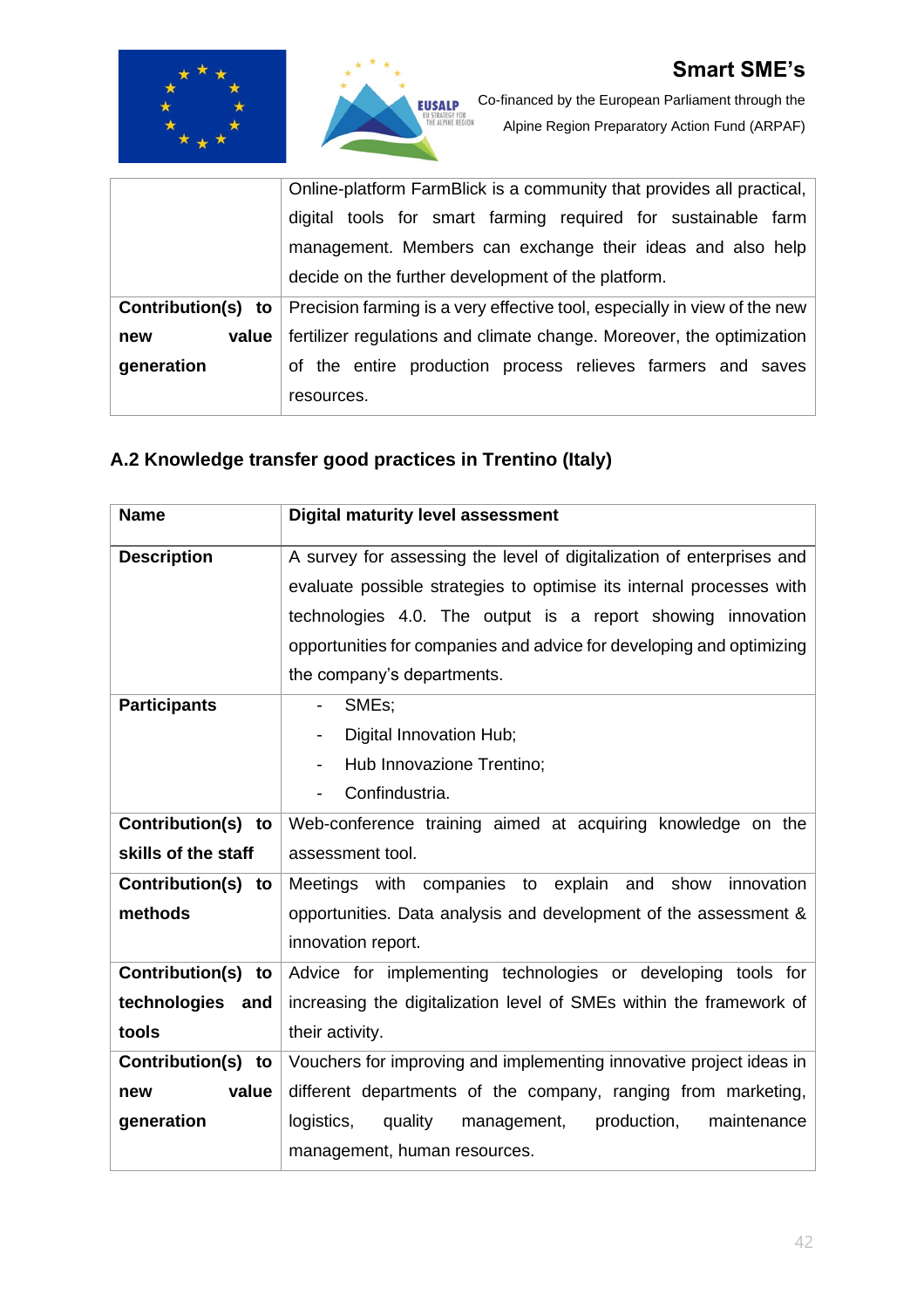



Co-financed by the European Parliament through the Alpine Region Preparatory Action Fund (ARPAF)

| <b>Name</b>           | <b>Innovation Manager Voucher</b>                                      |
|-----------------------|------------------------------------------------------------------------|
| <b>Description</b>    | Voucher for the introduction of an innovation manager in the           |
|                       | company, who is able to implement key enabling technologies and        |
|                       | modernize the management and operative assets of the enterprise.       |
| <b>Participants</b>   | SMEs;<br>$\overline{\phantom{0}}$                                      |
|                       | Italian Economic Development Ministry.                                 |
| Contribution(s) to    | $\blacksquare$                                                         |
| skills of the staff   |                                                                        |
| Contribution(s)<br>to | Vouchers for consultation and analysis given by the innovation         |
| methods               | manager with the purpose of increasing the digitalization level of SME |
|                       | and to optimize the organization assets of SME.                        |
| Contribution(s)<br>to | Vouchers for the introduction and implementation of key enabling       |
| technologies<br>and   | technology in SME (e.g. AI, IoT, VR, AR, cloud, fog, quantum           |
| tools                 | computing, big data, additive manufacturing, etc.)                     |
|                       |                                                                        |
| Contribution(s)<br>to | Vouchers for improving and implementing innovative project ideas       |
| value<br>new          | and for modernizing management and organizational assets,              |
| generation            | including access to new markets and funding.                           |

| <b>Name</b>           | <b>Punto Impresa Digitale</b>                                           |  |  |
|-----------------------|-------------------------------------------------------------------------|--|--|
| <b>Description</b>    | Service structures dedicated to the promotion of the digitalization     |  |  |
|                       | culture and its dissemination. The main scope is to create a network    |  |  |
|                       | of organizations to assist enterprises in the digitalization processes. |  |  |
| <b>Participants</b>   | SME <sub>s</sub> ;                                                      |  |  |
|                       | Chamber of Commerce.                                                    |  |  |
| Contribution(s) to    | Workshops and events for education and trainings of employees to        |  |  |
| skills of the staff   | increase their knowledge and awareness about digital technologies.      |  |  |
| Contribution(s)<br>to | Mentoring to support SME with the identification of the best strategy.  |  |  |
| methods               |                                                                         |  |  |
| Contribution(s)<br>to |                                                                         |  |  |
| technologies<br>and   |                                                                         |  |  |
| tools                 |                                                                         |  |  |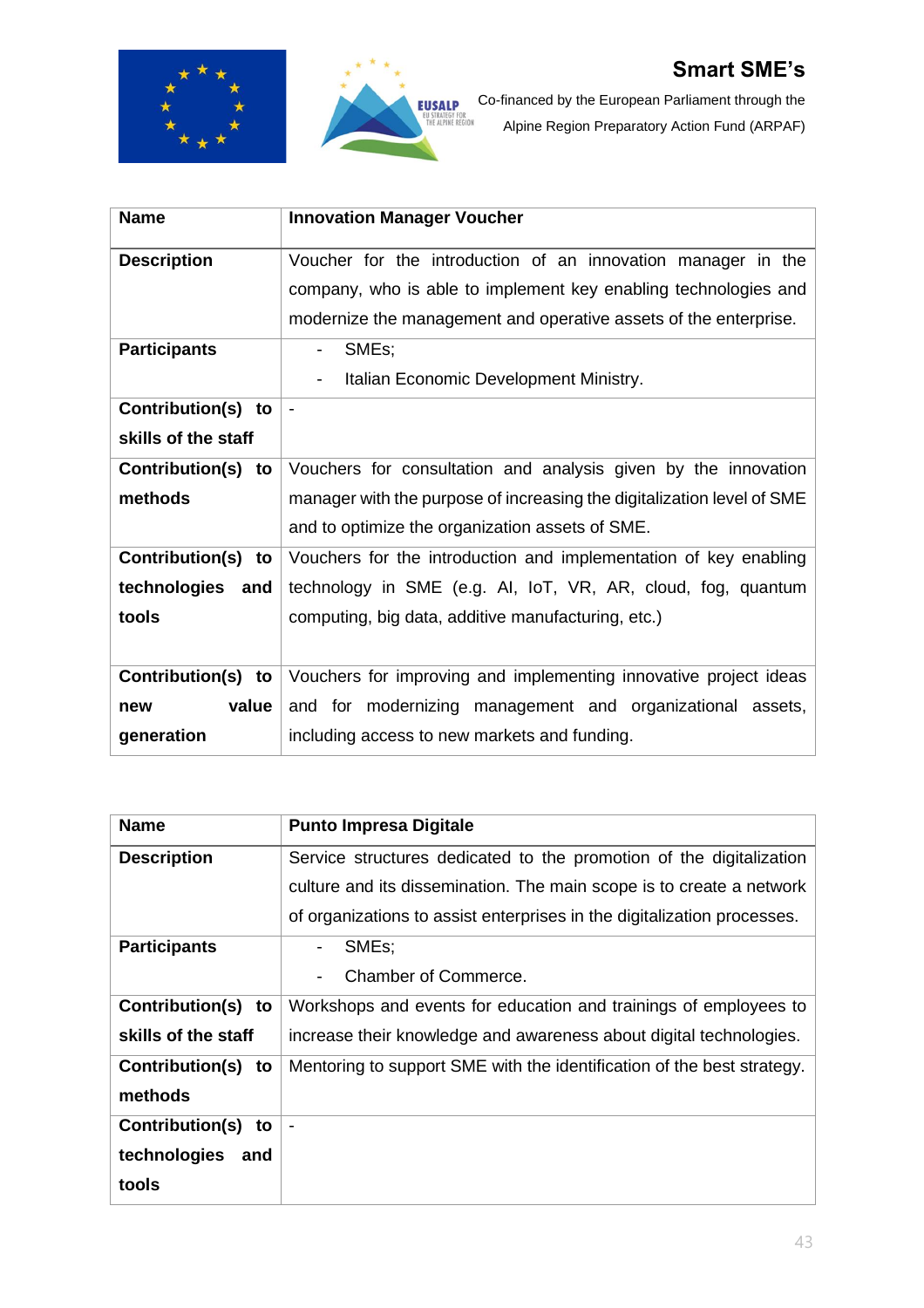



Co-financed by the European Parliament through the Alpine Region Preparatory Action Fund (ARPAF)

| Contribution(s) to $\vert$ - |  |
|------------------------------|--|
| value<br>new                 |  |
|                              |  |
| generation                   |  |

| <b>Name</b>         | <b>Legge Provinciale 6/99</b>                                          |  |  |
|---------------------|------------------------------------------------------------------------|--|--|
| <b>Description</b>  | The "Provincial Law on Business Incentives" (L.P. 6/99) is addressed   |  |  |
|                     | to companies that intend to make fixed investments, both movable       |  |  |
|                     | and immovable, relocation initiatives, interventions for the promotion |  |  |
|                     | of environmental protection measures, research, export aid and         |  |  |
|                     | access to participatory loans. The law is currently under revision.    |  |  |
| <b>Participants</b> | Companies in the craft, trade, cooperation, industry, and              |  |  |
|                     | tourism sectors with an operating unit in the provincial               |  |  |
|                     | territory;                                                             |  |  |
|                     | Research centres.                                                      |  |  |
| Contribution(s) to  |                                                                        |  |  |
| skills of the staff |                                                                        |  |  |
| Contribution(s) to  | Funding for acquired consultancy services for: a) innovation, b)       |  |  |
| methods             | quality; c) pilot actions; d) Market analysis; e) ICT technologies     |  |  |
| Contribution(s) to  | Funding for investment projects for new enterprises, networks,         |  |  |
| technologies<br>and | quality, innovation, growth, digitalization, and wideband (in the      |  |  |
| tools               | revised version of the Law).                                           |  |  |
| Contribution(s) to  | Funding for industrial research and development in collaboration with  |  |  |
| value<br>new        | research centres.                                                      |  |  |
| generation          |                                                                        |  |  |

# <span id="page-43-0"></span>**A.3 Knowledge transfer good practices in Lower Austria**

| <b>Name</b>        | House of Digitalization - Lower Austria's ecosystem for digital     |  |  |
|--------------------|---------------------------------------------------------------------|--|--|
|                    | transformation <sup>8</sup>                                         |  |  |
| <b>Description</b> | The Lower Austrian Digital Innovation Hub "House of Digitalization" |  |  |
|                    | is an initiative supporting the digital update of Lower Austrian    |  |  |

<sup>8</sup> <https://www.virtuelleshaus.at/digistart/home>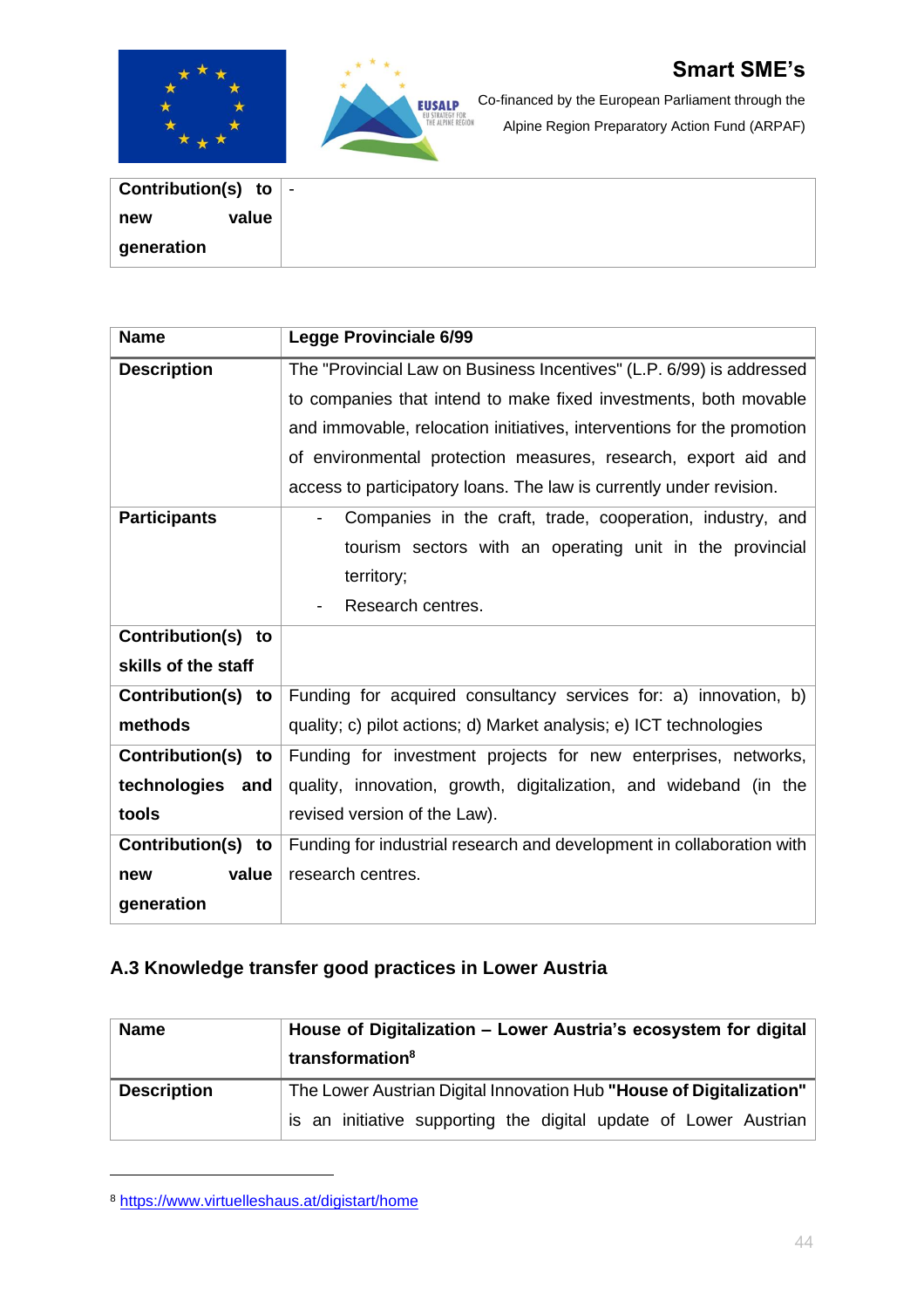



Co-financed by the European Parliament through the Alpine Region Preparatory Action Fund (ARPAF)

|                       | companies by offering as a one-stop-shop the services described                            |
|-----------------------|--------------------------------------------------------------------------------------------|
|                       | below.                                                                                     |
|                       | The House of Digitalization is currently financed as a project (2018-                      |
|                       | 2021) by the Lower Austrian Regional Government, an ERDF                                   |
|                       | (Investment in growth and Jobs). It is managed by the Lower Austrian                       |
|                       | <b>Business</b><br>ecoplus<br>(non-profit, owned<br>Regional<br>Agency<br>by               |
|                       | government) in collaboration with the main IT knowledge providers in                       |
|                       | the region: the universities of applied science in Wiener Neustadt, St.                    |
|                       | Pölten and Krems, the Institute of Science and Technology Austria,                         |
|                       | the Wieselburg Josephinum Research (JR), the Institute for                                 |
|                       | Economic Promotion (WIFI) Lower Austria and the New Design                                 |
|                       | University.                                                                                |
| <b>Participants</b>   | Lower Austria SMEs;                                                                        |
|                       | Research & educational institutions (IT knowledge providers);                              |
|                       | Citizens;                                                                                  |
|                       | ecoplus GmBH.                                                                              |
| Contribution(s) to    | The House of Digitalization offers:                                                        |
| skills of the staff/  | Information: Lexicon for digital terms, good practice examples<br>$\overline{\phantom{a}}$ |
|                       | of already implemented digital solutions, all relevant training                            |
|                       | and education offers in the region, relevant events.                                       |
|                       | Education: specific seminars for companies (with the help of                               |
|                       | IT knowledge providers in the region).                                                     |
| Contribution(s)<br>to | The House of Digitalization offers:                                                        |
| methods/              | Matchmaking: opportunity to post planned<br>projects,<br>a short                           |
|                       | description of relevant competencies of companies and R&D                                  |
|                       | institutions in the region, assistance in finding partners (with the help                  |
|                       | of digitalization manager, cluster managers, technopol managers at                         |
|                       | ecoplus)                                                                                   |
| Contribution(s)<br>to | $\overline{\phantom{a}}$                                                                   |
| technologies<br>and   |                                                                                            |
| tools                 |                                                                                            |
| Contribution(s) to    | The House of Digitalization offers Crowd Sourcing (not crowd                               |
| value<br>new          | funding!) campaigns. Companies or public institutions describe a                           |
| generation            | specific challenge and ask the crowd in open or closed formats,                            |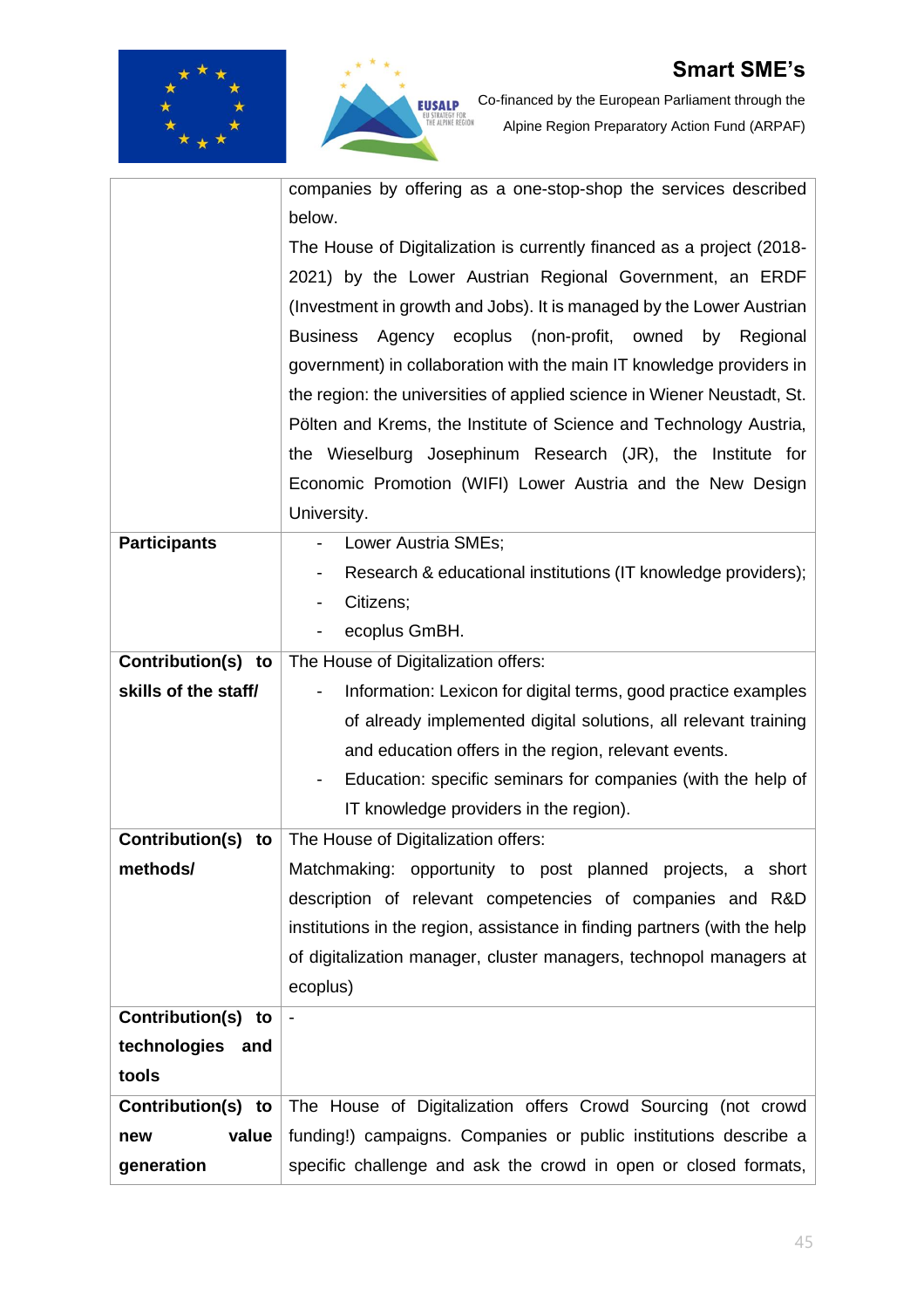



| depending on the challenge, to contribute their ideas for potential |
|---------------------------------------------------------------------|
| solutions.                                                          |

| <b>Name</b>           | KMU Digital - the Austrian Digitalization Initiative for SMEs" 9        |
|-----------------------|-------------------------------------------------------------------------|
| <b>Description</b>    | The digitalization program SME DIGITAL (in German: KMU DIGITAL)         |
|                       | of the Austrian Federal Ministry of Digital and Economic Affairs in     |
|                       | cooperation with the Austrian Economic Chambers provides                |
|                       | consulting services and financial support for investments in new        |
|                       | technologies and digitalization for SMEs.                               |
| <b>Participants</b>   | Austrian SMEs (beneficiaries);<br>$\overline{\phantom{a}}$              |
|                       | Austrian Federal Ministry of Digital and Economic Affairs;<br>-         |
|                       | Austrian Economic Chambers.                                             |
| Contribution(s) to    |                                                                         |
| the skills of the     |                                                                         |
| staff/                |                                                                         |
| Contribution(s)<br>to | Toolbox 1 - Status- and Potential Analysis: "What should change?"       |
| methods/              | entry-level consulting service Potential<br>The<br>Analysis<br>helps    |
|                       | entrepreneurs to systematically analyze digital trends, opportunities,  |
|                       | and risks for their company. Status Analyses help entrepreneurs to      |
|                       | determine their status quo in the areas of electronic commerce and      |
|                       | IT-security. The outcomes of the analyses are summarized in a           |
|                       | digitization map, and the company gets an overview of possibilities     |
|                       | for improvement. The analyses are conducted by certified digitization   |
|                       | consultants and especially recommended for smaller companies. The       |
|                       | service is subsidized so that they only have to pay 20 % of the regular |
|                       | price $-80$ % of the price is funded by the state.                      |
| Contribution(s) to    | Toolbox 2 - Strategic Consulting: "How do I get there?"                 |
| technologies<br>and   | Through certified consulting services, companies get assistance in      |
| tools                 | defining and implementing concrete steps of their respective            |
|                       | digitization strategy. For this purpose, the company can apply for      |

<sup>9</sup> [https://www.kmudigital.at/Content.Node/kampagnen/kmudigital/the-austrian-digitalization-initiative](https://www.kmudigital.at/Content.Node/kampagnen/kmudigital/the-austrian-digitalization-initiative-for-smes.html)[for-smes.html](https://www.kmudigital.at/Content.Node/kampagnen/kmudigital/the-austrian-digitalization-initiative-for-smes.html)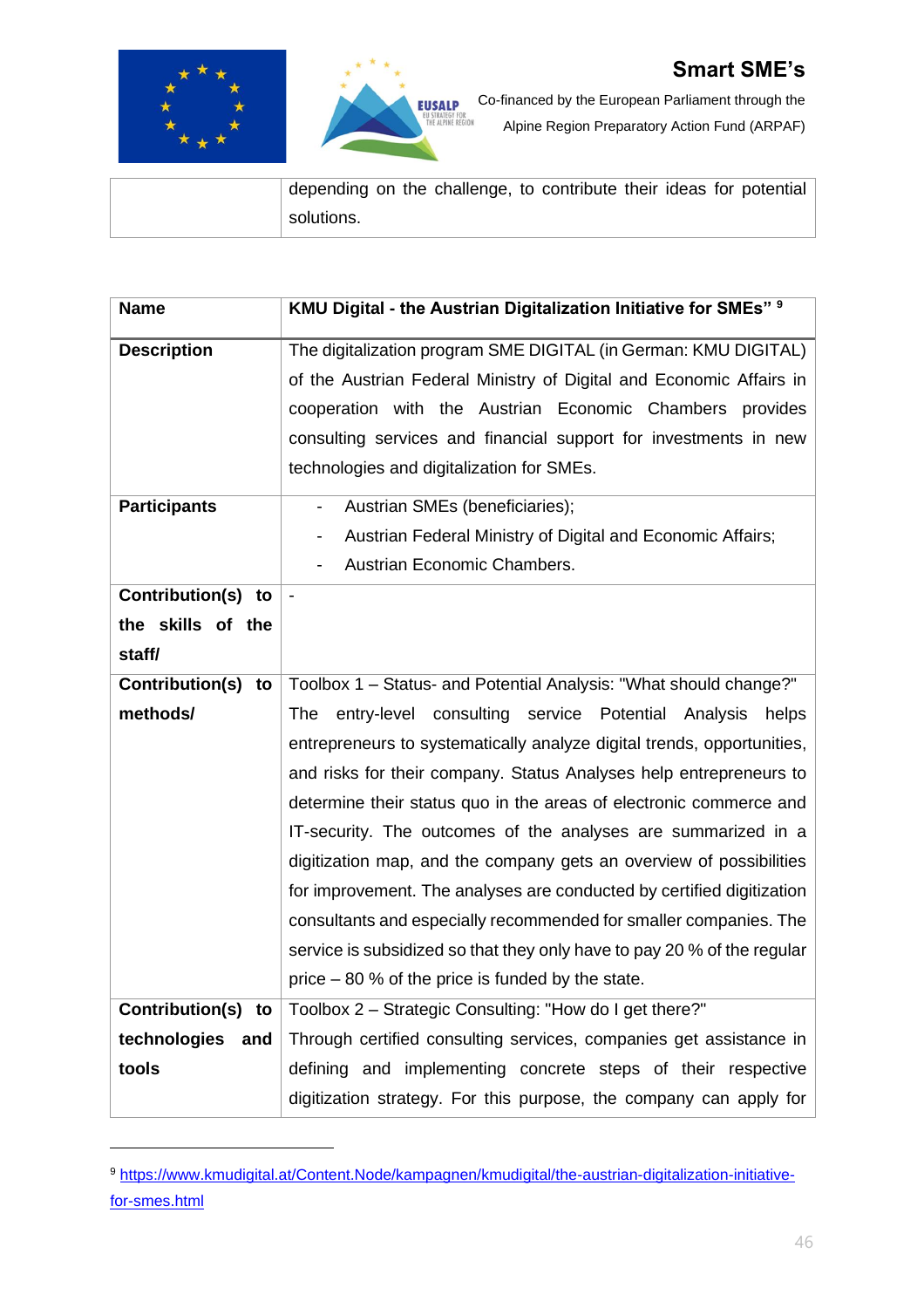



**EUSALP** Co-financed by the European Parliament through the<br>Correspondence of the Contract Action Fund (ARPAF) Alpine Region Preparatory Action Fund (ARPAF)

|                       | financial support and is offered consulting in four areas (the 4th area |
|-----------------------|-------------------------------------------------------------------------|
|                       | of digital administration is currently being developed):                |
|                       | a. Electronic commerce: online marketing & social media                 |
|                       | b. Business models & processes: electronic invoices, logistics, etc.    |
|                       | c. IT security: to prevent data loss, security gaps, and security weak  |
|                       | points                                                                  |
|                       | d. Digital administration: automation of administration processes,      |
|                       | electronic bills etc.                                                   |
|                       | The analyses are conducted by certified digitization consultants. The   |
|                       | service so that they only have to pay 50% of the regular price $-50\%$  |
|                       | of the price is funded by the state.                                    |
| Contribution(s)<br>to |                                                                         |
| value<br>new          |                                                                         |
| generation            |                                                                         |

# <span id="page-46-0"></span>**A.4 Knowledge transfer good practices in Slovenia**

| <b>Name</b>         | SRIP Circular Economy - Competence centre for HR - network         |
|---------------------|--------------------------------------------------------------------|
|                     | for the transition to circular economy <sup>10</sup>               |
| <b>Description</b>  | Public call (ongoing) by the Public scholarship, development,      |
|                     | disability and maintenance fund of the Republic of Slovenia in     |
|                     | assistance of the European Social Fund, the Ministry of Labour,    |
|                     | Family, Social Affairs and Equal Opportunities and companies doing |
|                     | business within the industry with the purpose of common            |
|                     | development of employee competences.                               |
| <b>Participants</b> | - Members of the SRIP Circular economy;                            |
|                     |                                                                    |

<sup>10</sup> <https://srip-circular-economy.eu/>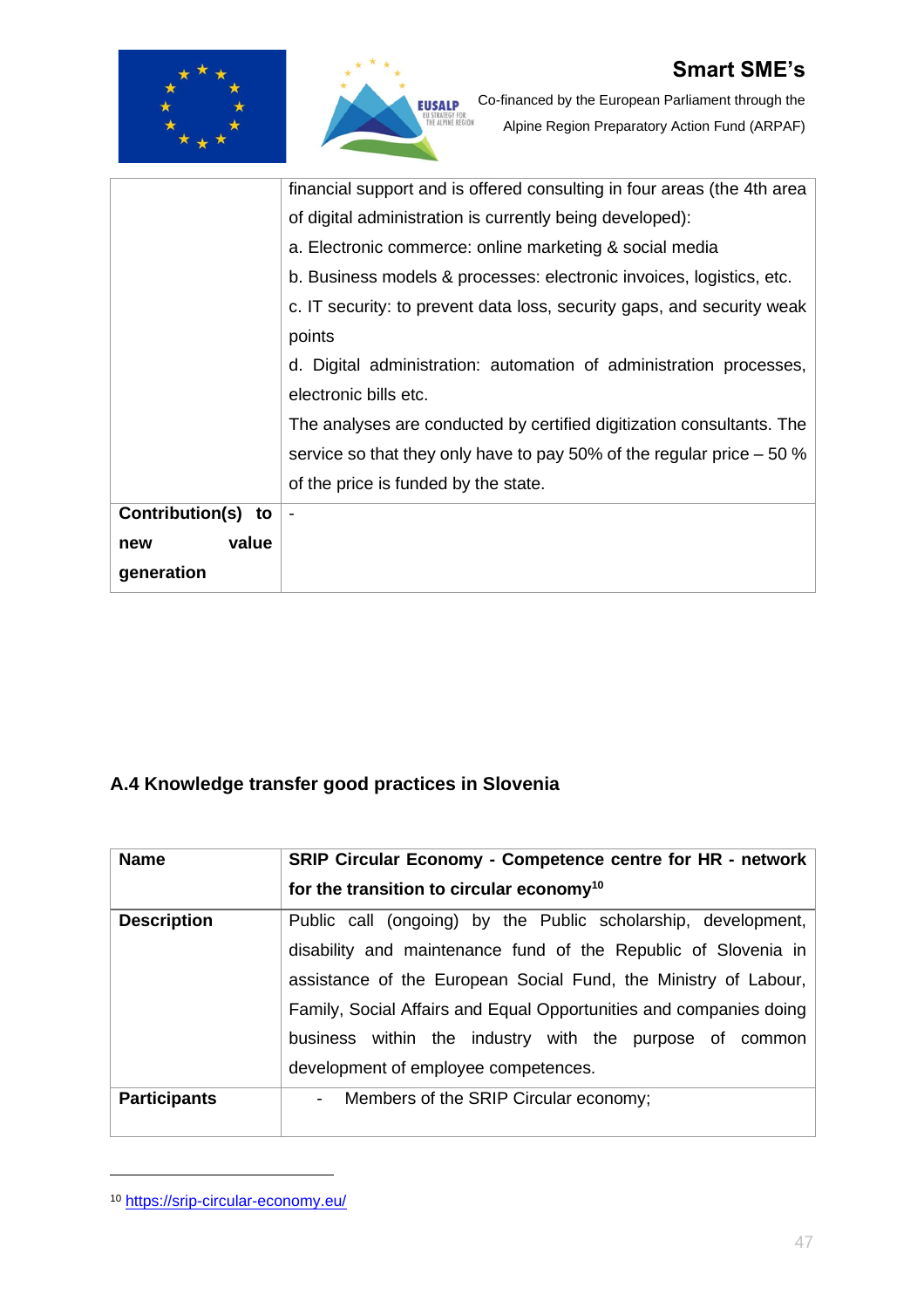



|                       | The<br>Public scholarship, development, disability<br>and<br>$\overline{\phantom{0}}$ |
|-----------------------|---------------------------------------------------------------------------------------|
|                       | maintenance fund of the Republic of Slovenia;                                         |
|                       | Training and educational institutions.<br>۰                                           |
| Contribution(s) to    | Improve the key competences of the employees of the SRIP Circular                     |
| skills of the staff   | economy partnership and thus increase their flexibility, employability                |
|                       | and efficiency, especially in the circular economy,                                   |
| Contribution(s) to    | Digital competencies, knowledge, skills and tools for developing a                    |
| methods               | circular economy – training, lifelong learning for human resource                     |
|                       | managers in partnership companies.                                                    |
| Contribution(s)<br>to | Promoting the use of the circular economy within S4, Industry 4.0,                    |
| technologies<br>and   | and interdisciplinary integration with other S4 domains and the                       |
| tools                 | horizontal priority area of ICT (ICT support).                                        |
|                       |                                                                                       |
| Contribution(s) to    | N/A                                                                                   |
| value<br>new          |                                                                                       |
| generation            |                                                                                       |

\*The good practice is identified also in SRIP Food - Competence Centre for Human Resource Development in Agri-Food - KOC FOOD. Among others, the training for Digital Age Competencies is dedicated to improving the competencies of employees to be able to recognize and introduce innovative technologies and processes in the agri-food sector.

| <b>Name</b>         | Digital vouchers <sup>11</sup>                                      |
|---------------------|---------------------------------------------------------------------|
| <b>Description</b>  | Public system for small-value incentives, which provides SMEs with  |
|                     | access to co-financing schemes for their digitalization projects in |
|                     | order to increase their competence.                                 |
| <b>Participants</b> | SME <sub>s</sub> ;                                                  |
|                     | Slovenian Enterprise Fund;<br>$\overline{\phantom{0}}$              |
|                     | Educational institutions.                                           |
| Contribution(s) to  | Vouchers for increasing the level of digital competences co-finance |
| skills of the staff | expenses of employees' digital skills education and training.       |

<sup>11</sup> [https://www.podjetniskisklad.si/sl/produkti-sklada/sps-dvojcekdpora-pri-produktih/vavcerski](https://www.podjetniskisklad.si/sl/produkti-sklada/sps-dvojcekdpora-pri-produktih/vavcerski-sistemi/vavcer-za-digitalni-marketing)[sistemi/vavcer-za-digitalni-marketing](https://www.podjetniskisklad.si/sl/produkti-sklada/sps-dvojcekdpora-pri-produktih/vavcerski-sistemi/vavcer-za-digitalni-marketing)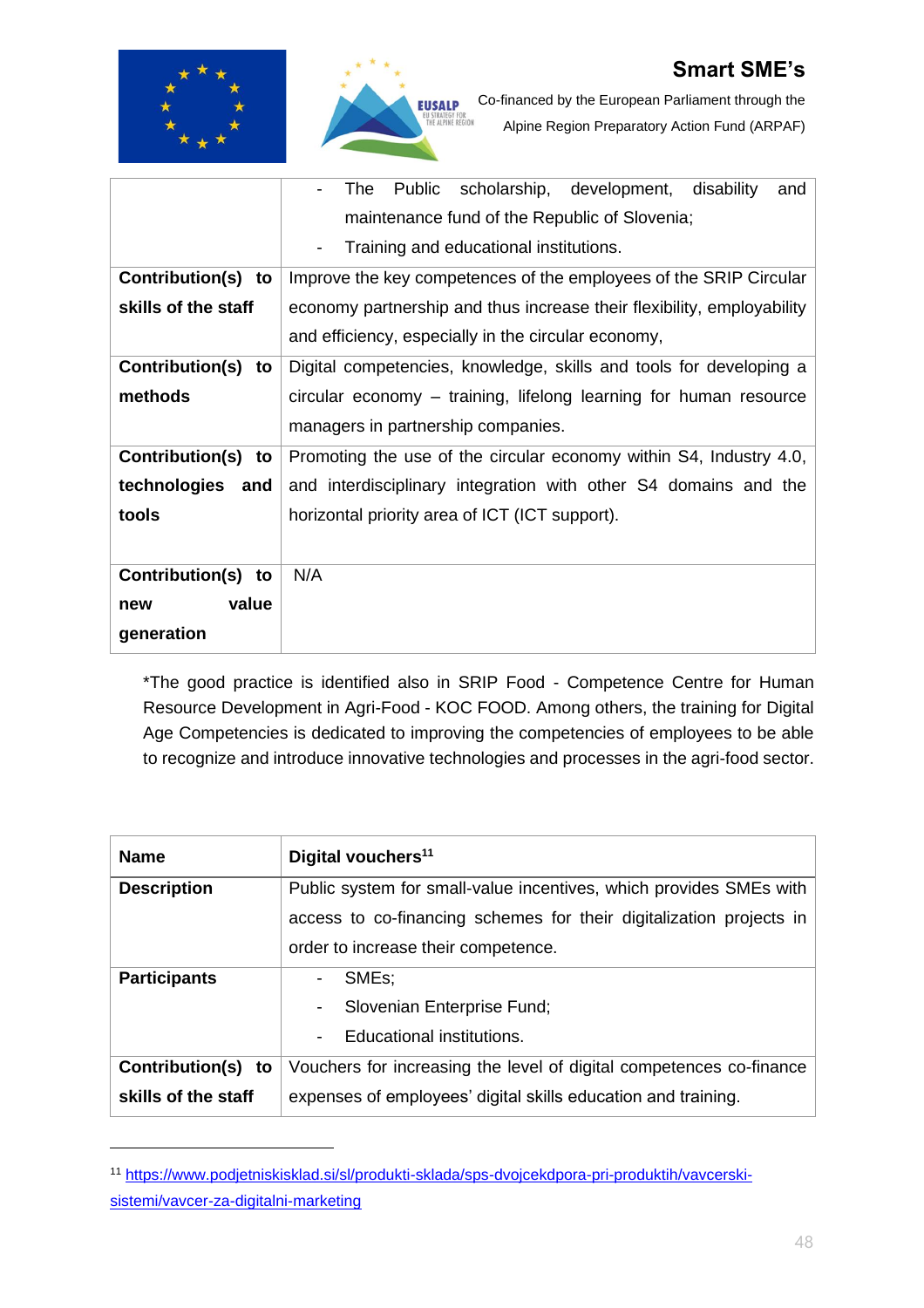



| <b>Contribution(s)</b><br>to |                                                                     |
|------------------------------|---------------------------------------------------------------------|
| methods                      |                                                                     |
| Contribution(s) to           | Voucher for implementing technologies or developing tools for       |
| technologies<br>and          | increasing the digitalization level of SME.                         |
| tools                        |                                                                     |
| Contribution(s) to           | Vouchers for improving and implementing innovative project ideas in |
| value<br>new                 | different areas, ranging from marketing, security to entering new   |
| generation                   | markets.                                                            |

| <b>Name</b>           | InnoRenew CoE research institute <sup>12</sup>                            |
|-----------------------|---------------------------------------------------------------------------|
| <b>Description</b>    | Research institute, where research about renewable wood materials         |
|                       | and sustainable buildings is conducted, and the obtained knowledge        |
|                       | is transferred into the industry. The goal of the institute is to advance |
|                       | state-of-the-art technologies in the field of renewable materials         |
|                       | through interdisciplinary research and help SMEs implement                |
|                       | knowledge obtained through research activities.                           |
| <b>Participants</b>   | Individual researchers and experts;                                       |
|                       | Universities;                                                             |
|                       | SMEs;                                                                     |
|                       | National institutes.                                                      |
| Contribution(s) to    | Participants with different areas of expertise form a network, in which   |
| skills of the staff   | knowledge and experiences are shared. Institute members also offer        |
|                       | workshops to industry members (e.g. about Horizon projects funding).      |
| Contribution(s)<br>to | The institute helps SMEs throughout the entire funding process. This      |
| methods               | includes support provided through trainings, workshops, and other         |
|                       | consulting activities in applying for different funding opportunities and |
|                       | finding the right funding instrument, which can help SMEs develop         |
|                       | new business models. Also, the institute organizes conferences and        |
|                       | events for sharing knowledge between academia and industry.               |

<sup>12</sup> <https://innorenew.eu/>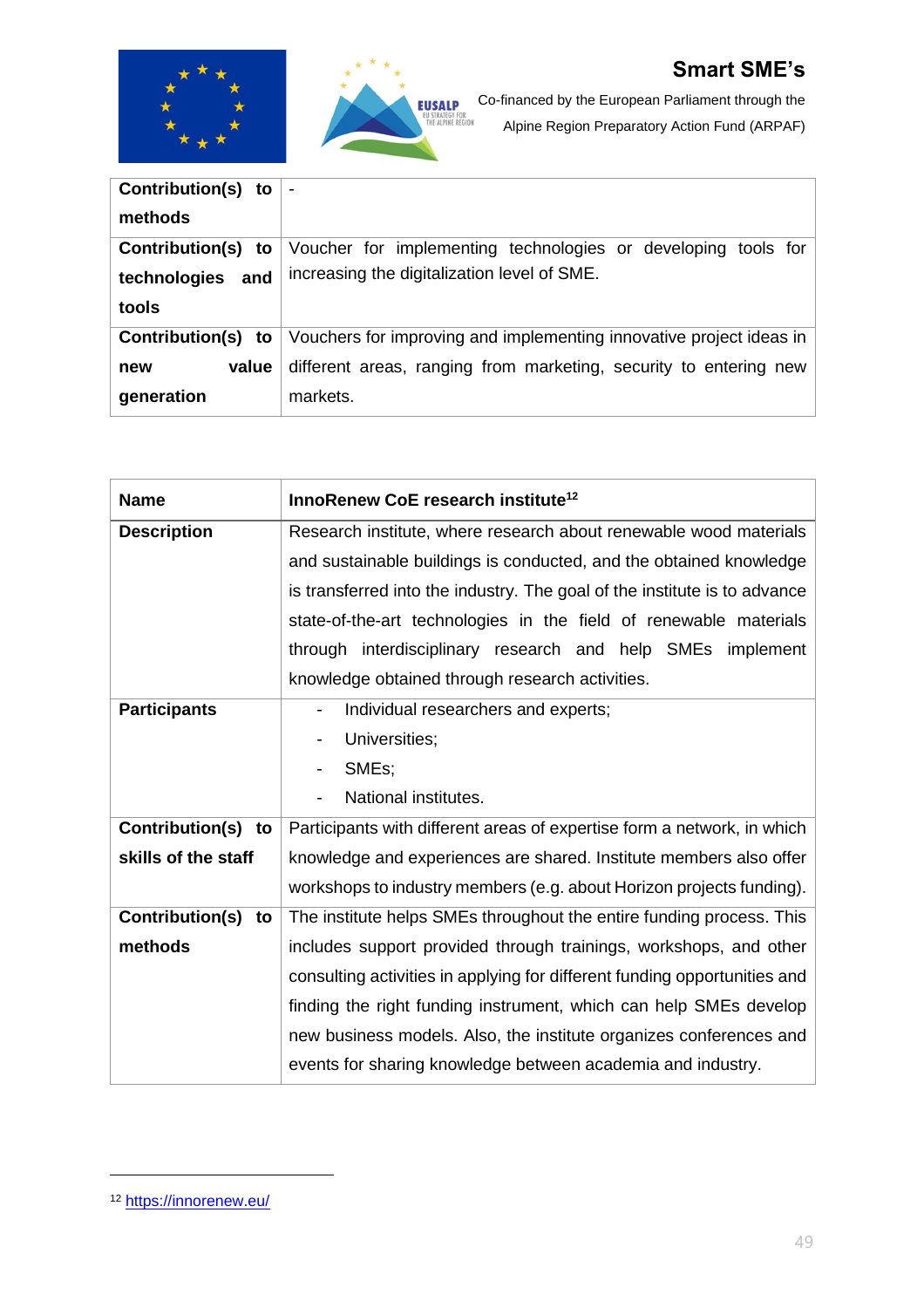



| Contribution(s) to  |                                                                          |
|---------------------|--------------------------------------------------------------------------|
| technologies<br>and |                                                                          |
| tools               |                                                                          |
| Contribution(s) to  | The institute is open for collaboration with other research and industry |
| value<br>new        | partners in research & development activities and projects. Research     |
| generation          | activities focus on exploring innovative concepts, technologies and      |
|                     | tools for sustainable usage of renewable materials.                      |

| <b>Name</b>           | OPENISME <sup>13</sup>                                                   |
|-----------------------|--------------------------------------------------------------------------|
| <b>Description</b>    | Project, co-funded by the CIP Programme of the EC, focusing on the       |
|                       | partnership between SMEs and research institutions, which are able       |
|                       | to contribute novel resources, expertise, and insights. The platform     |
|                       | allows SMEs to find skilled experts, matching the very specific interest |
|                       | of the company.                                                          |
| <b>Participants</b>   | SMEs;                                                                    |
|                       | Experts;                                                                 |
|                       | Research institutions.                                                   |
| Contribution(s)<br>to |                                                                          |
| skills of the staff   |                                                                          |
| Contribution(s)<br>to | SMEs are linked with appropriate sources of external data, expertise,    |
| methods               | and insight, supporting them in reaching strategic decisions in the      |
|                       | context of high risk. SMEs can also contact experts with a research      |
|                       | background to gain insight into new methods and approaches to            |
|                       | improve their business.                                                  |
| Contribution(s)<br>to | The partner matching technology enables SMEs to access the               |
| technologies<br>and   | knowledge of appropriate experts to innovate products or processes.      |
| tools                 | Also, SMEs can find and hire experts on a specific technology or tool    |
|                       | they need in order to organize trainings.                                |
| Contribution(s)<br>to | SMEs, seeking to innovate are matched with knowledgeable experts         |
| value<br>new          | and researchers, which can propose relevant solutions, reaching a        |
| generation            | quicker solution to the problems of innovation.                          |

<sup>13</sup> <http://www.openisme.eu/>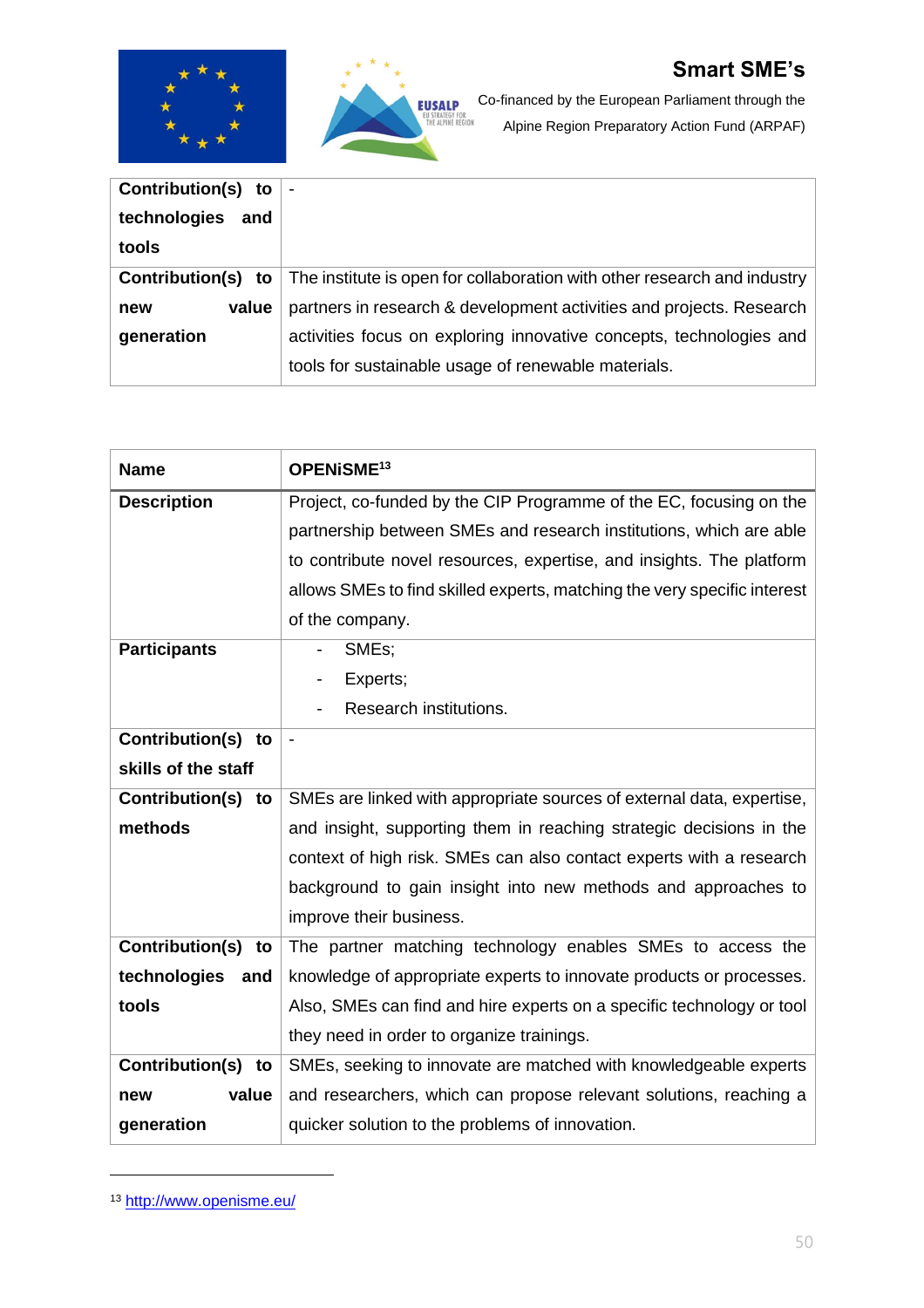



Co-financed by the European Parliament through the Alpine Region Preparatory Action Fund (ARPAF)

| <b>Name</b>                  | <b>Styrian Technology Park<sup>14</sup></b>                           |
|------------------------------|-----------------------------------------------------------------------|
| <b>Description</b>           | Public, a non-profit organization, supporting SMEs by promoting       |
|                              | innovation and competitiveness through their digital update and the   |
|                              | use of ICT.                                                           |
| <b>Participants</b>          | SME <sub>s</sub> ;<br>$\overline{\phantom{a}}$                        |
|                              | Styrian Technology Park;                                              |
|                              | External organizations.<br>-                                          |
| Contribution(s) to           | Workshops and trainings, oriented toward business and digitalization. |
| skills of the staff          |                                                                       |
| <b>Contribution(s)</b><br>to | Improving framework conditions for smarter use of ICT through         |
| methods                      | research, development, and analysis of most suitable advanced ICT     |
|                              | technologies.                                                         |
| <b>Contribution(s)</b><br>to |                                                                       |
| technologies and             |                                                                       |
| tools                        |                                                                       |
| Contribution(s) to           | SMEs are provided support in business idea development and            |
| value<br>new                 | assessment, competition analysis, a network of digitally involved     |
| generation                   | partners, and in establishing the digital presence.                   |

<sup>14</sup> <https://www.stp.si/>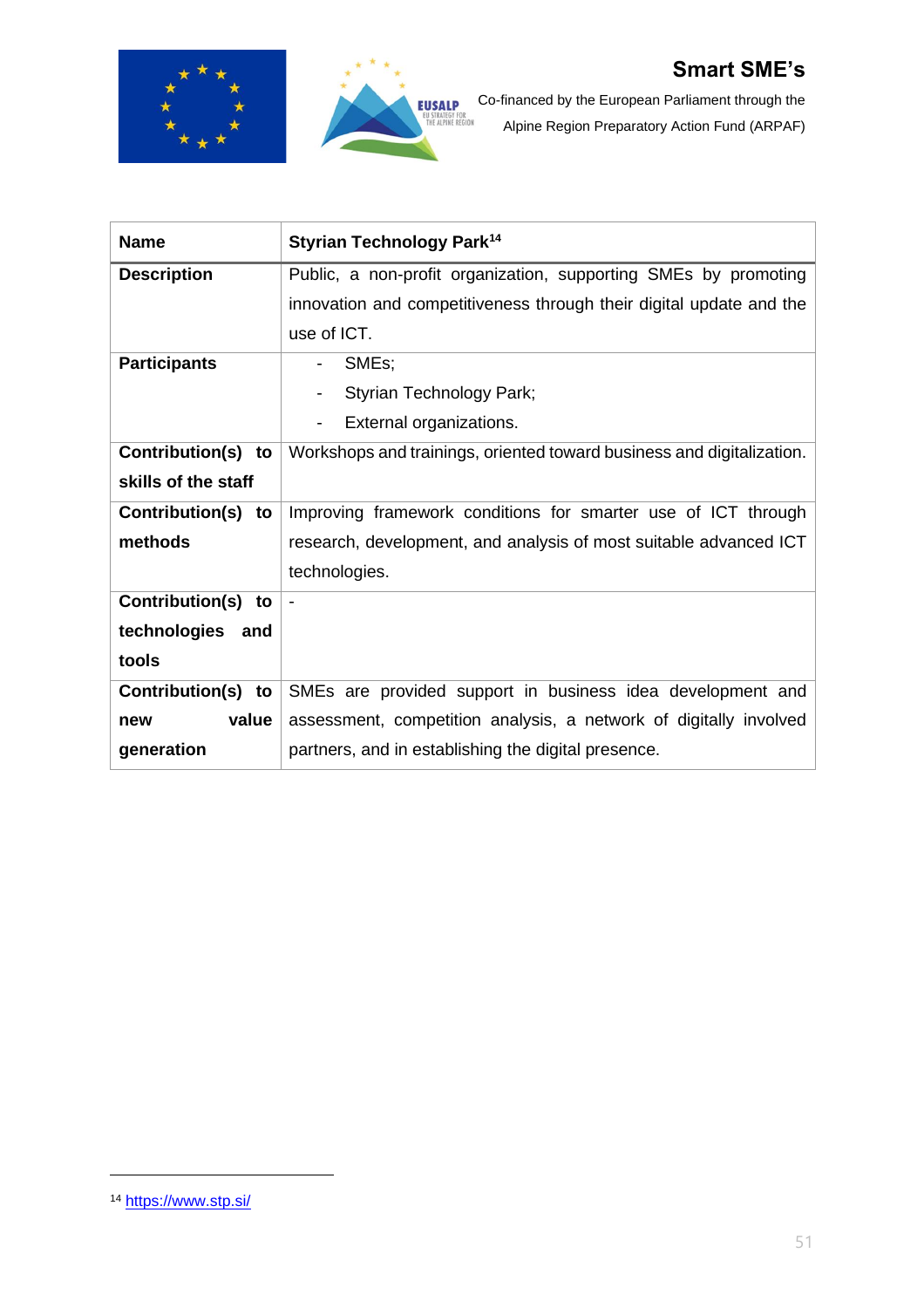



**EUSALP** Co-financed by the European Parliament through the Alpine Region Preparatory Action Fund (ARPAF)

**Appendix B**

### **B.1 SWOT analysis of practices and tools for digitalization of SMEs in Baden-Württemberg (Germany)**

<span id="page-51-1"></span><span id="page-51-0"></span>

| <b>Practice/tool name: Digitalization Premium</b>                                                                                                                                                                                                                                                                                                                                                                                                                                                                                                  |                                                                                                                                                                                                                                                                                                                                                                                                                          |
|----------------------------------------------------------------------------------------------------------------------------------------------------------------------------------------------------------------------------------------------------------------------------------------------------------------------------------------------------------------------------------------------------------------------------------------------------------------------------------------------------------------------------------------------------|--------------------------------------------------------------------------------------------------------------------------------------------------------------------------------------------------------------------------------------------------------------------------------------------------------------------------------------------------------------------------------------------------------------------------|
| <b>Origin level: Government</b>                                                                                                                                                                                                                                                                                                                                                                                                                                                                                                                    |                                                                                                                                                                                                                                                                                                                                                                                                                          |
| <b>STRENGTHS</b>                                                                                                                                                                                                                                                                                                                                                                                                                                                                                                                                   | <b>WEAKNESSES</b>                                                                                                                                                                                                                                                                                                                                                                                                        |
| - The Digitalization premium supports projects in the introduction of<br>new digital solutions and improving IT security, which is along with the<br>digitalization strategy of Baden-Württemberg.<br>- SMEs can save costs for hardware and software and related services,<br>which could be a serious burden for a SME.<br>- Companies can get started directly with their new digital projects.<br>- Since 2017, approximately 4.500 applications eligible for approval<br>have been submitted with digitalization investments of well over 130 | - The agriculture, forestry, fisheries, and aquaculture sectors are<br>excluded from the program.<br>- The program is not suitable for companies with more than 100<br>employees (taken into account that a medium-sized enterprise can<br>have up to 250 employees).<br>- Basic IT equipment such as PCs, notebooks, smartphones cannot<br>be financed.<br>- Only projects with a cost volume below 100.000 euro can be |
| million euros. The high demand shows that the introduction of the<br>Digitalization premium has met the needs of companies.                                                                                                                                                                                                                                                                                                                                                                                                                        | financed.                                                                                                                                                                                                                                                                                                                                                                                                                |
| <b>OPPORTUNITIES</b>                                                                                                                                                                                                                                                                                                                                                                                                                                                                                                                               | <b>THREATS</b>                                                                                                                                                                                                                                                                                                                                                                                                           |
| - Can be alternatively used to promote training courses for employees<br>under the condition that they are related to the acquisition of the                                                                                                                                                                                                                                                                                                                                                                                                       |                                                                                                                                                                                                                                                                                                                                                                                                                          |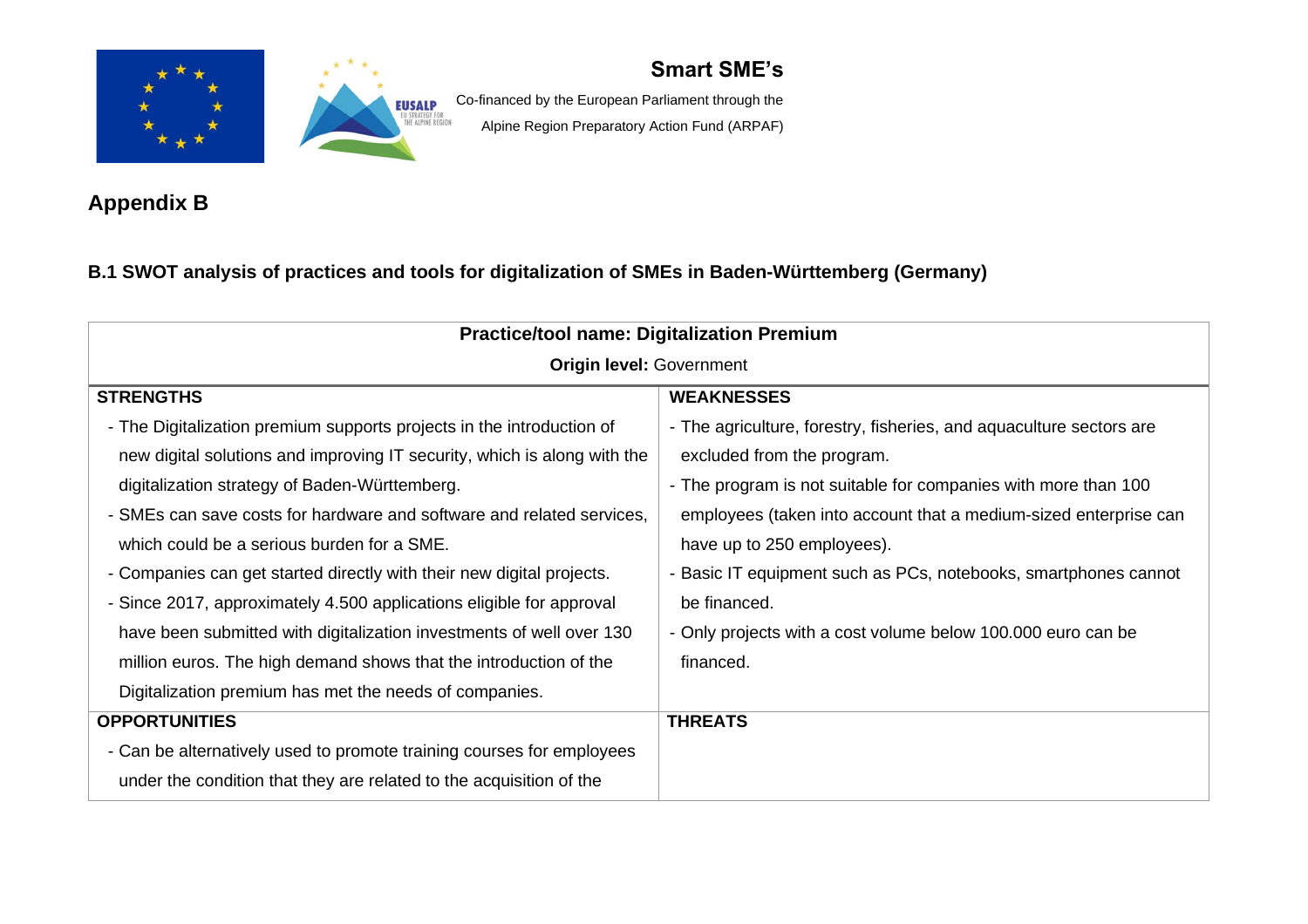



EUSALP Co-financed by the European Parliament through the

| respective ICT hardware and software knowledge and lead to | - Since the Digitalization premium is a repayment subsidy and the  |
|------------------------------------------------------------|--------------------------------------------------------------------|
| significant progress in the digitization of a company.     | funds for it may be exhausted at some point, applications can only |
| - Can be combined with other grant funds.                  | be submitted again when money is available.                        |

| Practice/tool name: Kompetenzzentrum Stuttgart Mittelstand                   |                                                                         |
|------------------------------------------------------------------------------|-------------------------------------------------------------------------|
| <b>Origin level:</b> Research and development                                |                                                                         |
| <b>STRENGTHS</b>                                                             | <b>WEAKNESSES</b>                                                       |
| - The Competence Center supports enterprises of all sizes on their way       | - In Baden-Württemberg, there are only two contact points in            |
| to digitalization, so SMEs can also get full support.                        | Stuttgart and Karlsruhe.                                                |
| - Wide range of services is available free of charge.                        | - The Competence Center offers support only for 5 topics:               |
| - Information is provided in different ways, e.g. at events, lectures, trade | Production Technology and Processes; Mobility; Intelligent              |
| fairs, in the demo centres and trainings, and it is easily accessible.       | Building; Healthcare and IT Security expertise.                         |
|                                                                              | - Competition with research centres.                                    |
| <b>OPPORTUNITIES</b>                                                         | <b>THREATS</b>                                                          |
| - In the demo centres, SMEs have an opportunity to test the technical        | - Due to the fact that the competence center is funded by the           |
| solutions first. Also, companies' staff can get trainings with this regard.  | Federal Ministry of Economics and Energy (BMWi) only for a              |
| - The Competence Center offers a space for the exchange of                   | period of 2 years, it is not clear how many times its existence will    |
| experience with other companies.                                             | be prolonged or, if not, whether its offers will be subject to charges. |
|                                                                              | - The digitalization options tested in the demo centres may then look   |
|                                                                              | completely different in practice.                                       |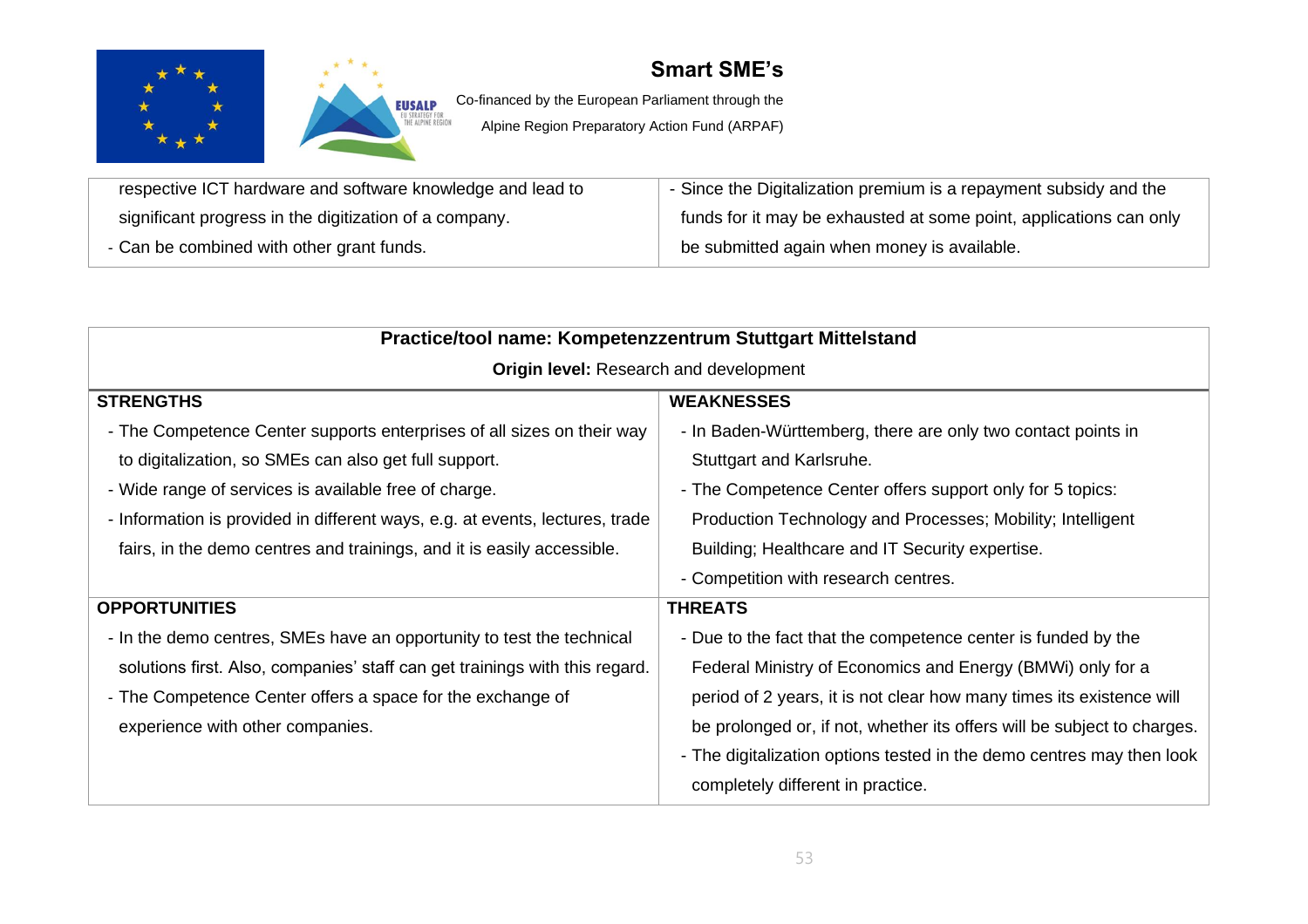

### **B.2 SWOT analysis of practices and tools for digitalization of SMEs in Trentino (Italy)**

<span id="page-53-0"></span>

| <b>Practice/tool name: Digital Maturity Level Assessment</b>              |                                                                            |
|---------------------------------------------------------------------------|----------------------------------------------------------------------------|
| <b>Origin level:</b> Research and development                             |                                                                            |
| <b>STRENGTHS</b>                                                          | <b>WEAKNESSES</b>                                                          |
| - A customized report indicating company's areas to improve the digital   | - It needs a relevant effort from enterprises to fill in all the questions |
| maturity.                                                                 | - Companies do not weight the real value of the assessment.                |
| - It can generate new value by fostering innovative projects ideas in     | - Difficulty to match company needs with Industry4.0 technology            |
| various department of the company.                                        | providers.                                                                 |
| - It increases the awareness of the digitalization level by promoting the |                                                                            |
| adoption of 4.0 technologies and digitalization tools.                    |                                                                            |
| <b>OPPORTUNITIES</b>                                                      | <b>THREATS</b>                                                             |
| - Increases the company's competitiveness.                                | - Enterprises may not be willing to invest in the digitalization.          |
| - Eliminates geographical borders.                                        | - Without support during the compilation, the collected data can be        |
| - Collaboration with business agencies and innovation intermediaries.     | inaccurate.                                                                |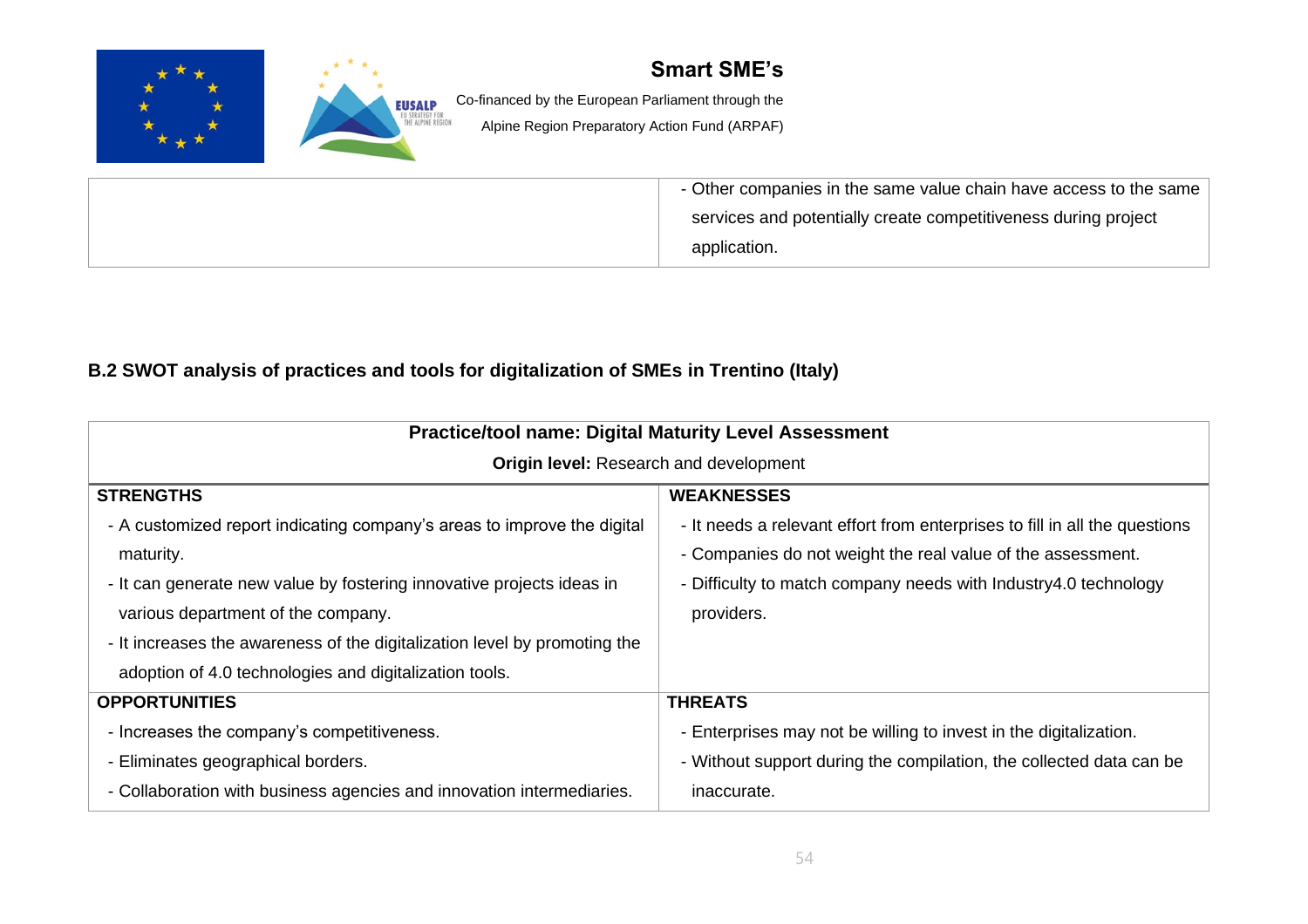



**EUSALP** Co-financed by the European Parliament through the

Alpine Region Preparatory Action Fund (ARPAF)

| - The tool can open new collaboration opportunities with research | - Sustainability without public funding. |
|-------------------------------------------------------------------|------------------------------------------|
| institutes.                                                       |                                          |

| Practice/tool name: Trentino SME from natural fiber-based VC |                                                                         |
|--------------------------------------------------------------|-------------------------------------------------------------------------|
| <b>Origin level: Private sector</b>                          |                                                                         |
| <b>STRENGTHS</b>                                             | <b>WEAKNESSES</b>                                                       |
| - Reduced time to market for new products.                   | - Supplier equipment not yet connected to the company's ERP.            |
| - Good product development efficiency.                       | - Digital twin product not always compliant to customers' needs.        |
| - Robust contingency plan management.                        | - Digital traceability of the raw material missing.                     |
| - Best in class customers' data analytics.                   |                                                                         |
| <b>OPPORTUNITIES</b>                                         | <b>THREATS</b>                                                          |
| - Improving the public image of the company.                 | - Lack of knowledge in digitalization technologies can penalize the     |
| - Strengthened supply chain.                                 | company.                                                                |
| - Predictive market sales.                                   | - Companies in the value chain are small and with low resources         |
|                                                              | and less inclined to invest in digitalization.                          |
|                                                              | - Digital infrastructure is not well implemented in all regional areas. |

### <span id="page-54-0"></span>**B.3 SWOT analysis of practices and tools for digitalization of SMEs in Lower Austria**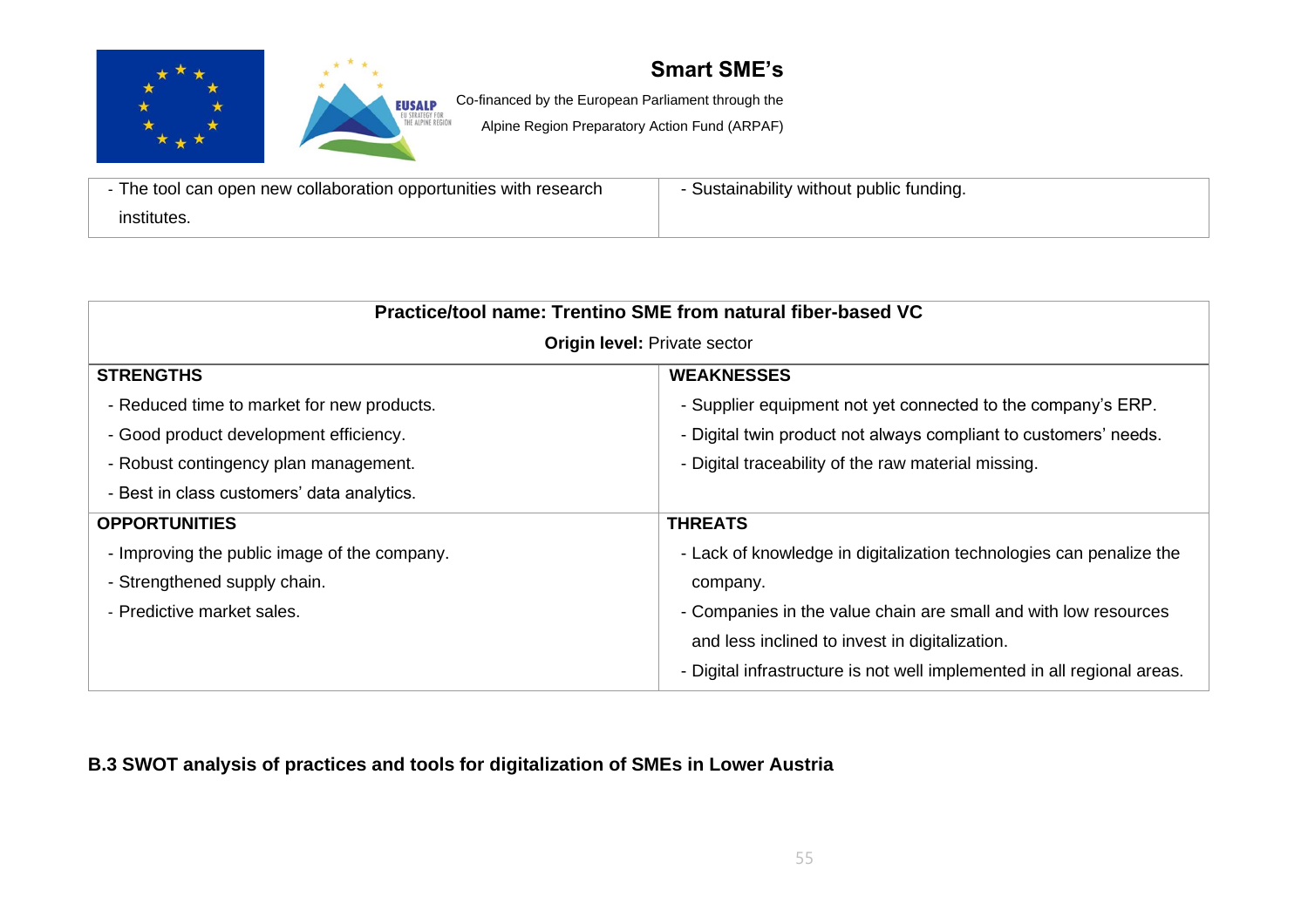



EUSALP Co-financed by the European Parliament through the

| Practice/tool name: House of Digitalization                            |                                                                       |
|------------------------------------------------------------------------|-----------------------------------------------------------------------|
| Origin level: Research and development                                 |                                                                       |
| <b>STRENGTHS</b>                                                       | <b>WEAKNESSES</b>                                                     |
| - Quick and easy access to high-class digitalization experts and their | - Awareness for House of Digitalization among customers needs to      |
| knowledge in Lower Austria (and beyond).                               | be improved.                                                          |
| - Existing infrastructure and state-of-the-art devices / equipment     | - Traffic on website, click rates, conversion rate needs improvement. |
| available within the network.                                          | - Search function and recommender on website needs improvement.       |
| - Financial resources and support by Lower Austrian Government,        |                                                                       |
| currently 100% financed by public funds, services free of charge/at    |                                                                       |
| low costs for companies.                                               |                                                                       |
| - Well advanced project development compared to other federal states.  |                                                                       |
| - New personal contacts.                                               |                                                                       |
| <b>OPPORTUNITIES</b>                                                   | <b>THREATS</b>                                                        |
| - Increased awareness and more services of House of Digitalization     | - Political influence: regional support for House of Digitalization   |
| recently introduced through DIHOST: information events, digitalization | could be stopped/not continued.                                       |
| maturity assessment, financial support for project implementation.     | - Speed of change.                                                    |
| - Cultural change will increase demand of new technologies             | - Broad spectrum of topics, but lack of detailed knowledge.           |
| - Use of social media and media cooperation (#DigiTuesday: Each        |                                                                       |
| Tuesday a digiPEDIA-term is explained by experts of the DIH network    |                                                                       |
| on the local radio and on television (ORF 2 NÖ, at 7:20 pm) to         |                                                                       |
| increase awareness.                                                    |                                                                       |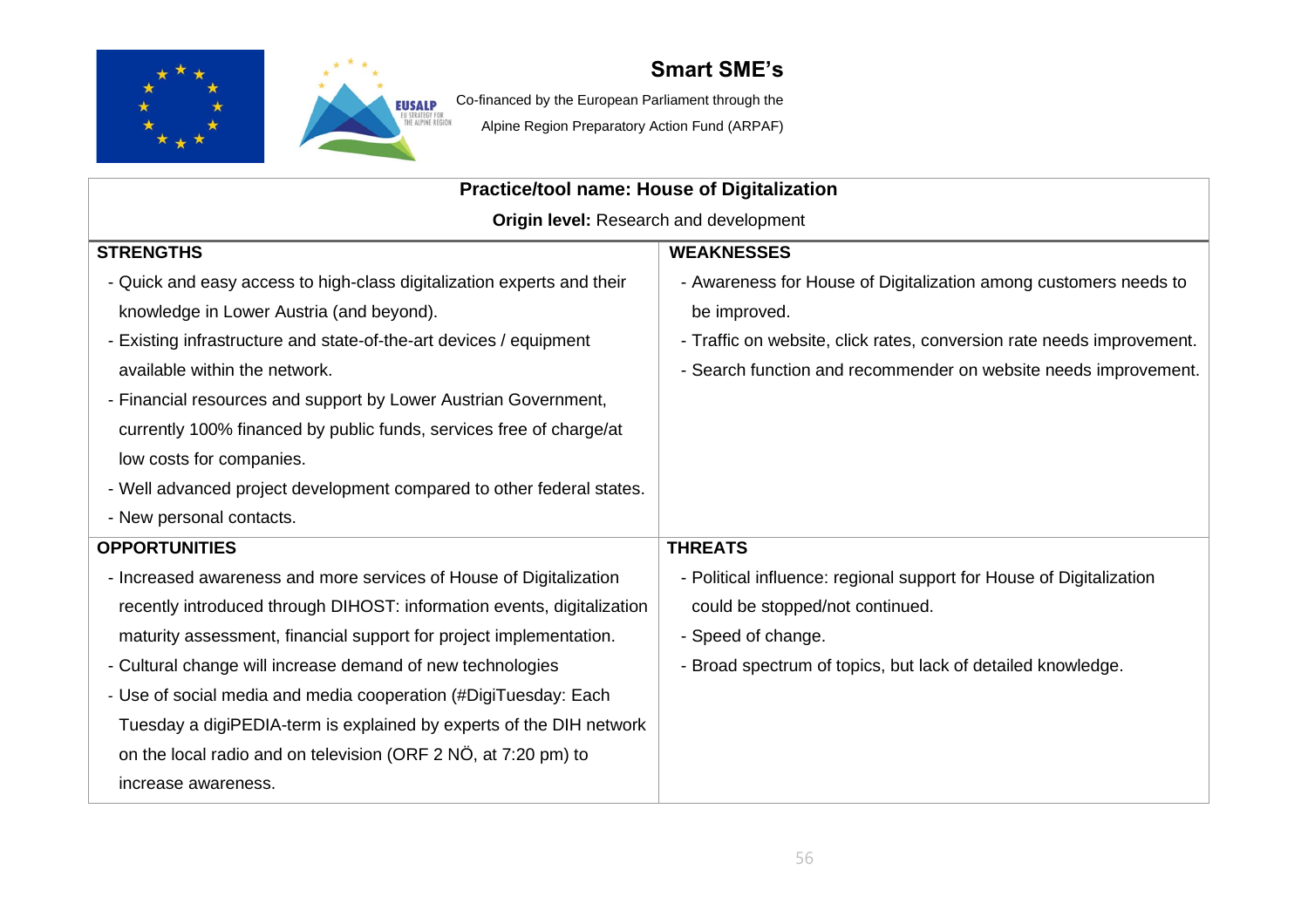



**EUSALP** Co-financed by the European Parliament through the Alpine Region Preparatory Action Fund (ARPAF)

### **B.4 SWOT analysis of practices and tools for digitalization of SMEs in Slovenia**

<span id="page-56-0"></span>

| <b>Practice/tool name: Digital vouchers</b>                              |                                                                        |
|--------------------------------------------------------------------------|------------------------------------------------------------------------|
| <b>Origin level: Government</b>                                          |                                                                        |
| <b>STRENGTHS</b>                                                         | <b>WEAKNESSES</b>                                                      |
| - Opportunity to receive funding for strategic undertakings in different | - Requirements are not feasible for companies of varying sizes (e.g.   |
| areas (marketing, cybersecurity, digital competences, etc.).             | 20% employees must be included in trainings).                          |
| - Precise definition of terms and activities required for receiving the  | - The upper limit for funding might not be sufficient to carry out     |
| funding.                                                                 | digitalization activities, depending on the company's financial state. |
| - Publicly acknowledged institution takes care of the transparency of    | - For a given voucher, all companies have the same upper funding       |
| the entire process and assessing companies' applications.                | limit, regardless of their size and needs.                             |
| - Connecting with experts on digitalization leads to knowledge and       | - For certain vouchers, companies are required to identify external    |
| experience transfer.                                                     | experts from a pre-defined catalogue without the possibility of        |
| - The company has access to workshops on digitalization.                 | changing them if they are not satisfied.                               |
| - The company has access to a list of trusted experts already prepared   | - Limited help and consultations provided during the application       |
| by DIH Slovenia.                                                         | process.                                                               |
|                                                                          | - The amount of funding is time- or finance-limited (max. one          |
|                                                                          | voucher per year or max. 20.000EUR).                                   |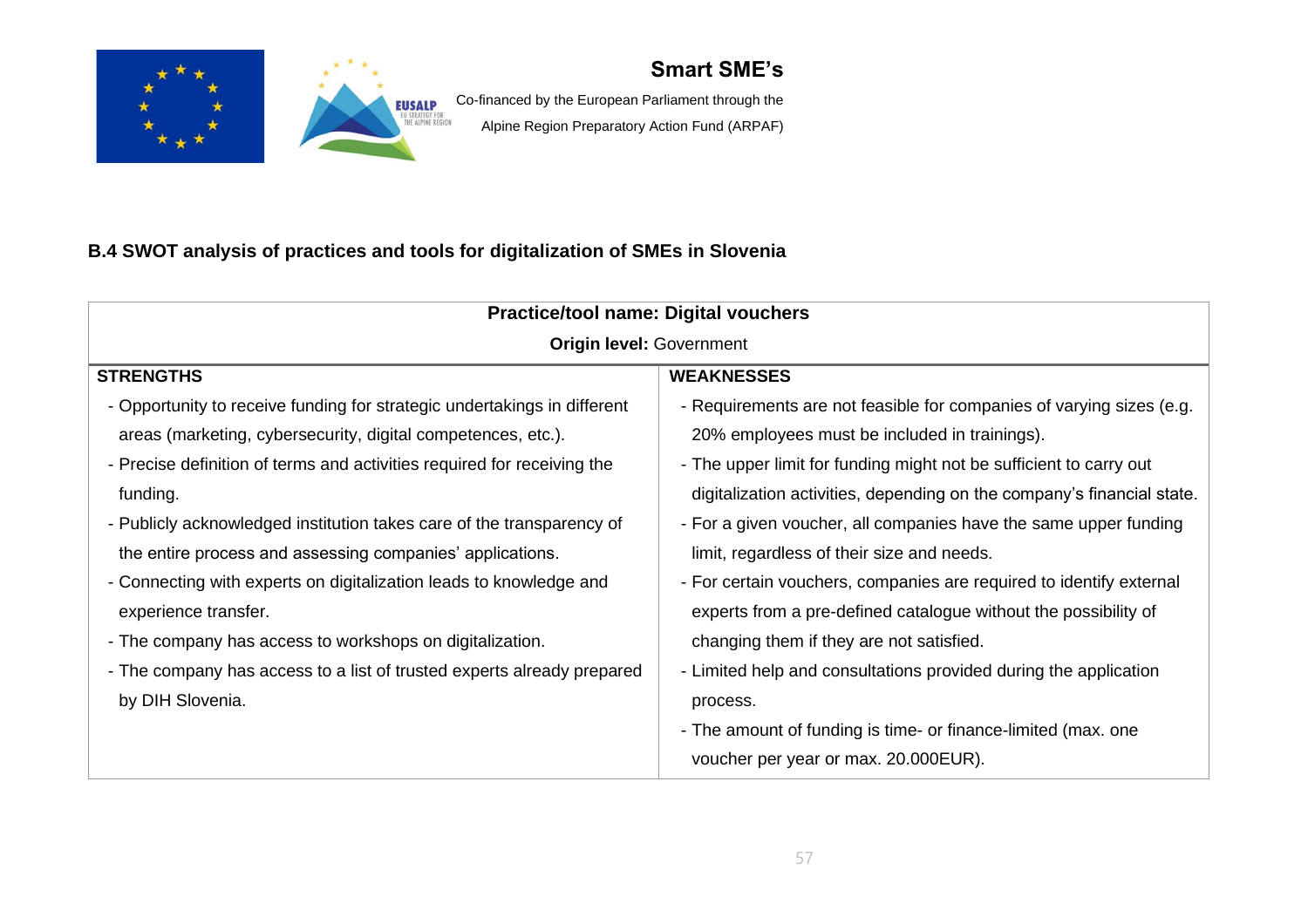



EUSALP Co-financed by the European Parliament through the

|                                                                          | - Certain vouchers require extensive preparation (e.g. forms,          |
|--------------------------------------------------------------------------|------------------------------------------------------------------------|
|                                                                          | detailed execution plan, draft documents).                             |
| <b>OPPORTUNITIES</b>                                                     | <b>THREATS</b>                                                         |
| - Vouchers have a specific purpose of increasing digitalization level in | - Lacking level of support during the application process might result |
| precisely specified areas.                                               | in companies not receiving funding due to incomplete/inaccurate        |
| - The company can become more competitive and increase its income        | applications.                                                          |
| with digitalized business and digital strategy.                          | - Large number of terms and conditions can demotivate and              |
| - Companies can continue their collaboration with hired experts on       | discourage companies from applying or create additional                |
| other projects in the future.                                            | application costs for them.                                            |
|                                                                          | - Disagreements and poor communication between the company             |
|                                                                          | and the hired expert can produce poor results and wasted funds.        |

| <b>Practice/tool name: InnoRenew CoE</b>                             |                                                                         |
|----------------------------------------------------------------------|-------------------------------------------------------------------------|
| Origin level: Research and development                               |                                                                         |
| <b>STRENGTS</b>                                                      | <b>WEAKNESSES</b>                                                       |
| - Increased knowledge transfer from other research institute members | - Collaboration limited to the process of applying for project funding. |
| regarding project funding possibilities.                             | - Less focus on supporting the implementation of the funded project.    |
| - Collaboration in terms of research, material development, industry | - No knowledge transfer regarding specific technologies and tools.      |
| optimization for public funding application purposes.                | - The project application is limited to public funding schemes.         |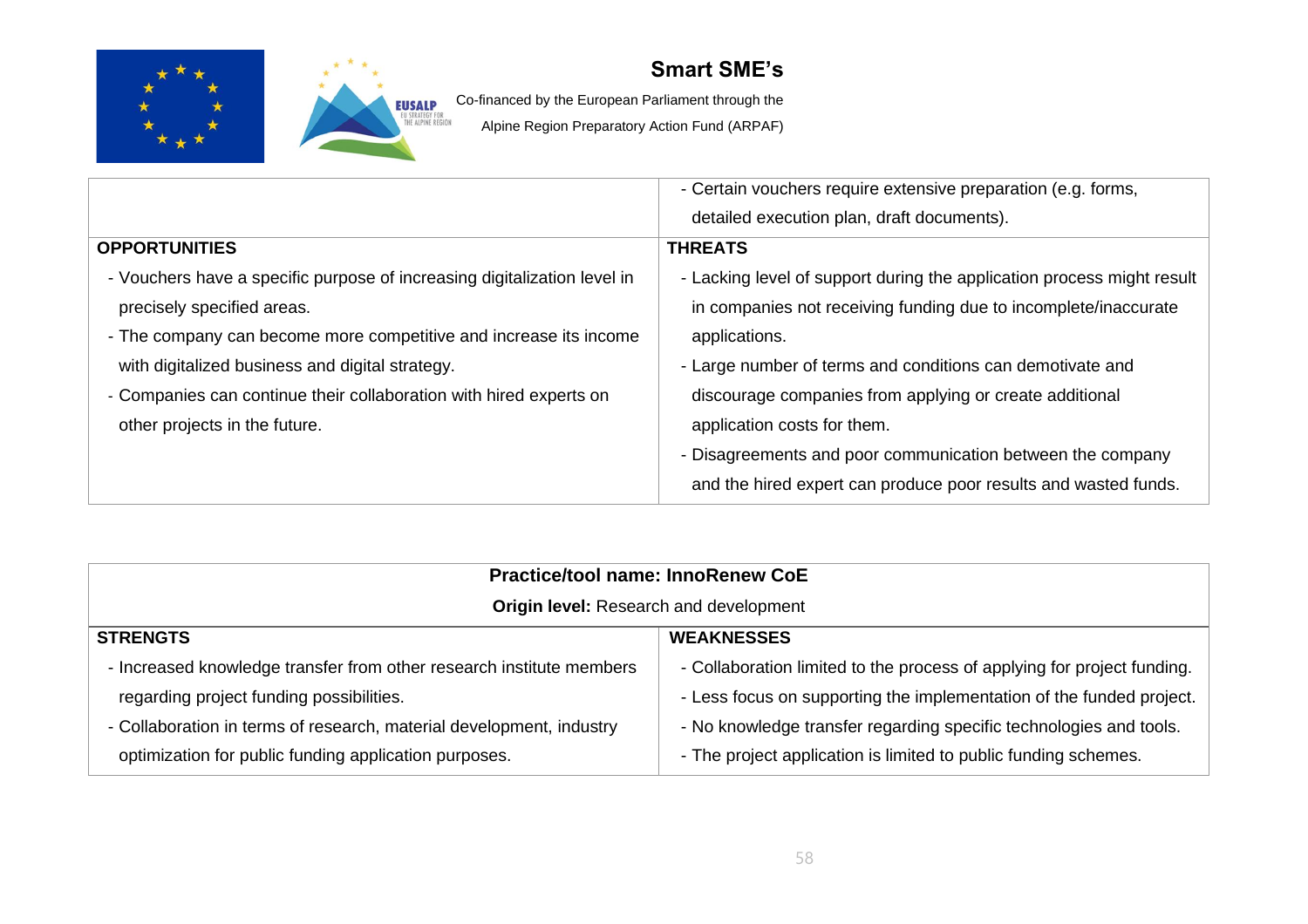



EUSALP Co-financed by the European Parliament through the

| - The company generates new value by offering high quality products         |                                                                     |
|-----------------------------------------------------------------------------|---------------------------------------------------------------------|
| following recent production trends.                                         |                                                                     |
| - Promoting a circular economy by employing processes to increase the       |                                                                     |
| amount of recycled wood.                                                    |                                                                     |
| <b>OPPORTUNITIES</b>                                                        | <b>THREATS</b>                                                      |
| - Research institute's network can open new collaboration possibilities     | - Without support during project implementation, project success is |
| with other members for future projects/ideas.                               | not guaranteed.                                                     |
| - More possibilities to expand to foreign markets.                          | - Lack of knowledge transfer regarding technologies can lead to     |
| - Participation in the project increases the probability of SME taking part | insufficient knowledge on the use of technologies for business      |
| in more projects in the future.                                             | process optimization/digitalization.                                |
| - Increased possibility to become an established member of project          | - Companies in the same VC have access to the same research         |
| consortiums.                                                                | institute's resources (potentially creating competitiveness during  |
|                                                                             | project application).                                               |

| Practice/tool name: SME from wood processing VC                     |                                                                       |
|---------------------------------------------------------------------|-----------------------------------------------------------------------|
| <b>Origin level: Private sector</b>                                 |                                                                       |
| <b>STRENGTHS</b>                                                    | <b>WEAKNESSES</b>                                                     |
| - The company improves its business process with low internal costs | - Project is oriented towards support functions (e.g. administration, |
| due to public funding.                                              | marketing), neglecting production processes.                          |
|                                                                     | - The project application is limited to public funding schemes.       |